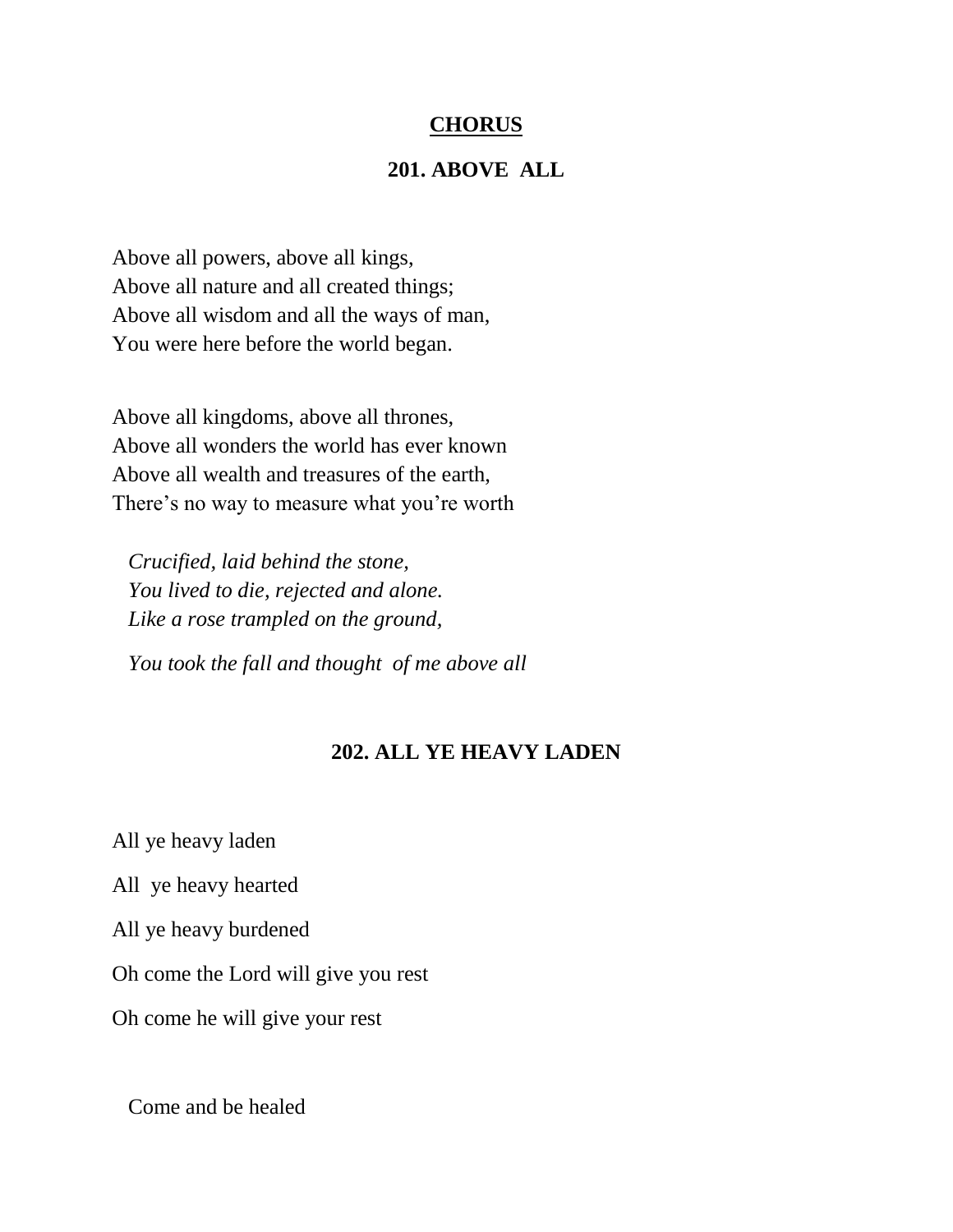Come and be filled Come and be healed

By the Spirit of the Lord

All ye  $(4)$ 

# **203. AS THE DEER**

As the deer panteth for the water So my soul longeth after you You alone are my heart's desire And I long to worship you You alone are my strength my shield To You alone may my spirit yield You alone are my heart's desire And I long to worship you.

மான்கள் நீரோடை வாஞ்சிப்பதுபோல்

என் ஆத்துமா வாஞ்சிக்குதே

நீா் மாத்திரம் எந்தன் ஆத்ம நேசா்

உம்மை ஆராதிக்கிறேன்

நீரென் பெலனும் என் கேடகமாம்

என்னாவி என்றும் உமக்கடிபணியும்

நீர் மாத்திரம் எந்தன் ஆத்ம நேசர்

உம்மை ஆராதிக்கிறேன்.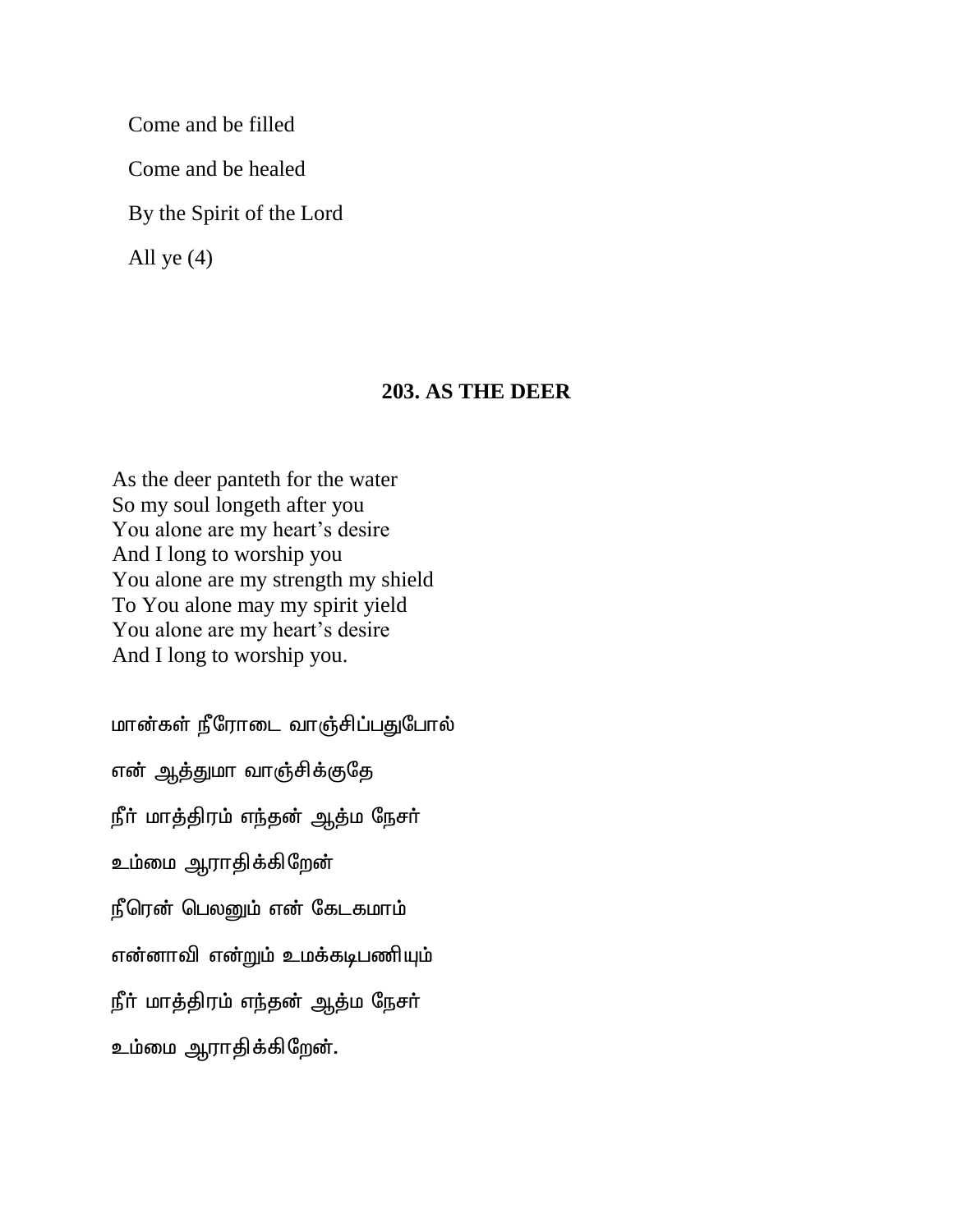### **204. BLESSED BE THE NAME**

Blessed be the name of the Lord (3)

Most High

 *The name of the Lord is a strong tower The righteous run into it and they are safe*

Glory to the name of the Lord ...

### **205. CHANGE MY HEART**

*Change my heart, O God Make it ever true Change my heart O God May I be like you,*

You are the potter

I am the clay

Mold me and make me

This is what I pray.

மாற்றும் என் நெஞ்சை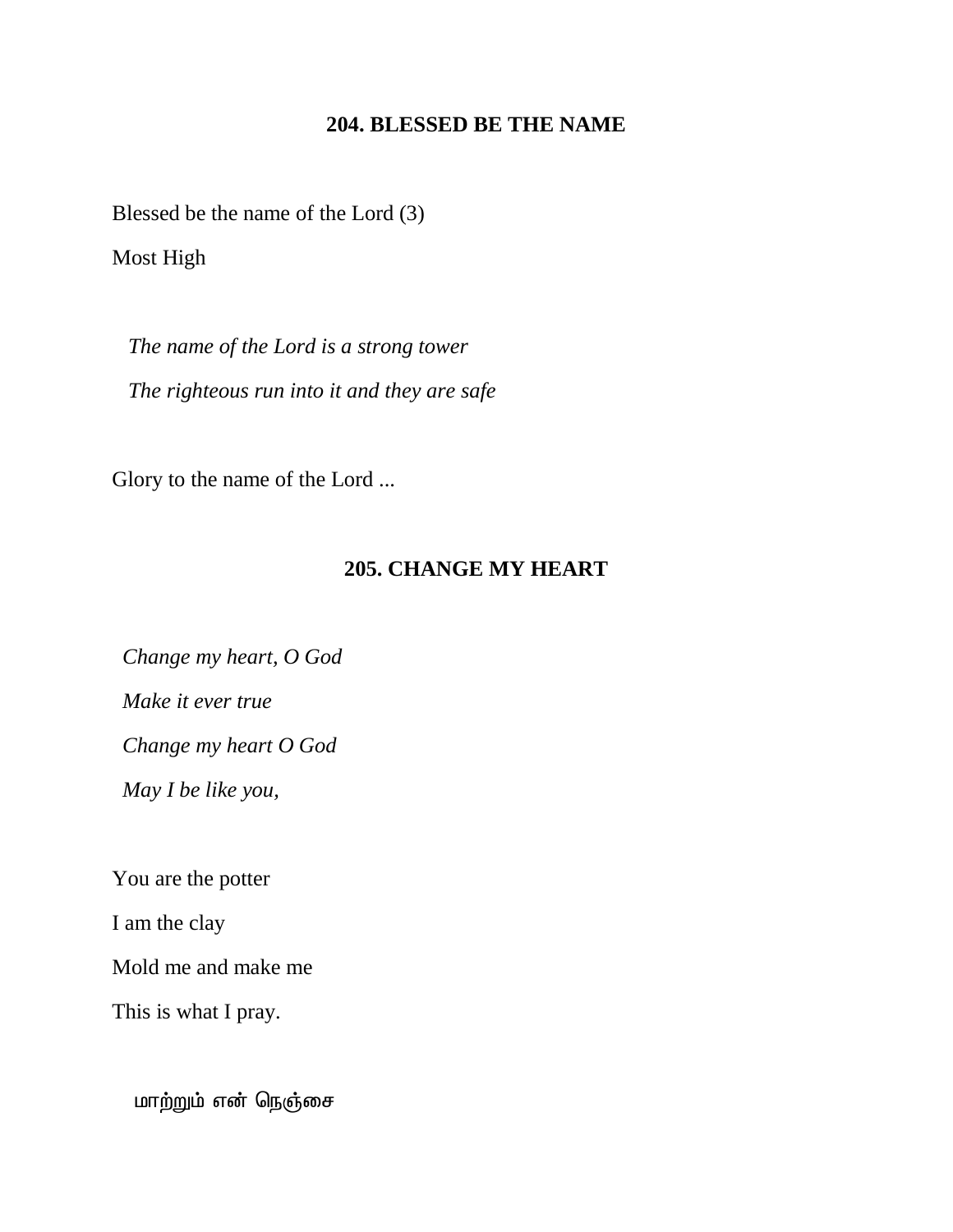தூய்மையாய் என்றும் இராஜ இராஜனே உம்மைப்போல் ஆக்கும்

குயவன் நீா் தாமே களிமன் நானே உருவாக்கும் என்னை ஈதென் ஜெபமே.

# **206. COME NOW IS THE TIME**

Come, now is the time to worship Come, now is the time to give your heart Come, just as you are to worship Come, just as you are before your God

One day every tongue will confess You are God One day every knee will bow Still the greatest treasure remains for those Who gladly choose you now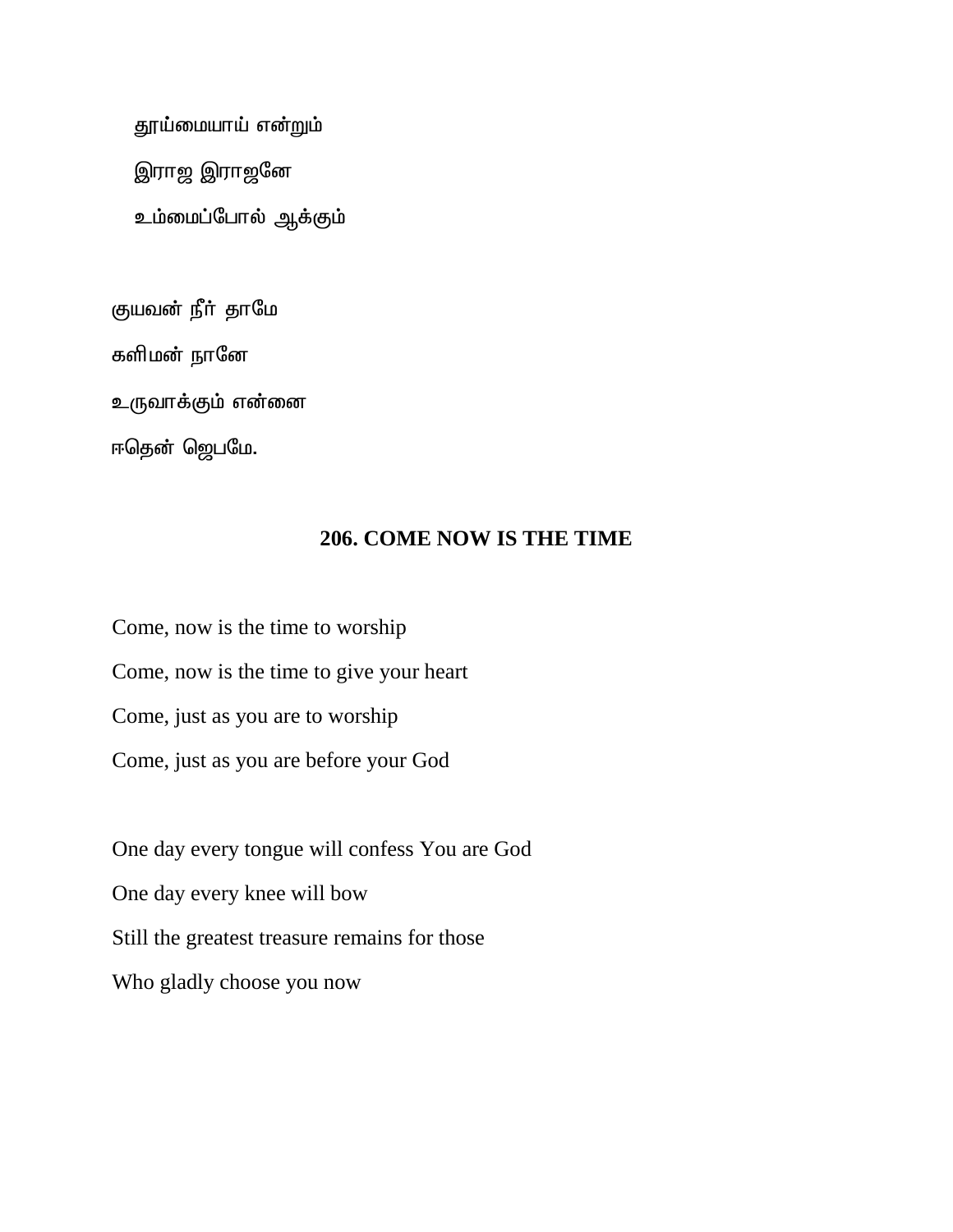Come, now is the time to worship Come, now is the time to give your heart Come, just as you are to worship Come, just as you are before your God

One day every tongue will confess You are God One day every knee will bow Still the greatest treasure remains for those Who gladly choose you now

### **207. CREATE IN ME A CLEAN HEART**

Create in me a clean heart O God, And renew a right spirit within me (2) And cast me not away from Thy presence O Lord And take not thy Holy Spirit from me Restore unto me the joy of Thy salvation And renew a right spirit within me.

என்னில் சுத்த இருதயம் சிருஷ்டியும் தேவா நிலைவரமான ஆவியை புதுப்பியும் (2)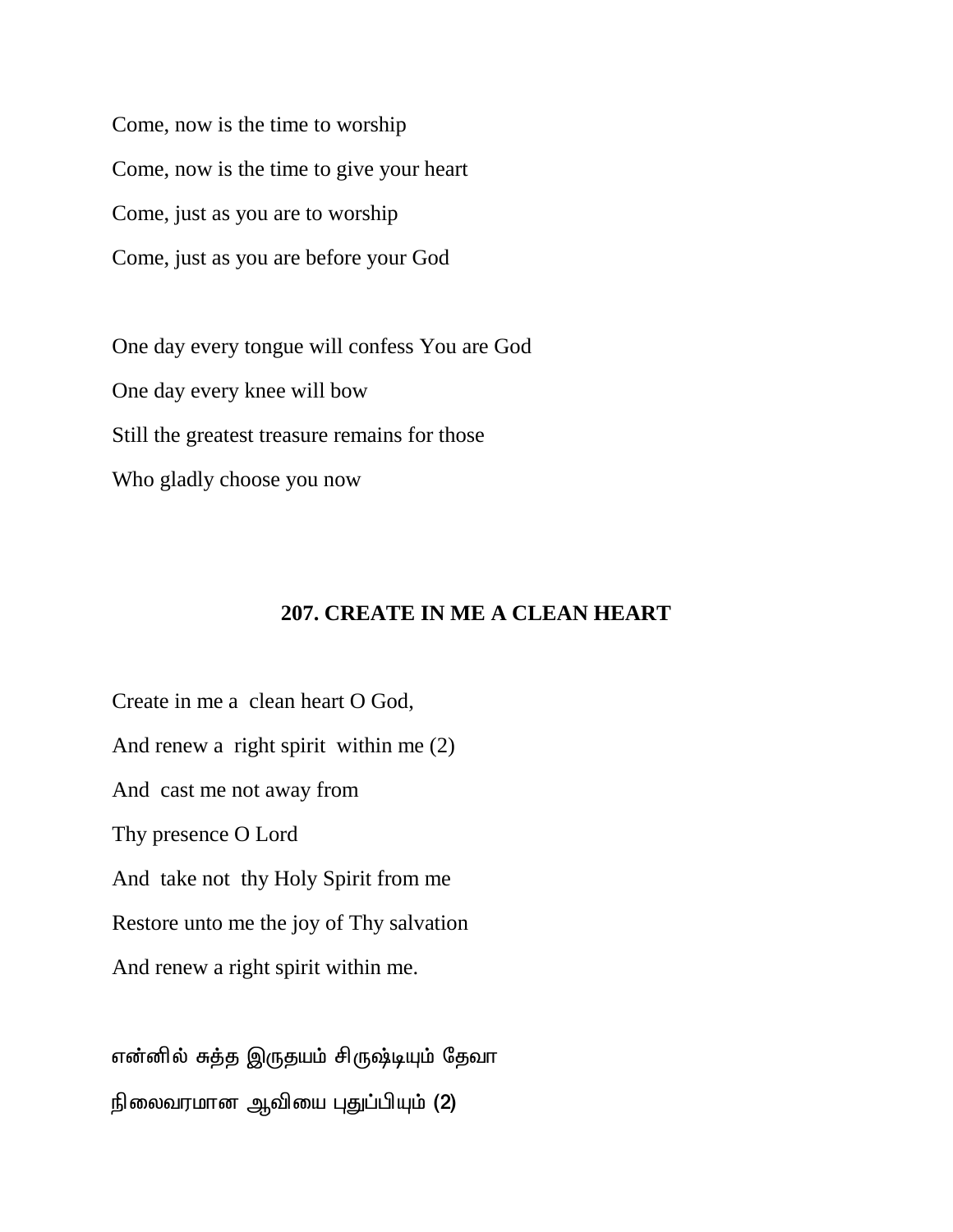உம் சமுகம் விட்டு என்னைத் தள்ளாதேயும் பரிசுத்த ஆவியை எடுக்காமலும் இரட்ச்சிப்பின் சந்தோஷத்தை மீண்டும் எனக்கு தாரும் நிலைவரமான ஆவியை புதுப்பியும்

### **208. DO LORD**

 *Do Lord O do Lord O do remember me (3) Way beyond the blue*

I've got a home in glory land

That outshines the sun (3)

Way beyond the blue

I took Jesus as my Saviour

You take Him too (3)

Way beyond the blue

# **209. DON`T YOU WANT TO GO**

 *Don`t you want to go to that Iand? (3)*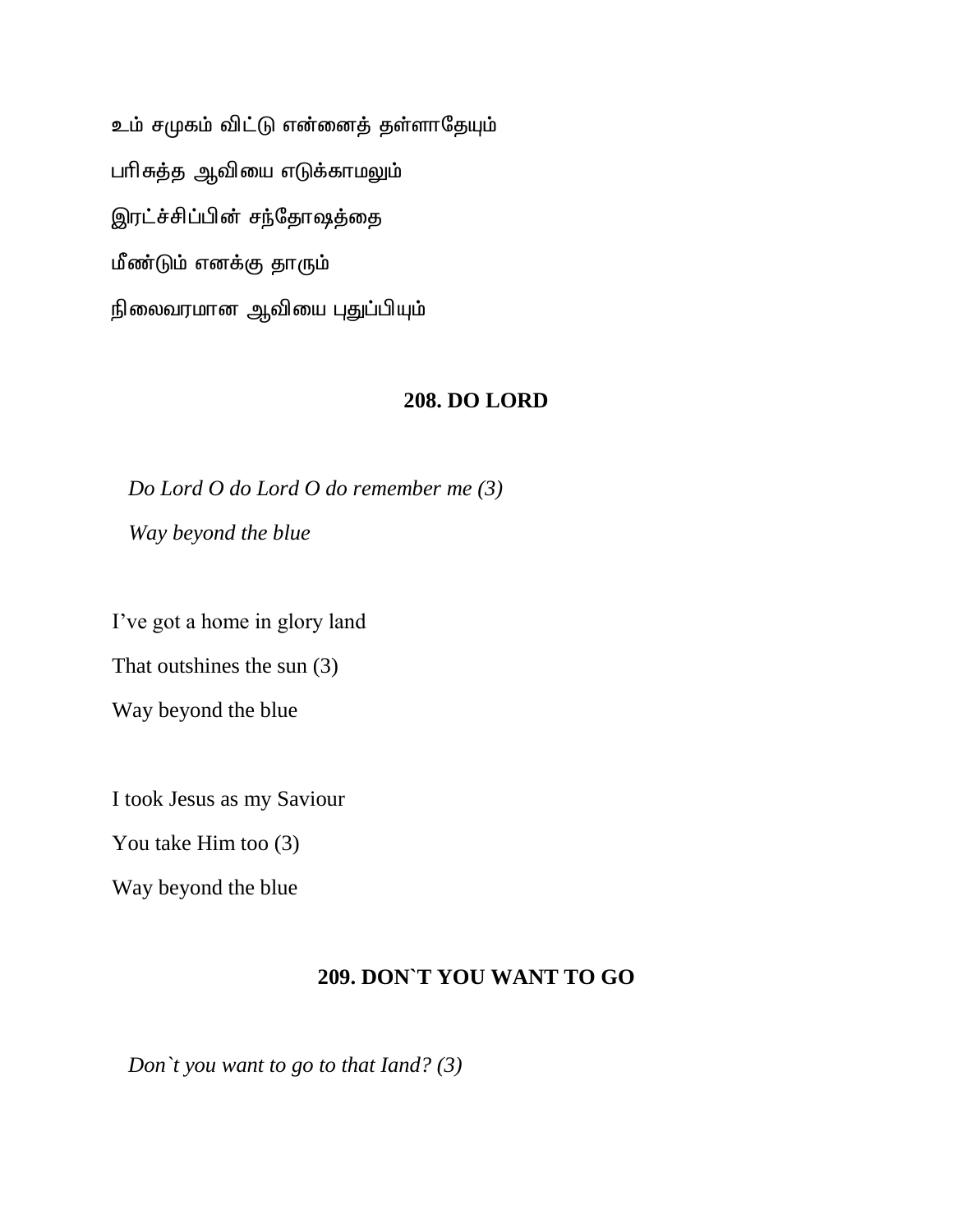*Where I`m bound (2)*

I`ve got a Saviour in that land... Nothing but love in that land... Nothing but peace in that land... Nothing but joy in that land...

### **210. EVERYTHING'S ALRIGHT**

Everything's all right In my Father's house (3) Everything's all right in my Father's house Where is joy, joy, joy.

Jesus is the way.... Come and go with me.... Won't you come with me....

எல்லாமே உண்டு என் அப்பா வீட்டிலே அப்பா வீட்டிலே (2) எல்லாமே உண்டு என் அப்பா வீட்டிலே அங்கு இன்பம், இன்பம், இன்பமே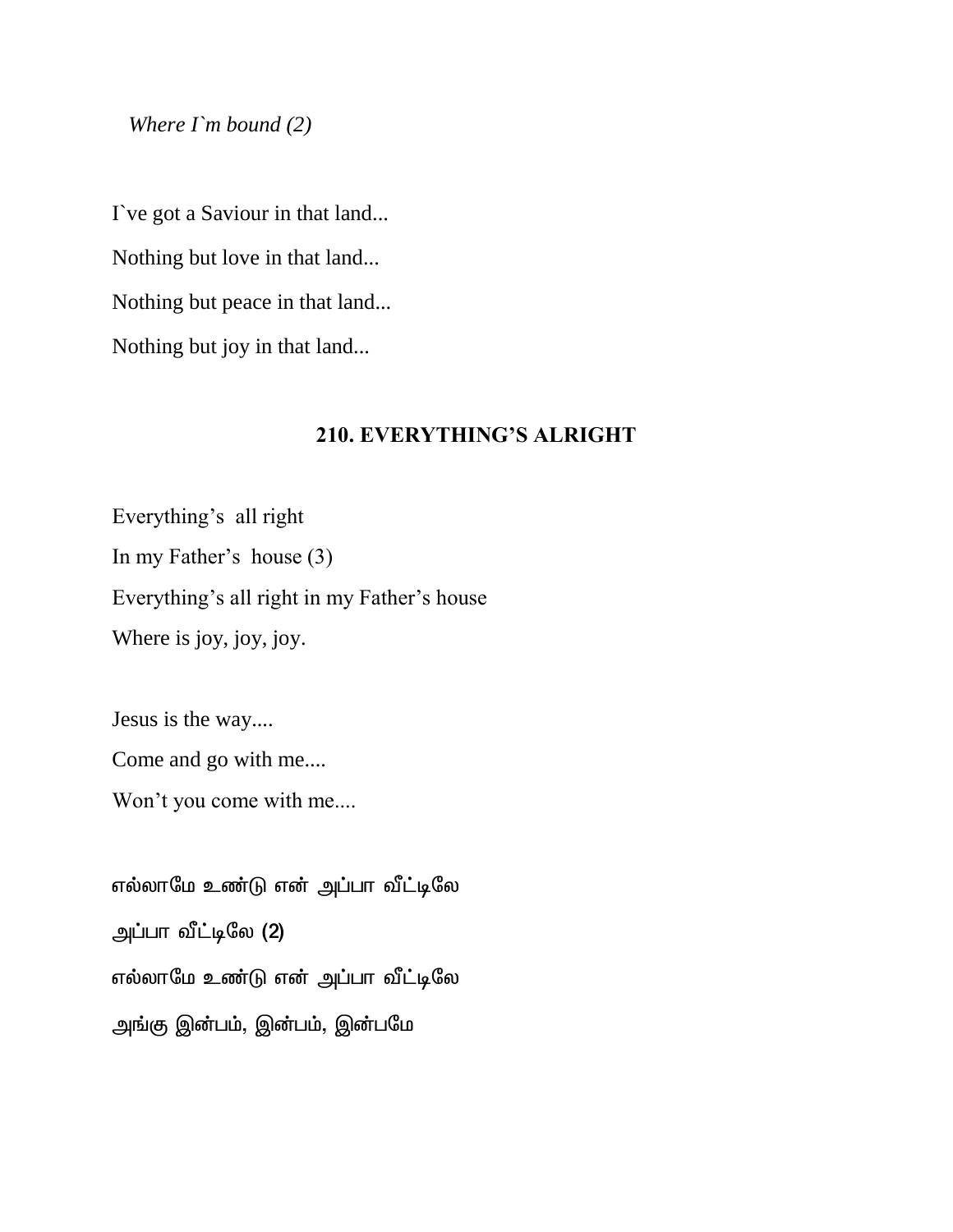இயேசுவே வழி என் அப்பா வீட்டிற்கு..... வாரும் போகலாம் என் அப்பா வீட்டிற்கு..... துன்பம் இல்லையே என் அப்பா வீட்டிலே..... நீயும் வரலாம் என் அப்பா வீட்டிற்கு.....

# **211. FATHER I ADORE YOU**

Father I adore you, And I lay my life before you, How I love you.

Jesus....., Spirit .....

பிதாவே உம்மை தொழுகின்றேன் என்னை உமக்கே படைக்கின்றேன்

உம்மில் அன்பு கூறுவேன்.

இயேசுவே...., ஆவியே....

# **212. FOR THE LORD IS MARCHING**

For the Lord is marching on And His army is ever strong And His glory shall be seen upon our land Raise the anthem, sing the victor's song Praise the Lord for the battle's won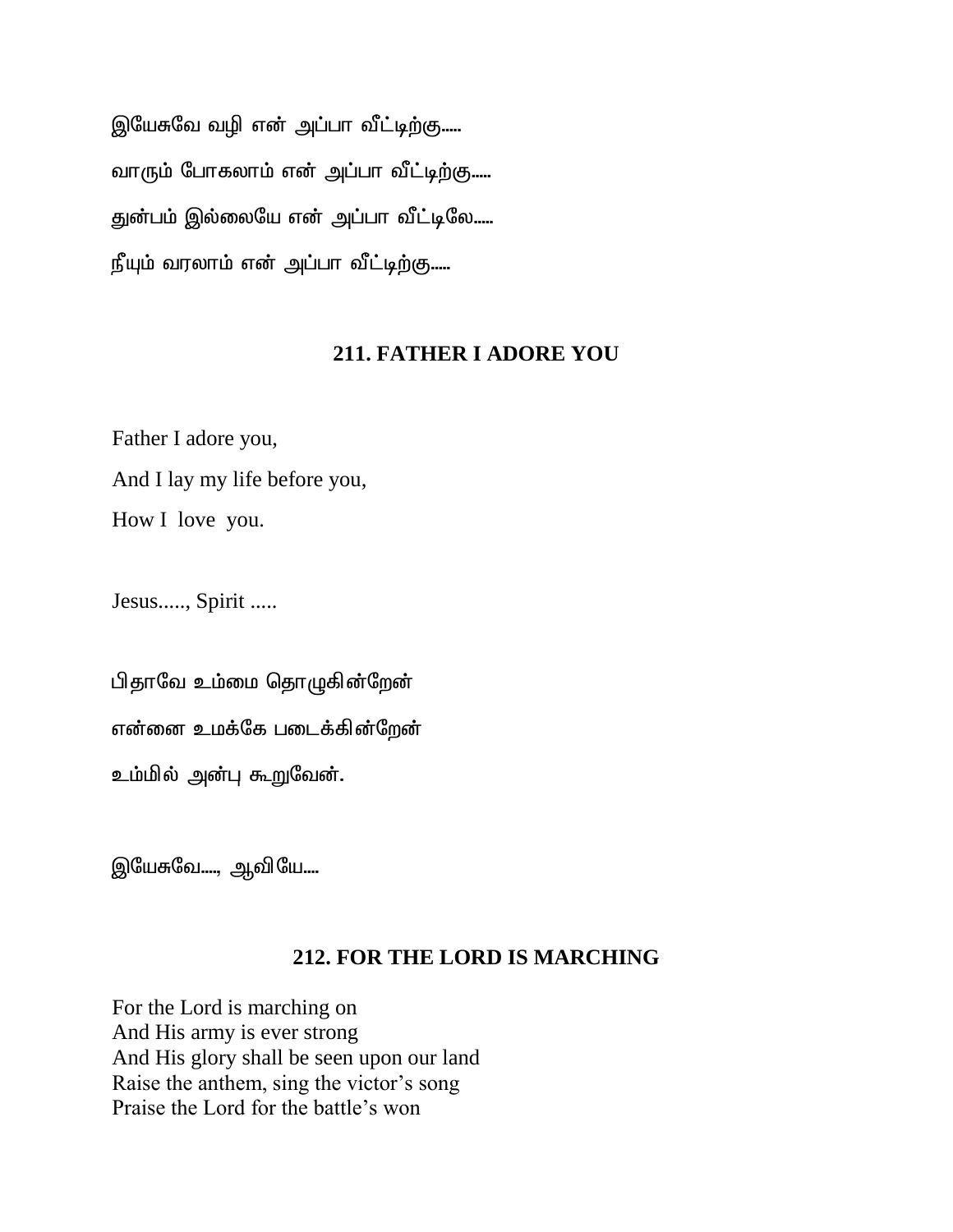No weapon formed against us shall stand

 *For the Captain of the host is Jesus, We're following in his footsteps; No foe can stand against us in the fray*

We are marching in Messiah's band The keys of victory in His mighty hand Let us march on to take our promised land! For the Lord is marching on And His army is ever strong And His glory shall be seen upon our land

### **213. GIVE ME OIL IN MY LAMP**

Give me oil in lamp, keep me

Burning, burning, burning.

Give me oil in my lamp, I pray.

Give me oil in lamp, keep me

Burning, burning, burning

Keep me burning till the end of day.

Sing Hosanna (3)

To the king of kings!

Give me love ... Keep me loving.

Give me joy ... Keep me singing.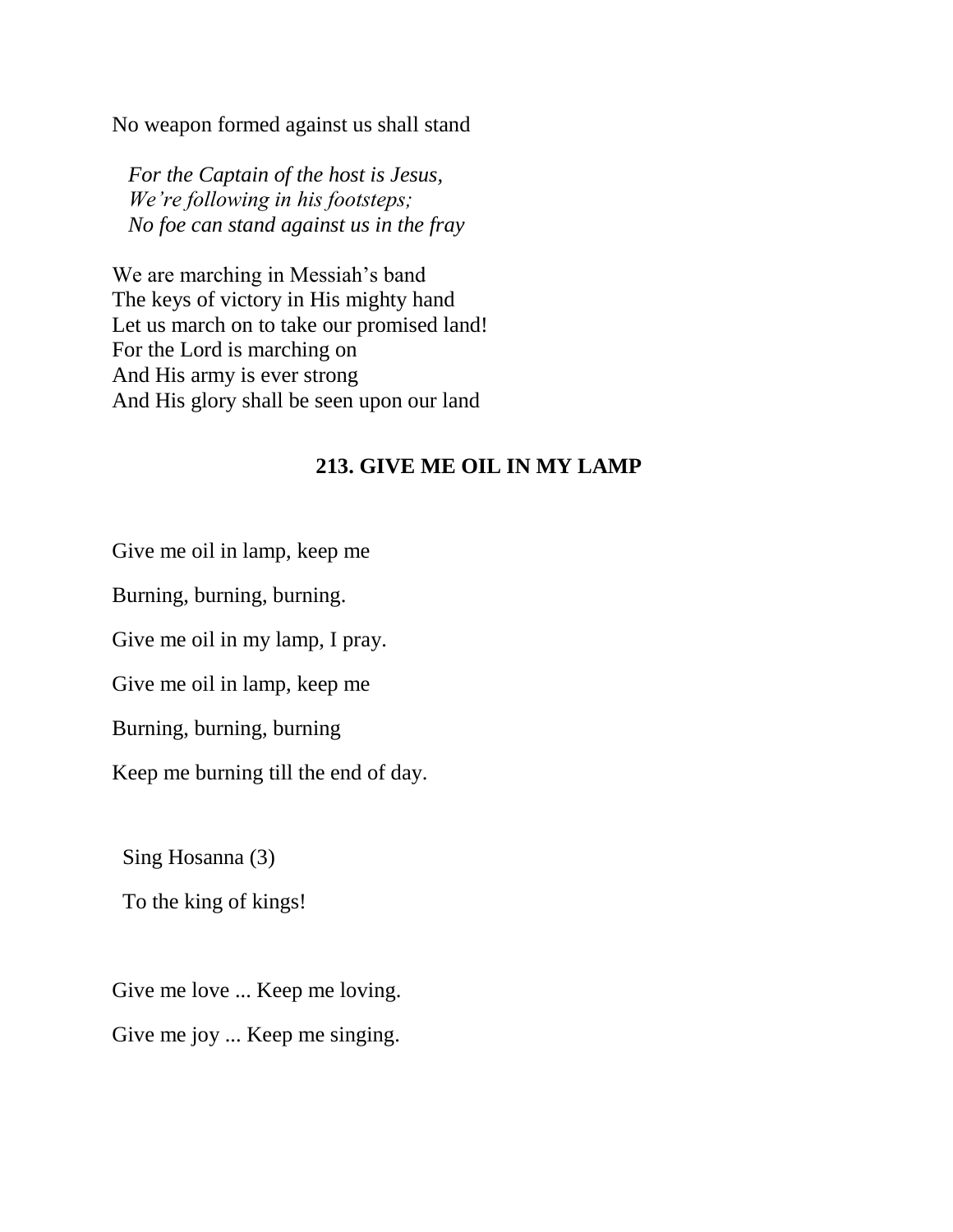### **214. GIVE THANKS**

Give thanks with a grateful heart Give thanks to the Holy one Give thanks because He's given Jesus Christ, His son And now let the weak say I am strong Let the poor say I am rich Because of what the Lord has done for us Give thanks (2)

 $B$ ன்றி உள்ள நிறைவுடன் நன்றி பரிசுத்தர்க்கே நன்றி தேவகுமாரன் இயேசுவே தந்தார் பெலவீனன் பெலவான் என்று சொல்வான் தரித்திரன் செழித்திடுவான் தேவனின் செயல் இதுவே நமக்காய் நன்றி $(2)$ 

# **215. GLORY, GLORY HALLELUJAH**

*Glory, glory Hallelujah*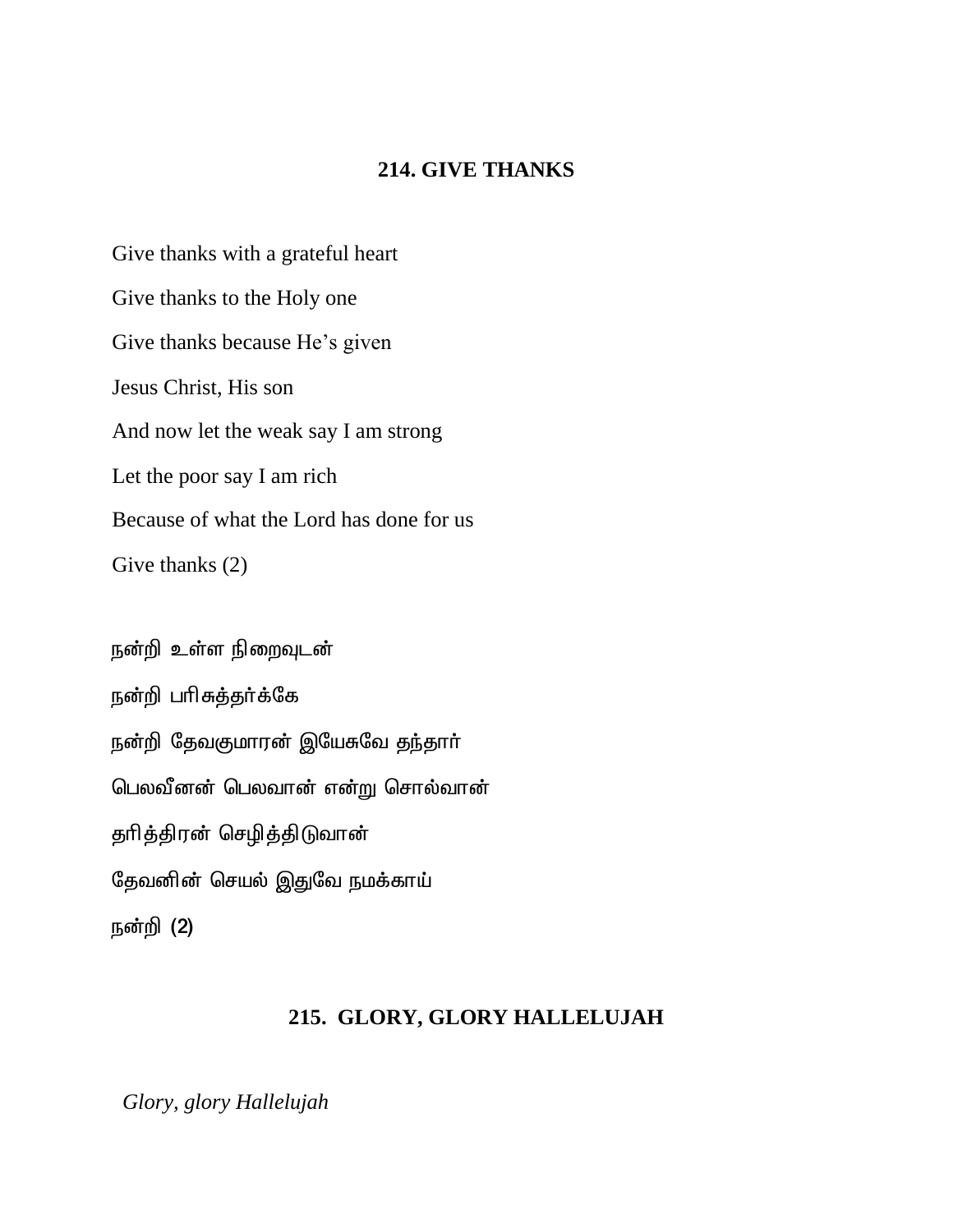*Since I laid my burdens down Way On Down (2)*

Friends don't treat me, like they used to.... Gonna meet my, loving Jesus.... Gonna sit at the welcome table....

### **216. GLORY, GLORY IN THE HIGHEST**

Glory, glory in the highest, Glory, to the Almighty Glory, to the Lamb of God Glory to the Living Word I give glory to the Lamb I give glory (glory), glory (glory), Glory, glory to the Lamb I give glory to the Lamb

Praises...., Honor.....

# **217. GOD IS GOOD**

God is good, we sing and shout it

God is good, we celebrate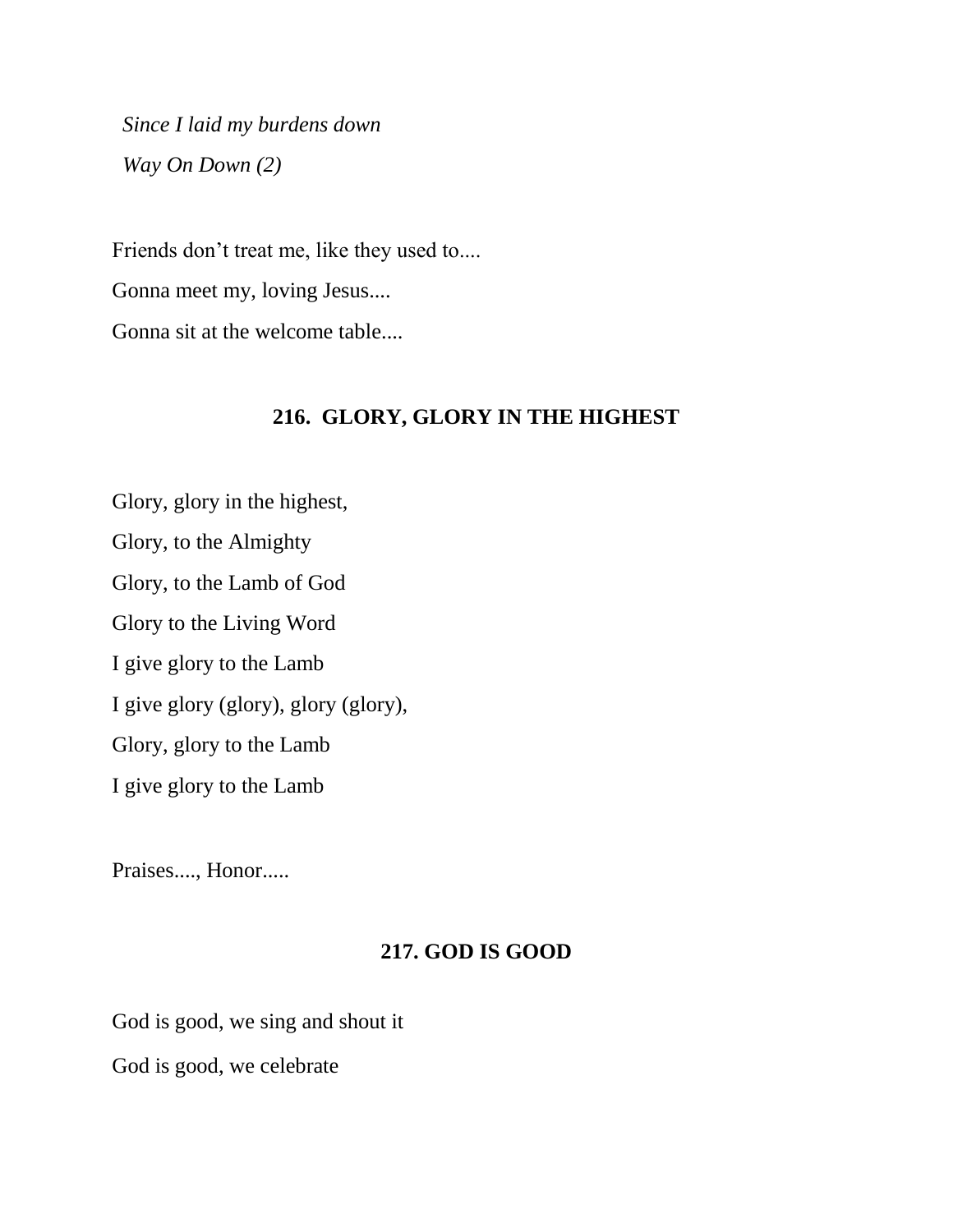God is good, no more we doubt it

God is good, we know its true

And when I think of His love for me My heart fills with praise

And I feel like dancing

For in his heart there is room for me

And I run with arms open'd wide

We know its true.

# **218. HAIL JESUS YOU'RE MY KING**

Hail Jesus You're my King Your life frees me to sing I will praise You all my days You're perfect in all Your ways

Hail Jesus you're my Lord I will obey your word Want to see Your kingdom come Not my will but Yours be done

Glory, glory to the Lamb You take me into Your Land We will conquer in Your name And proclaim that Jesus reigns

Hail, hail Oh Lion of Judah How wonderful You are Hail, hail Oh Lion of Judah How powerful You are

# **219. HARD FIGHTIN' SOLDIER**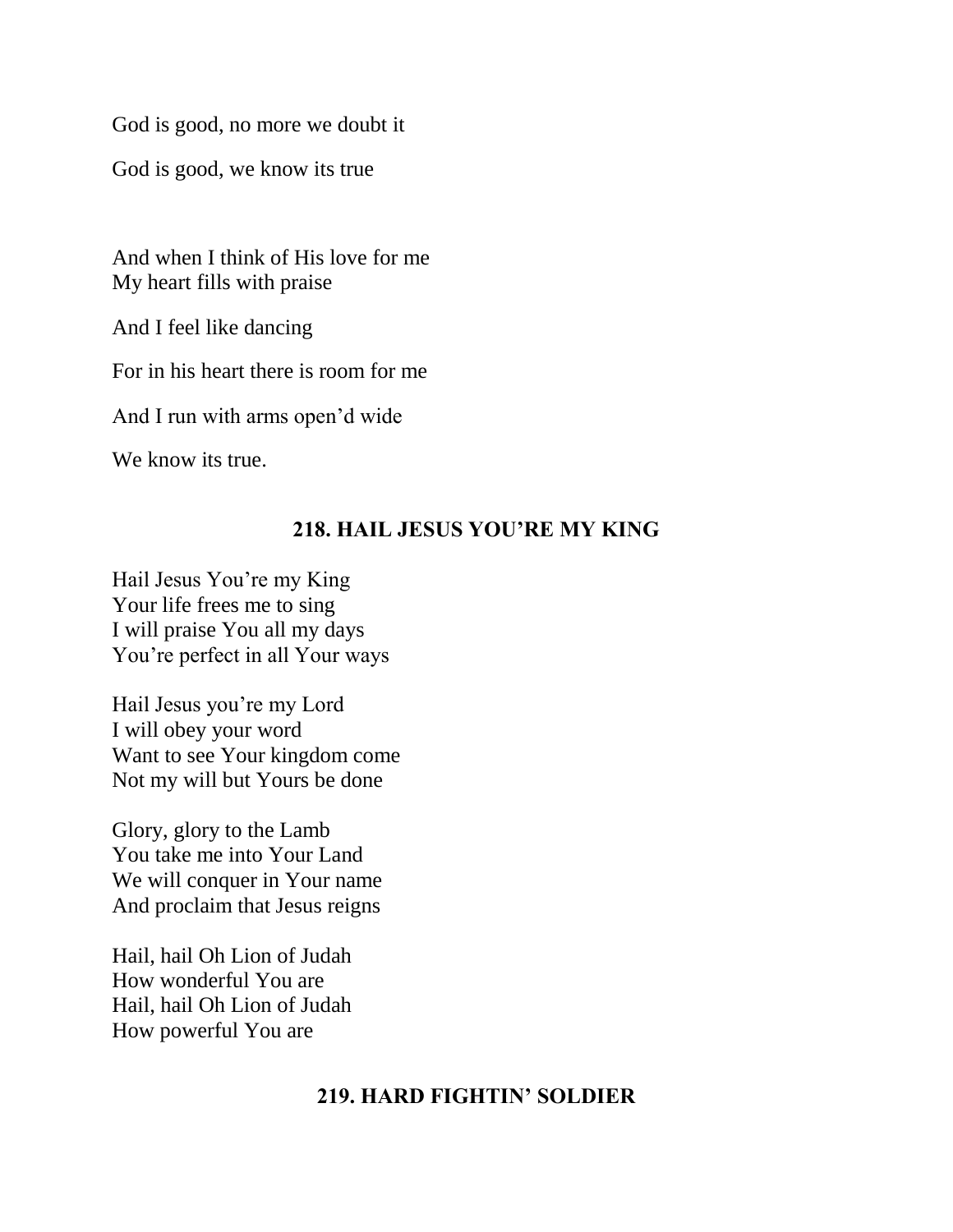Lord I'm a hard fighting soldier On the battlefield (3) Yes I'm bringing souls to Jesus By the service that I yield

I've got a helmet on my head And in my hand a sword and shield (3) Yes I'm bringing souls to Jesus By the service that I yield

You've got to walk right and talk right and Sing right and pray right on the battlefiled(3) Yes I'm bringing souls to Jesus By the service that I yield

When I die let me die In the service of the Lord (3) I'll keep on bringing souls to Jesus By the service that I yield

#### **220. HA-LA-LA-LA-LE-LU-JAH**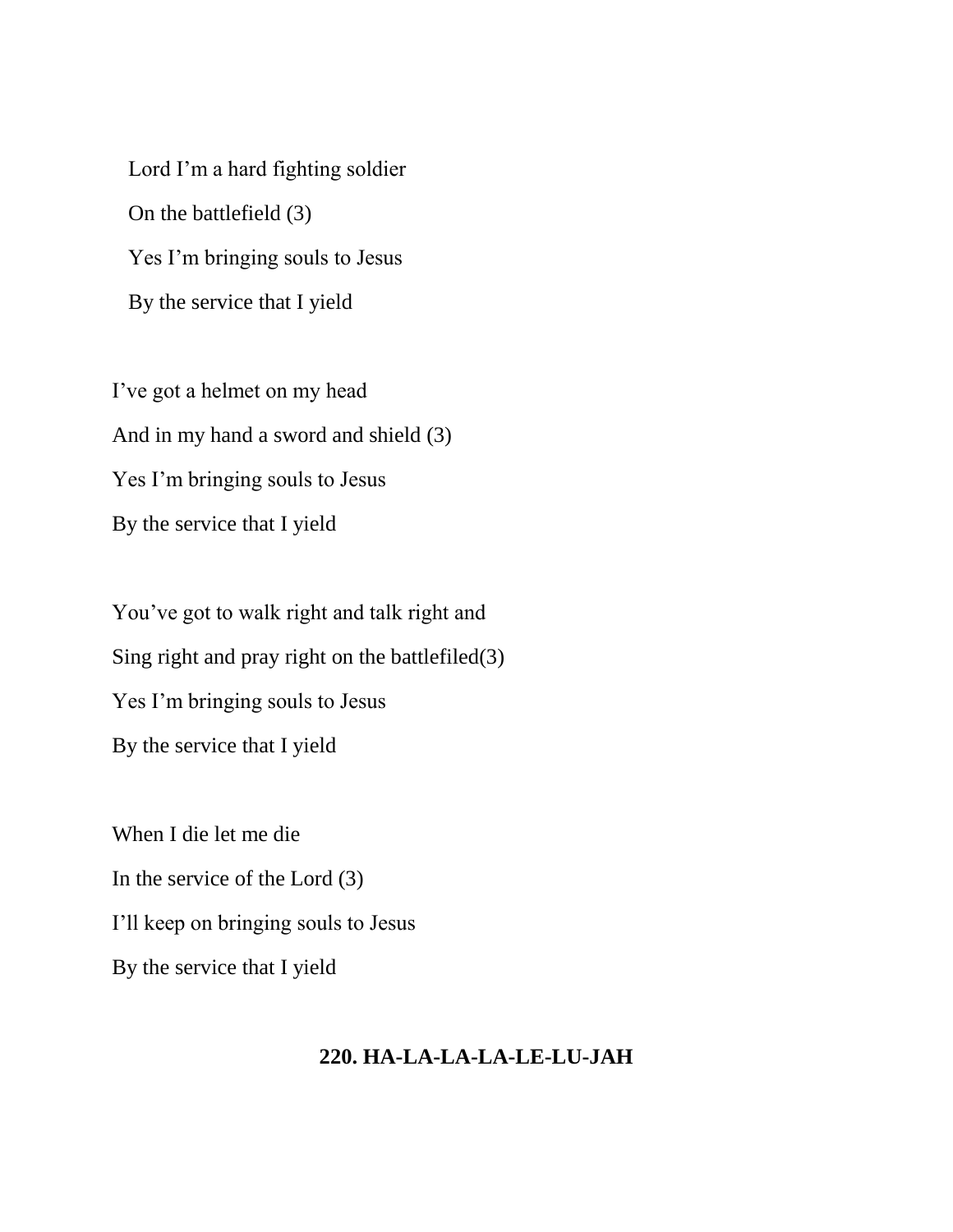Ha-la-la-la-la-la-le-lu-jah (3) Ha-la-la-la-la-le le-lu-jah

Give a big hug to the one next to you Give a big hug and sing along Give a big hug to the one next to you Give a big hug and sing

Give a big smile.....

### **221. HE IS MY EVERYTHING**

He is my everything, He is my all He is my everything, both great and small He makes my life complete, Makes everything new He is my everything, for ever more

எல்லாம் என் இயேசுவே எல்லாம் அவரே சிறிதும் பெரிதாயினும் எல்லாம் அவரே புதிதாய் என் ஜீவியம் மாற்றுகின்றார் எனக்கெல்லாம் இயேசுவே என்றென்றுமே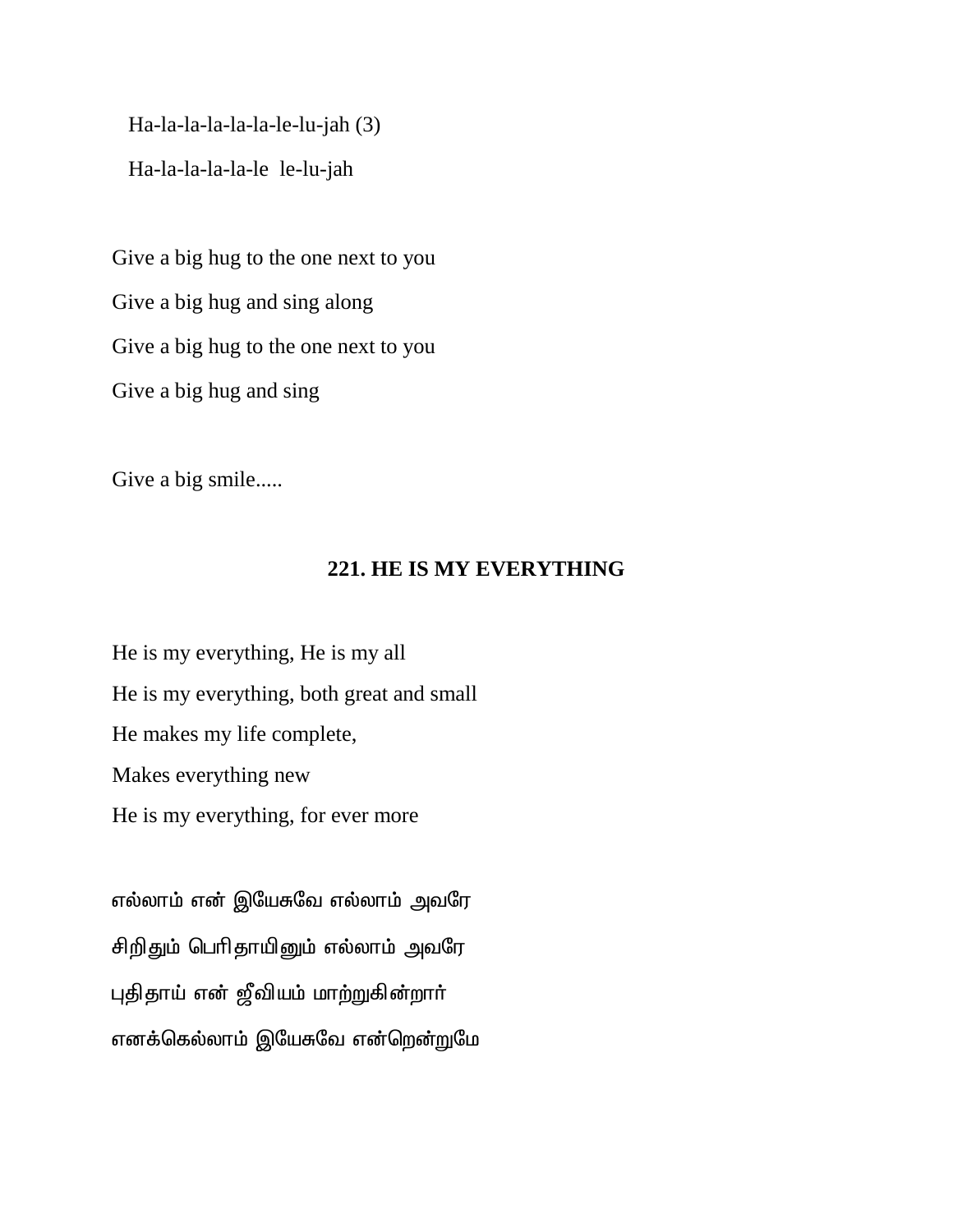#### **222. HE MADE A CHANGE**

 *He made a change... .... in the way that I'm walking He made a change.. ... in the way that I'm talking Old things passed away Behold everything's new.*

 *He made a change ... ... in the life that I'm living I'm born again, set free, finally forgiven. If He can make a change in me He can make a change in you*

I've seen some old friends shaking their heads 'Cause they never thought they'd seen the day When a sinner like me would praise the Lord Or bow my head to pray. Now I'm not what I used to be You see, my life has been rearranged. Well, its nothing that I've done But I have found someone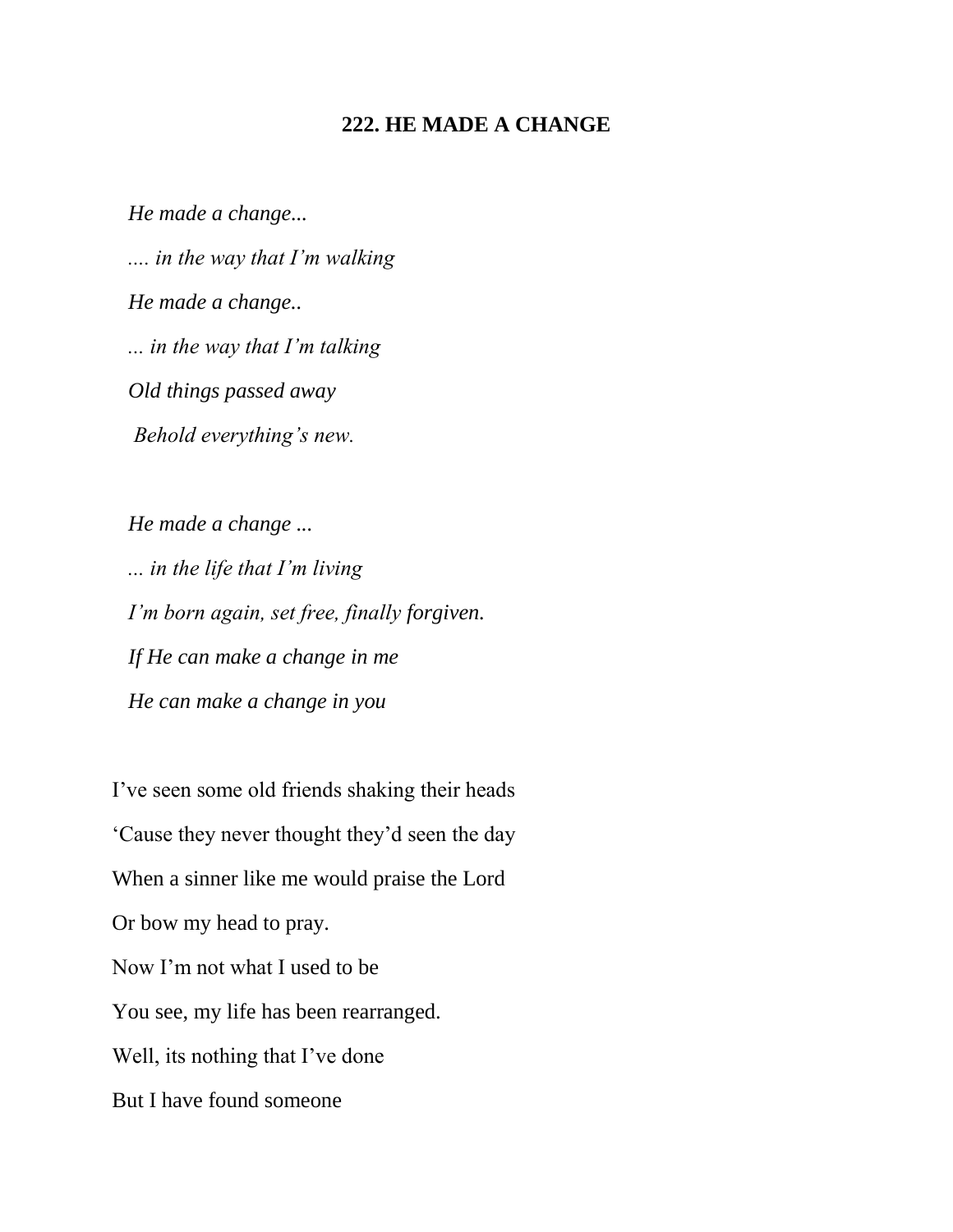He definitely made a change.

# **223. HE POURED IN THE OIL**

He poured in the oil and the wine The kind that restoreth my soul He found me bleeding and dying On the Jericho road And He poured in the oil and the wine Jesus (3) I've got Him on my mind (3) I have Jesus on my mind.

எண்ணெய் பூசி காயங்கள் ஆற்றியே திராட்ச ரசத்தால் என் உள்ளம் தேற்றியே மரணத் தருவாயில் என்னை அவர் கண்டார் அன்பாய் எரிகோ நகர் வீதிதனிலே  $\sigma$ ந்தன் நல்ல இயேசு என் சிந்தை நிறைந்தார் (3) என்றென்றும் என் சிந்தை நிறைந்தார்.

### **224. HE TASTES LIKE HONEY**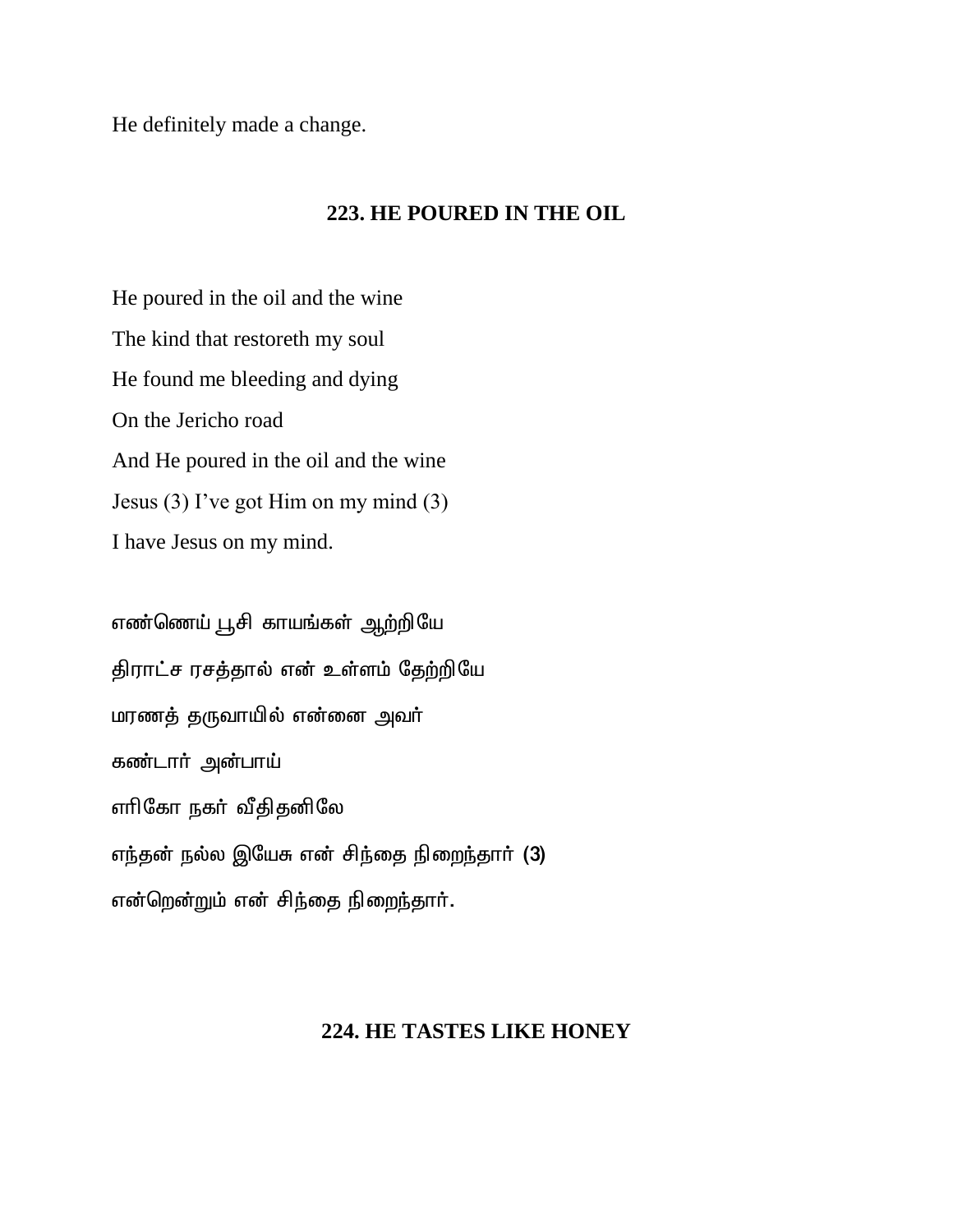He tastes like honey in the rock (2) O He tastes like honey in the rock Come taste and see that the Lord is so good O He tastes like honey in the rock

தேனிலும் மதுரமாமே (2) இயேசு தேனிலும் மதுரமாமே ருசித்துப்பார் அவர் மிக நல்லவர் இயேசு தேனிலும் மதுரமாமே

# **225. HEAR MY CRY O LORD**

Hear my cry O Lord, attend unto my prayer From the ends of the earth Will I cry unto thee

*When my heart is overwhelmed, Lead me to the rock, That is higher than I (2)* 

For thou has been, a shelter for me; And a strong tower, from the enemy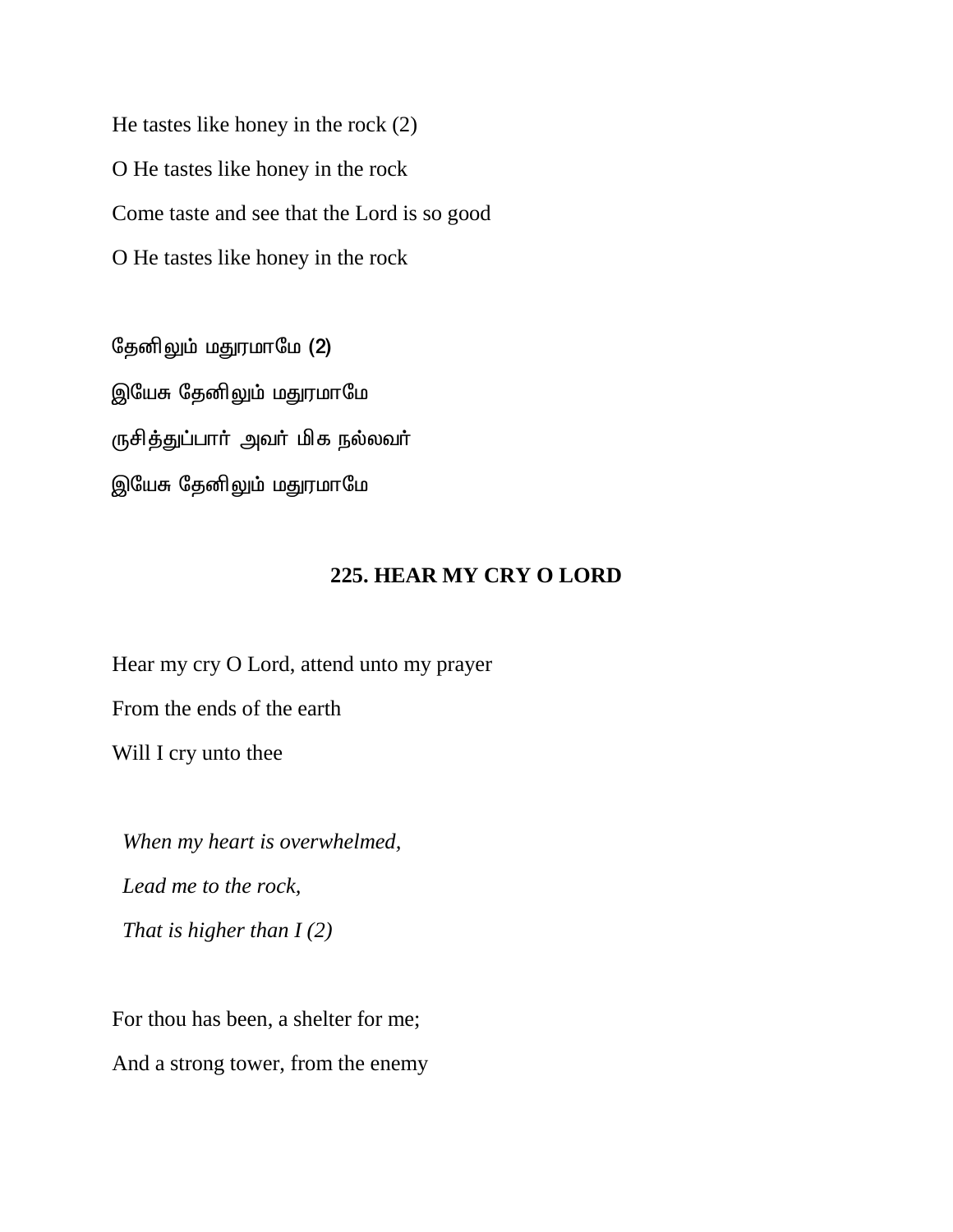# **226. HERE I AM TO WORSHIP**

Light of the world, You stepped down into

darkness

Opened my eyes let me see Beauty that made this heart adore you Hope of a life spent with you

 Here I am to worship, here I am to bow down Here I am to say that You're my God You're altogether lovely, altogether worthy Altogether wonderful to me

King of all days Oh so highly exalted Glorious in heaven above Humbly You came to the earth You created All for love's sake became poor

I'll never know how much it cost To see my sin upon that cross

# **227. HOSANNA**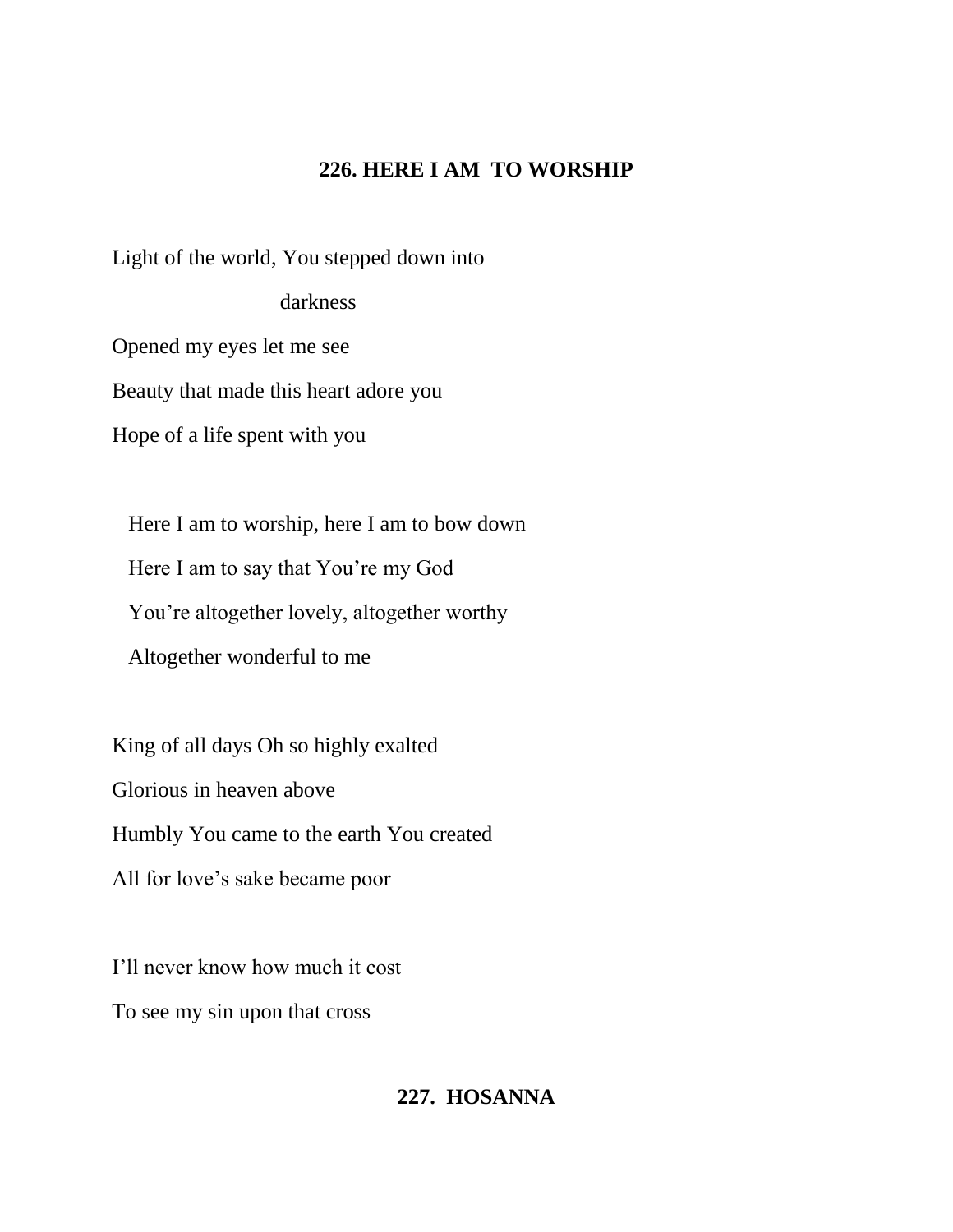Hosanna (3) in the highest (2) Lord we lift up your name With our hearts full of praise Be exalted O Lord our God Hosanna in the highest

Glory (3) To The King Of Kings....

ஓசன்னா (3) உன்னதத்திலே (2)

உம்மை உயர்த்திடுவோம்

துதி நிறைவுடனே

கர்த்தரே நீர் உயர்ந்திடுவீர்

ஓசன்னா உன்னதத்திலே

 $u$ கிமை (3) இராஜ இராஜனே....

### **228. I AM TRADING MY SORROW**

I'm trading my sorrow I'm trading my shame I'm laying it down for the joy of the Lord I'm trading my sickness, I'm trading my pain I'm laying it down for the joy of the Lord

 *Yes Lord, yes Lord, yes yes Lord,(3) Amen*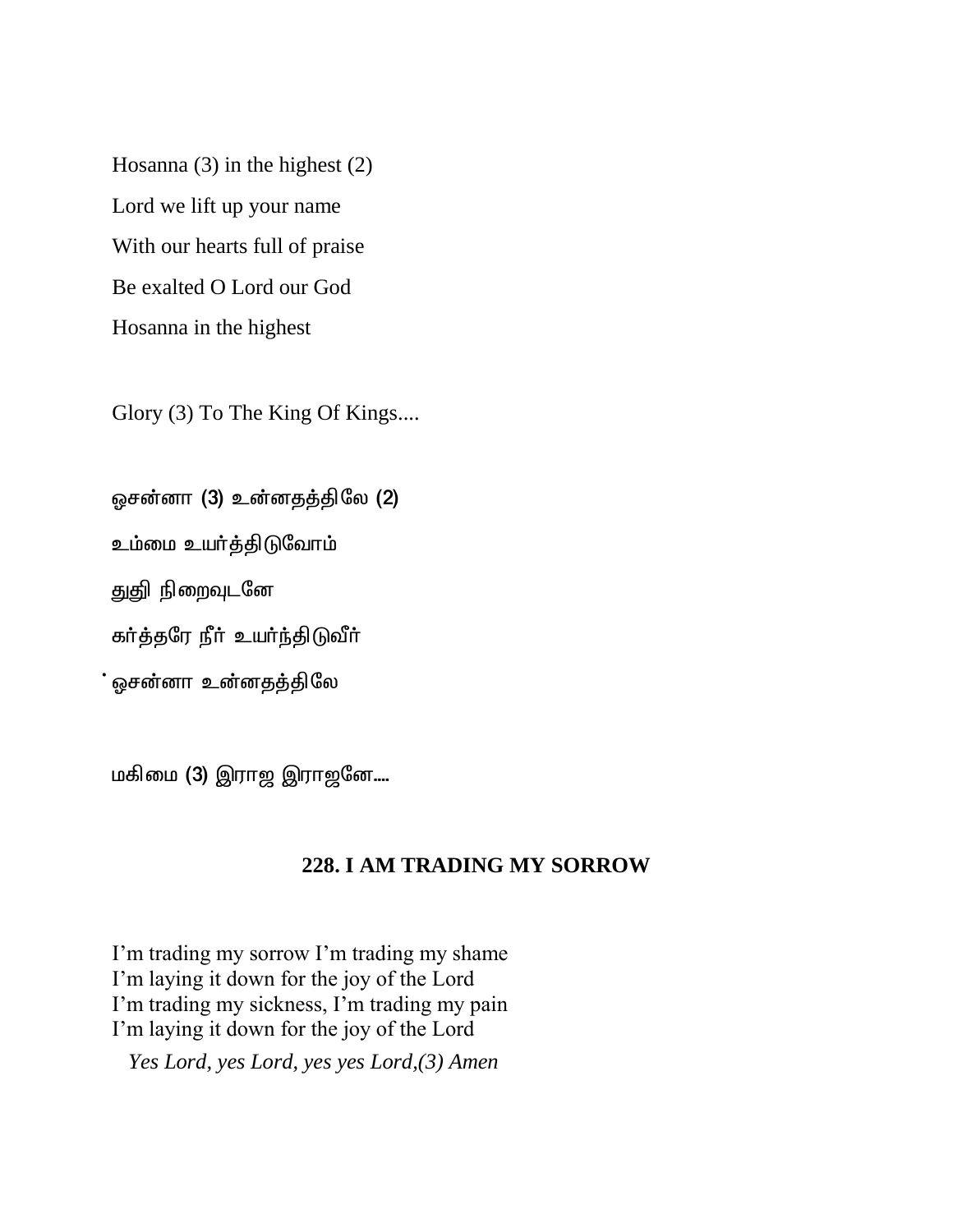I am pressed but not crushed Persecuted but not abandoned Struck down but not destroyed Blessed beyond the curse for his promise will endure And his joy is gonna be my strength Though the sorrow may last through the night But joy comes in the morning

### **229. I FOUND A NEW WAY OF LIVING**

I Found A New Way Of Living I Found A New Life Divine I Have The Fruit Of The Spirit I'm Abiding, Abiding In The Vine Abiding In The Vine (2) Love, Joy, Health, Peace He Has Made Them Mine I Have Prosperity, Power And Victory Abiding, Abiding In The Vine. வாழ்வில் புதிதான பாதை கண்டேன் நல் தேவாவியால் உண்டென்னில் ஆவியின் கனிகள் நிலைப்பேன் இயேசு திராட்சை செடியில் நிலைப்பேன் அவரின் நல் அன்பு சந்தோஷம்

சமாதானம் சுகம் எந்தன் சொந்தமாக்கினார்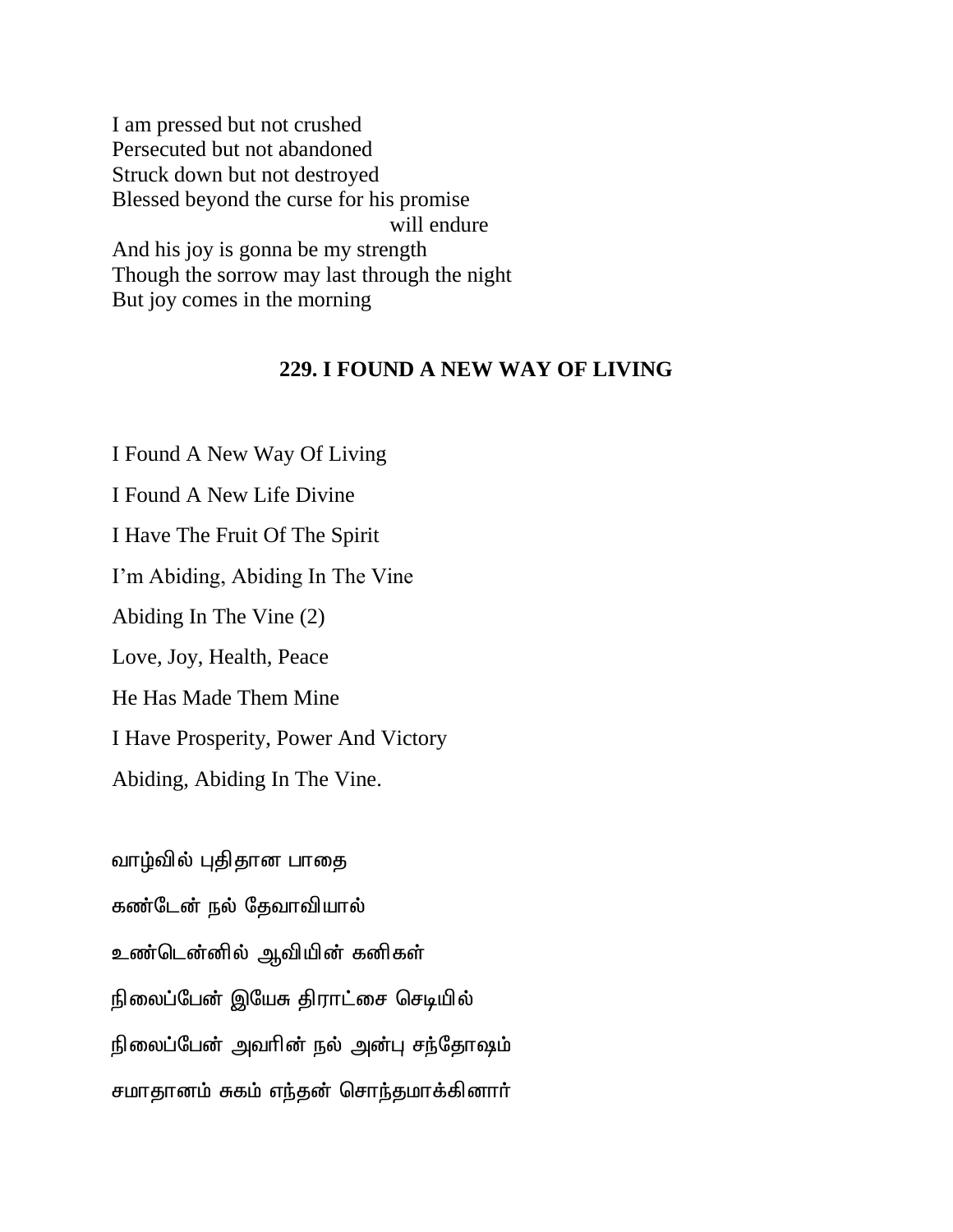வாழ்வில் சுபீட்ச்சமும் வல்லமை ஜெயமுண்டு நிலைப்பேன் நான் திராட்சை செடியில்

### **230. I HAVE DECIDED**

I Have Decided To Follow Jesus (3) No Turning Back (2)

Though None Go With Me Still I Will Follow... The Cross Before Me, The World Behind Me... My Cross I'll Carry, Till I See Jesus....

இயேசுவின் பின்னே போகத் துணிந்தேன் (3) பின்னோக்கேன் நான் (2)

உலகம் என் பின்னே, சிலுவை என் முன்னே ........ கஷ்டம் என் இன்பம், நஷ்டம் என் லாபம் .......... இயேசு என் ஆசை, சீயோன் என் வாஞ்சை ........

# **231. I WILL CELEBRATE**

I will celebrate, sing unto the Lord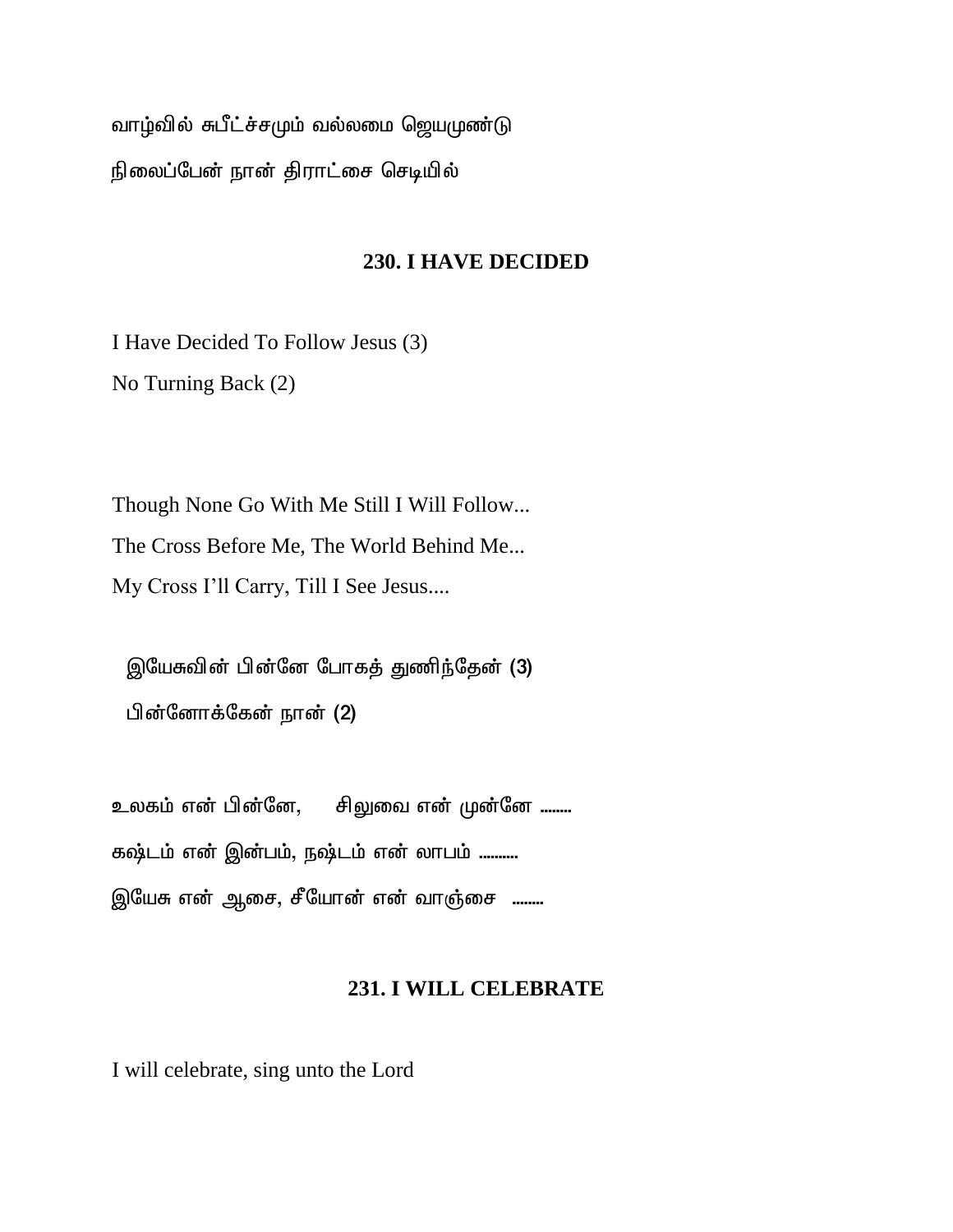I will sing to him a new song (2) I will praise Him, I will sing to Him a new song(2) Hallelujah(4) I will sing to Him a new song

நான் கொண்டாடுவேன் பாடிப் போற்றுவேன் நான் புதுக்கவி பாடுவேன் (2) பாடிப் போற்றி நான் புதுக்கவி பாடுவேன் (2) அல்லேலூயா(4) நான் புதுக்கவி பாடுவேன்.

### **232. I WILL ENTER**

I will enter His gates with thanksgiving

In my heart

I will enter His courts with praise

I will say this is the day that

The Lord has made

I will rejoice for He has made me glad

He has made me glad (2)

I will rejoice for He has made me glad

He has made me glad (2)

I will rejoice for He has made me glad

உள்ளம் நன்றியால் பொங்கி கர்த்தர் வாசல் செல்லுவேன்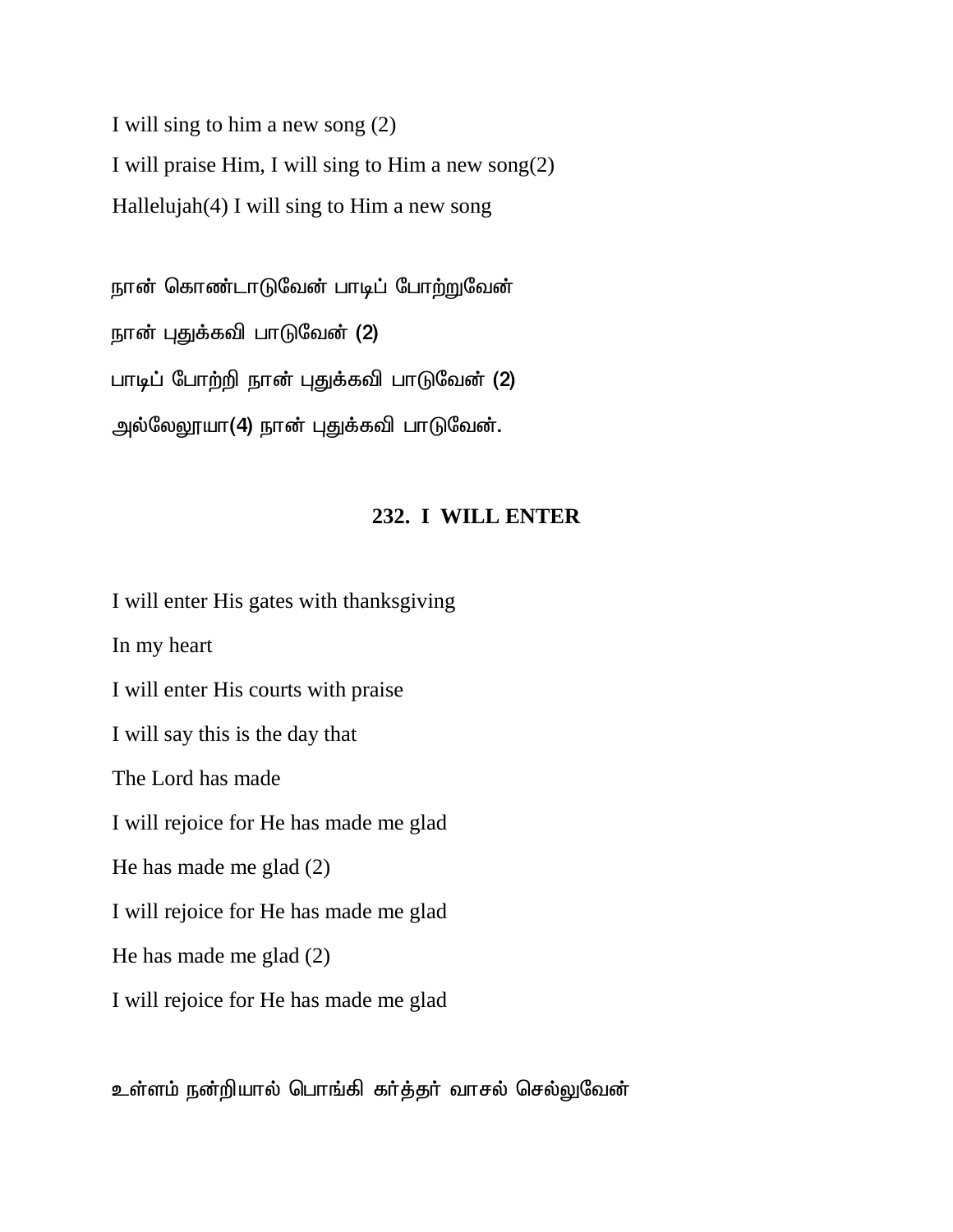எல்லை தோறும் துதிகள் சொல்லுவேன் வல்லவர் தந்த நந்நாள் அது இந்நாள் அன்றோ என்றும் மகிழ்வேன் சந்தோஷம் நல்கினால் என்றும் மகிழ்வேன் சந்தோஷம் நல்கினால் தேவா என்னில் சந்தோஷம் நல்கினால் (2)

#### **233. I WORSHIP YOU**

When I look into Your holiness When I gaze into Your loveliness When all things that surround become Shadows in the light of You

When I've found the joy of reaching Your heart When my will become enthroned in Your love

When all things that surround become Shadows in the light of You

*I worship You, I worship You The reason I live is to worship You (2)*

#### **234. IF GOD IS WITH ME**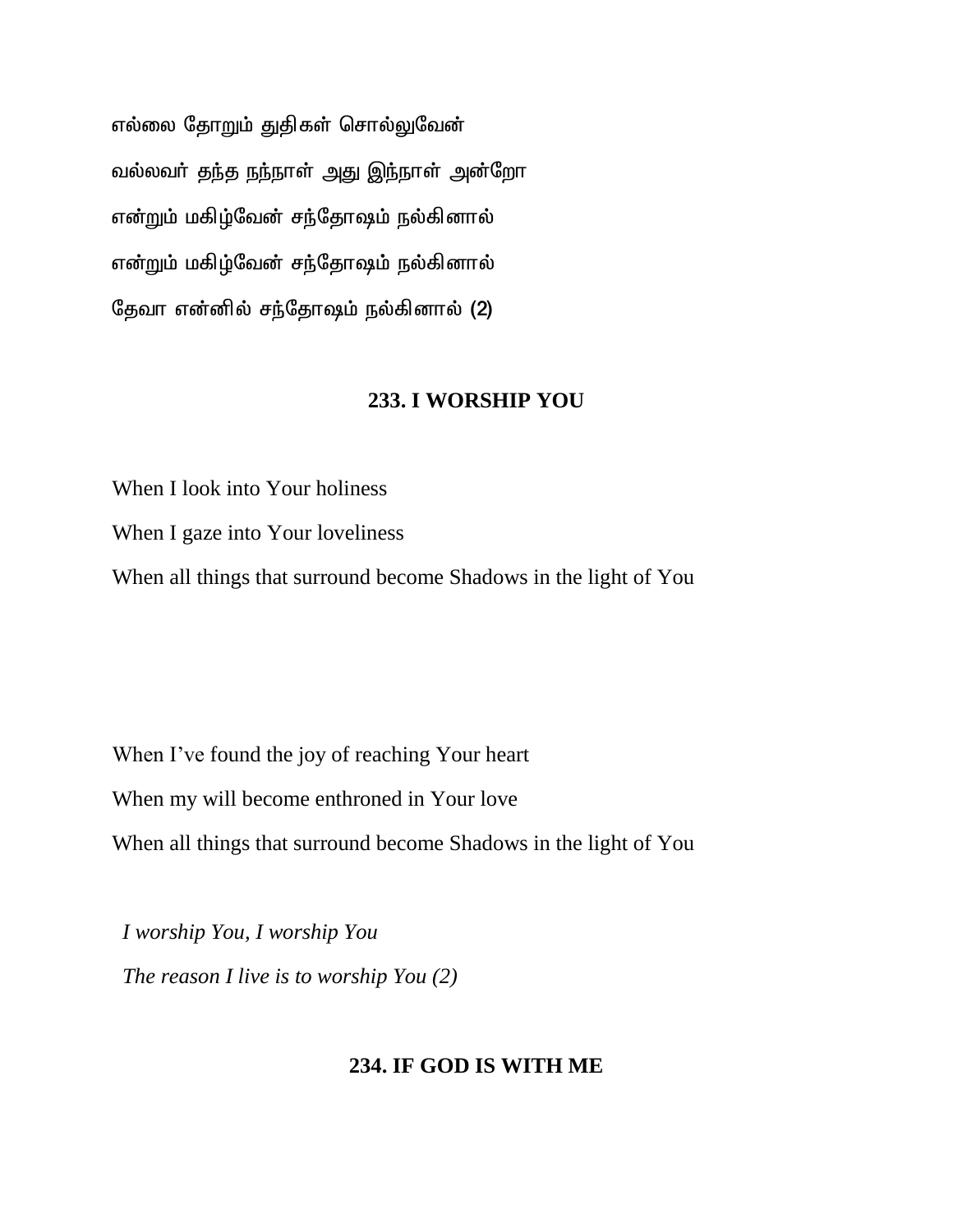*If God is with me, nothing gonna shake me* 

வேண்டாம்(3) இந்த உலகில் உள்ளவை வேண்டாம் வேண்டும்(3) என் நேசரின் அன்பு வேண்டும்

A–E–I–O–U Vowels இருந்தால் English True Youth ன் வாழ்க்கையில் இயேசு இருந்தால் Life எ எல்லாம் New

If God is with me, nothing gonna break me…..

### **235. I`LL DO MY BEST**

 *I`ll do my best, I`ll do my best, I`ll do my best for You (2)* 

 $\Gamma$ m going to sing (sing), sing (sing),

Sing to the Lord forever (2)

Shout... Clap... Pray...

# **236. I'M GONNA VIEW**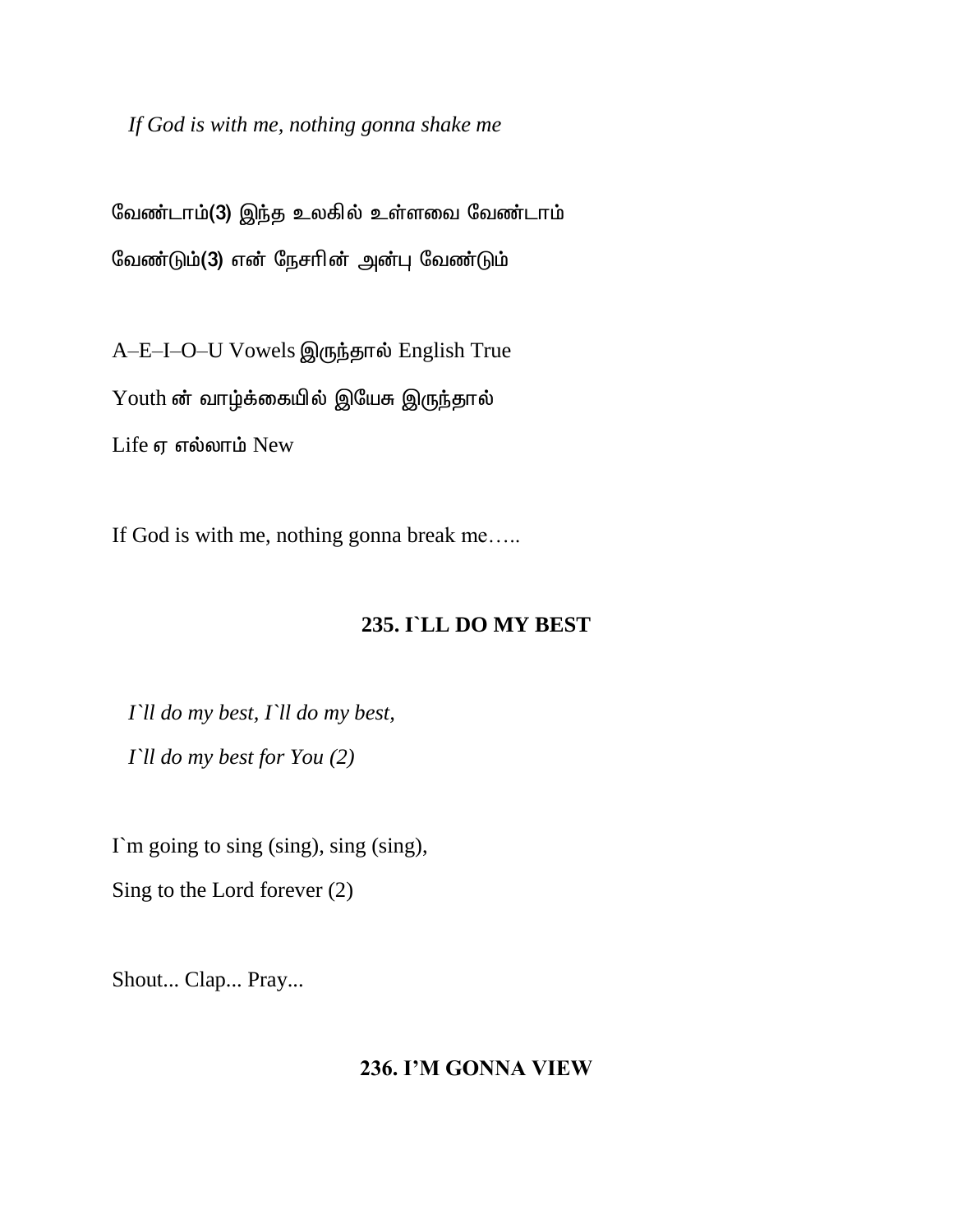I'm gonna view that holy city (2) One of these days

 I'm gonna view that holy city I'm gonna view that holy city ....... One of these days

I'm gonna meet my loving Jesus.... I'm gonna sit at the welcome table..... I'm gonna feast on milk and honey..... I'm gonna sing and never get tired.....

# **237. I`M HAPPY TODA**Y

I'm happy today, yes I'm happy today,

In Jesus Christ I'm happy today,

He has taken all my sins away,

And that's why I'm happy today.

I'm loving..., preaching..., joyful....

# **238. IN THE NAME OF JESUS**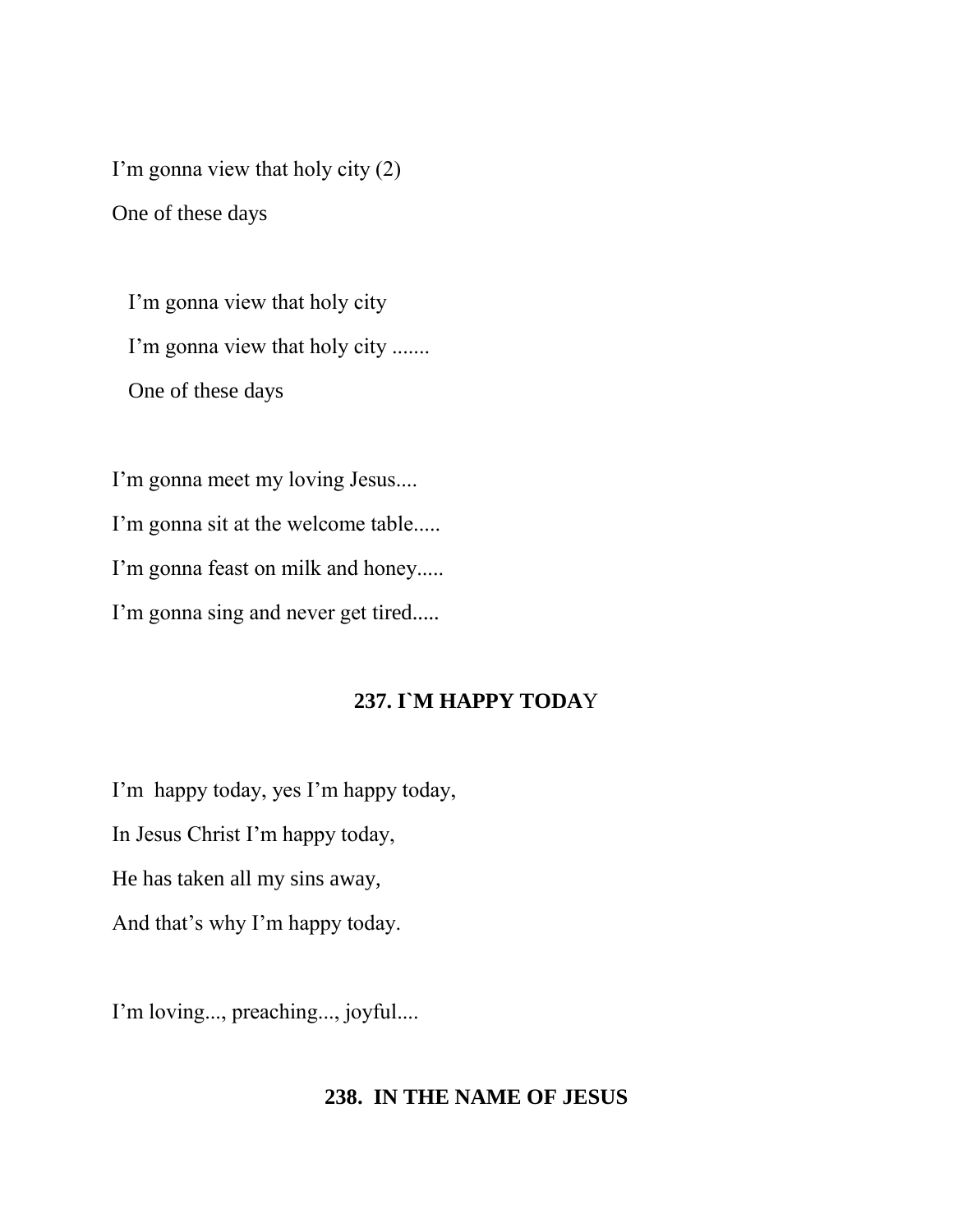In the name of Jesus (2) We have the victory In the name of Jesus (2) Demons will have to flee When we stand on the name of Jesus Tell me who can stand before In the name of Jesus Jesus We have the victory.

இயேசு என்னும் நாமத்தில் (2) ஜெயம் நமக்குண்டு இயேசு என்னும் நாமத்தில் (2) பேய்கள் பறந்தோடும் இயேசுவின் நாமத்தில் நிற்கும்போது யார் நமக்கெதிராய் நிற்பாரே இயேசு என்னும் நாமத்திலே ஜெயம் நமக்குண்டு.

#### **239. IS ANYTHING TOO HARD**

Is anything too hard for the Lord (2) Is anything too hard (2) Is anything too hard for the Lord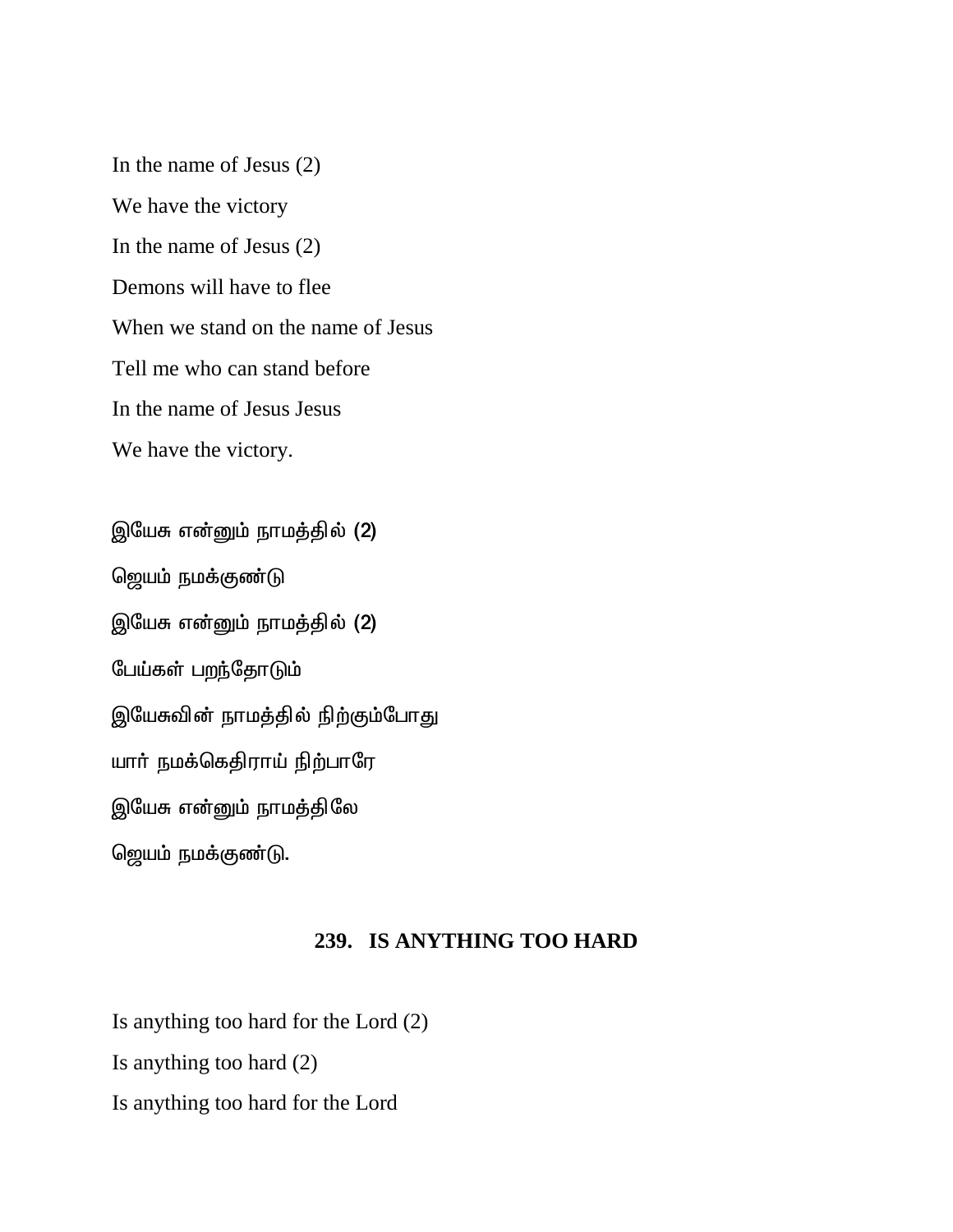No nothing is too hard for the Lord (2) No nothing is too hard (2) No nothing is too hard for the Lord

என் இயேசுவால் ஆகாத தொன்றுண்டோ $(2)$ என் இயேசுவால் ஆகாதது (2) என் இயேசுவால் ஆகாத தொன்றுண்டோ

என் இயேசுவால் ஆகாத தொன்றில்லை

என் இயேசுவால் ஆகாதது  $(2)$ 

என் இயேசுவால் ஆகாத தொன்றில்லை

# **240. IT'S A GREAT THING**

It's a great thing to praise the Lord (3)

Walking in the light of the Lord

*Walk in the light (3) Walking in the light of the Lord*

Love....., serve....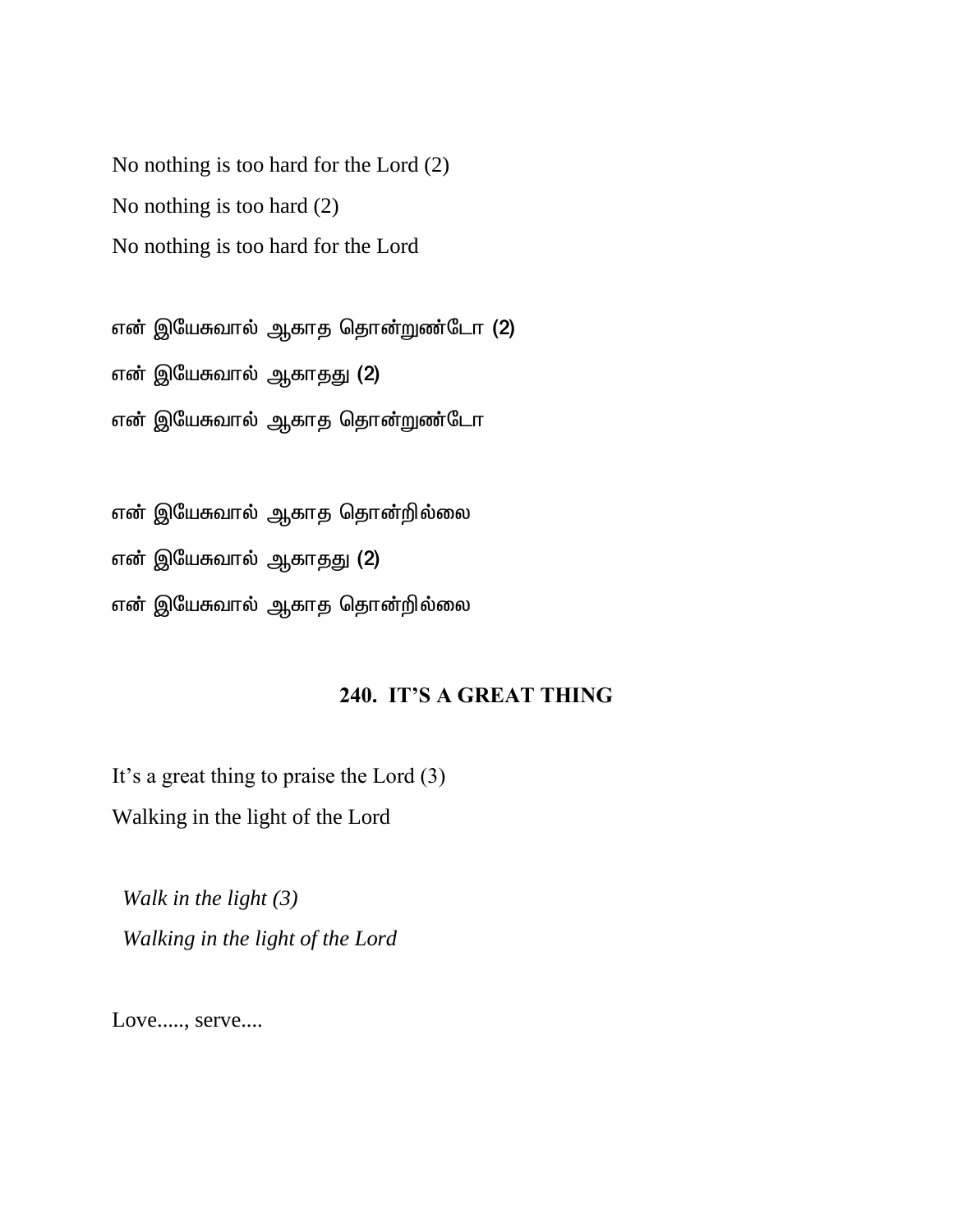#### **241. JEHOVAH JIREH**

Jehovah Jireh my provider His grace is sufficient for me My God shall supply all my needs According to His riches and glory He shall give His angels charge over me Jehovah Jireh cares for me

மெகோவா தேவன்என் அடைக்கலம் உம் கிருபை போதுமே என் தேவை அவர் அறிவார் எல்லாமே எனக்கருள்வார் தம் தூதர் என்னைக் காத்திடவே கட்டளை கொடுத்திடுவார்.

### **242. JESUS, JESUS I LOVE THEE**

Jesus, Jesus I love thee, Because You died upon a tree, Way up high on Calvary, Thank You Lord for loving me.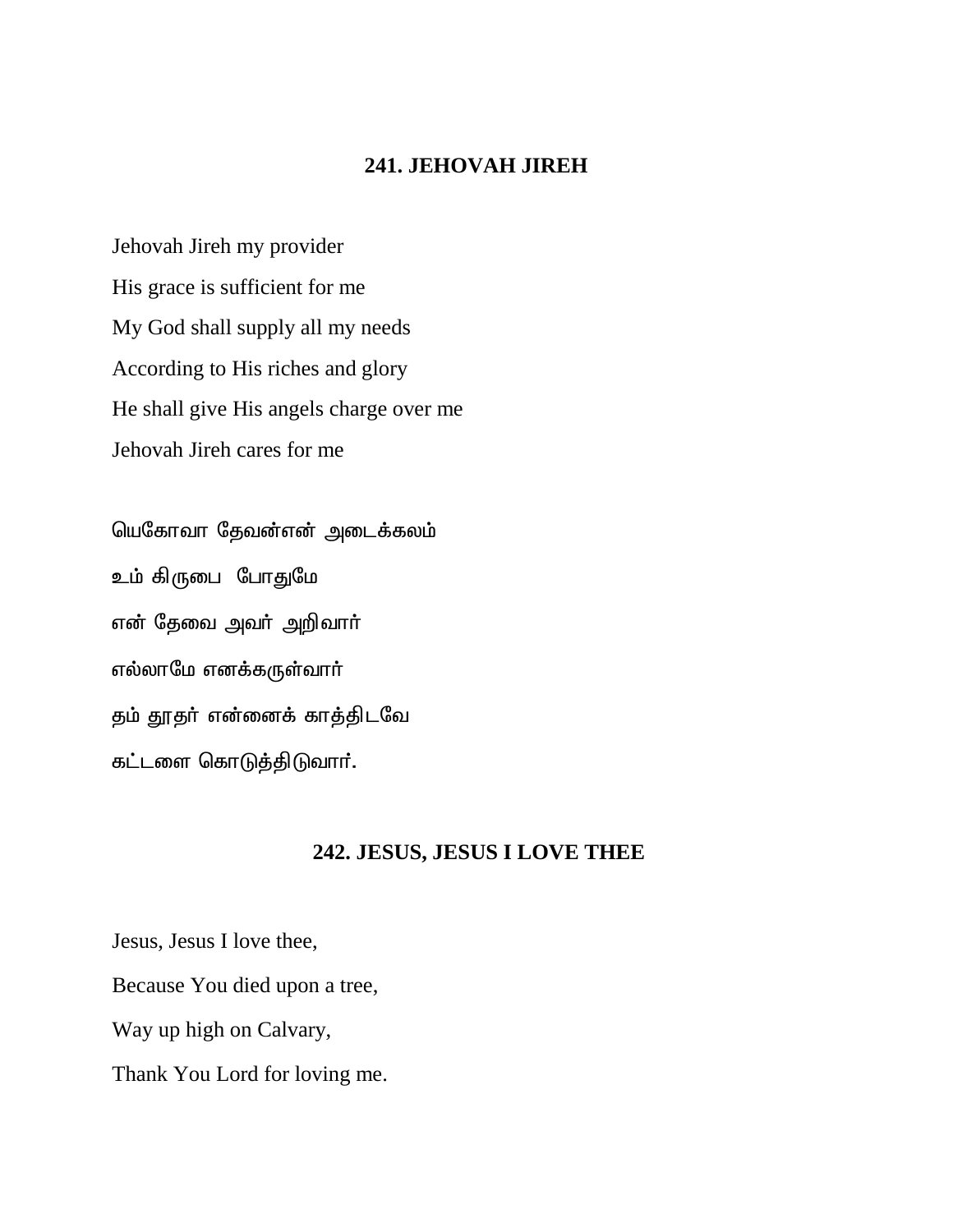In my sin I was dead, Until I used my head. Picked my Bible and I read, Did the things that it said.

Used to be so full of pride, Now my pride is crucified, Used to be into myself, Now my self is on the shelf.

### **243. JESUS NEVER LET GO MY HAND**

Jesus never let go my hand (2) Though the storm may come And the wind may blow Jesus never let go my hand

இயேசு என்னைக் கைவிட மாட்டார்  $(2)$ கடும் புயல் வரினும் பெருங்காற்று வீசினும் இயேசு என்னைக் கைவிட மாட்டார்

# **244. LEAD ME TO SOME SOUL**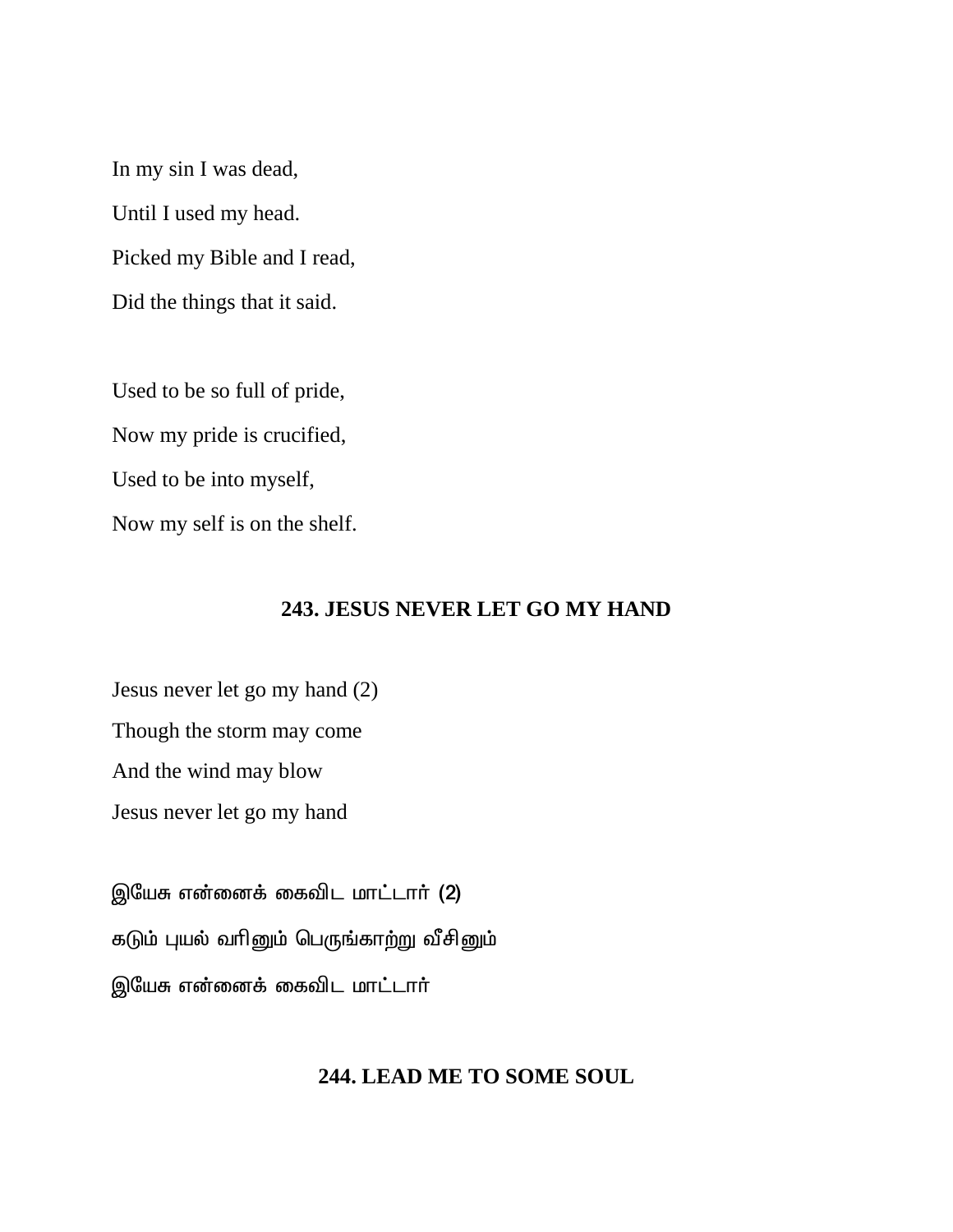*Lead me to some soul today O teach me Lord just what to say. Friends of mine are lost in sin And cannot find their way*

Few there are who seems to care And few there are who pray Melt my heart and fill my life Give me some soul today

### **245. LET THERE BE LOVE**

Let there be love shared among us Let there be love in our eyes May now Your love sweep this nation Cause us O Lord to arise Give us a fresh understanding of Brotherly love that is real Let there be love shared among us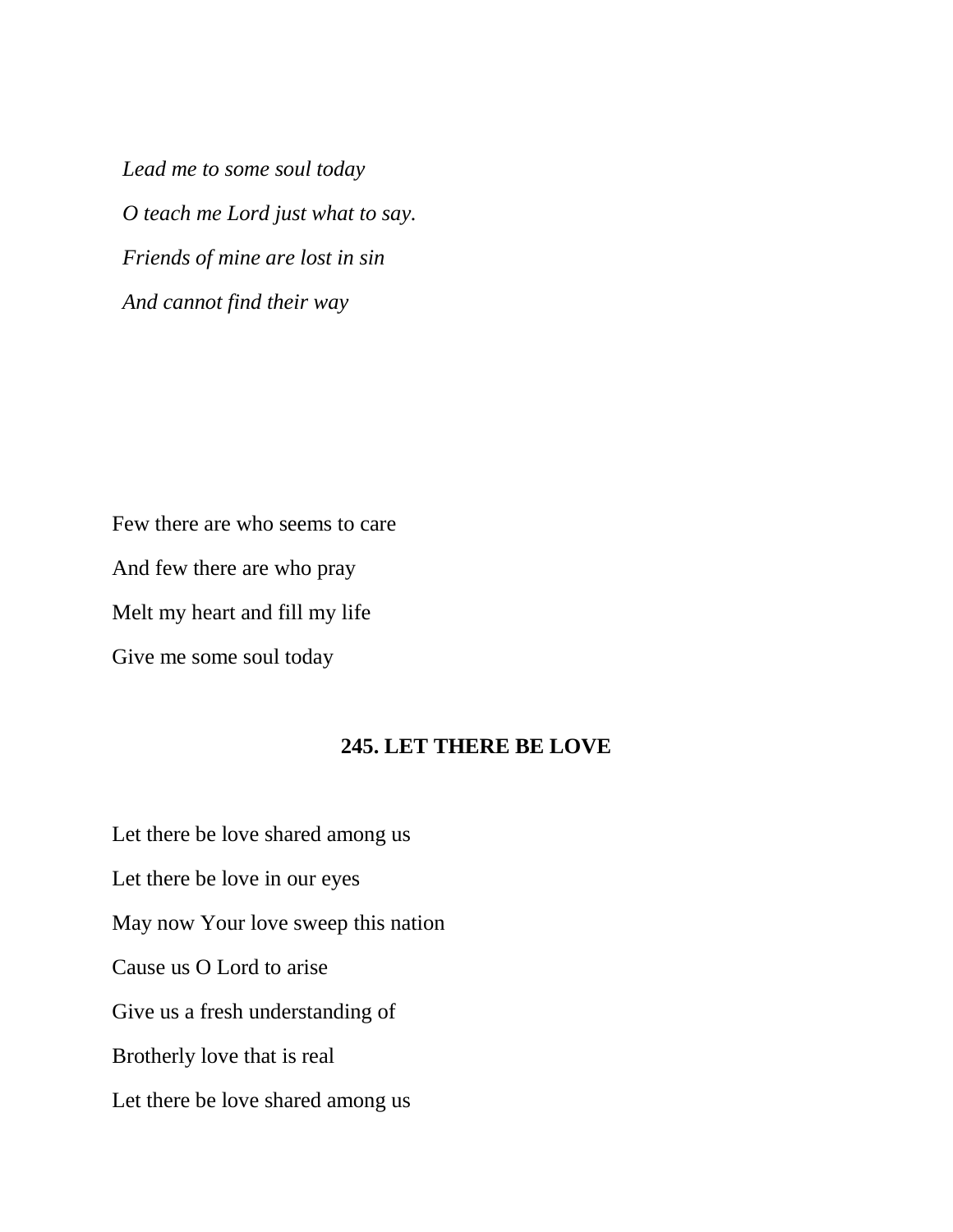Let there be love

Let there be joy, faith, hope ....

# **246. LORD GOD ALMIGHTY**

Lord God Almighty

I'm gonna sing, sing, sing for You (2)

*I'm gonna work and pray and Sing every day for You (2)*

Preach..., Fight...., Die...

# **247. LORD, I LIFT YOUR NAME**

Lord, I lift Your name on high

Lord, I love to sing Your praises

I'm so glad You're in my life

I'm so glad You came to save us.

You came from heaven to earth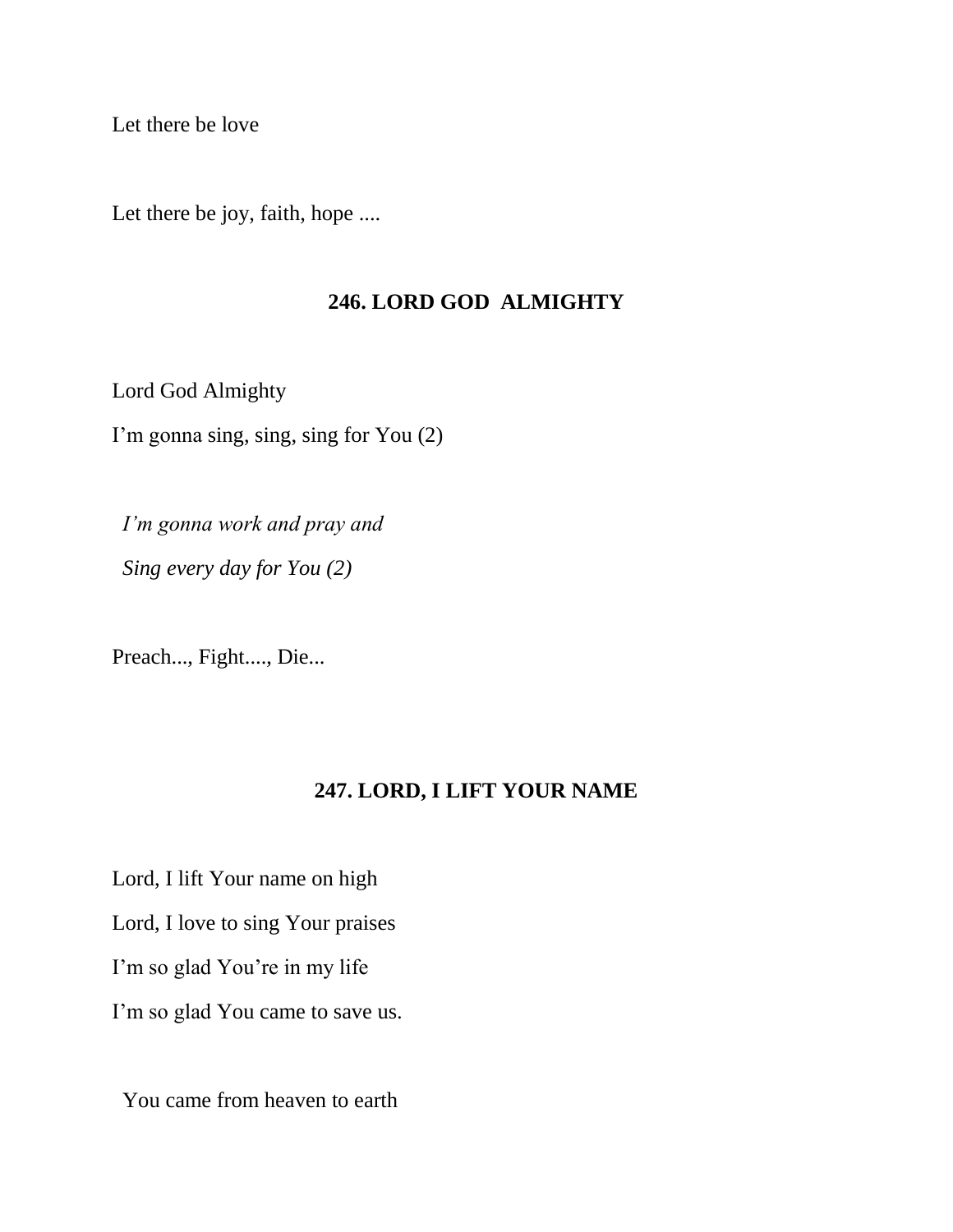To show the way From the earth to the cross, My debt to pay From the cross to the grave, From the grave to the sky Lord, I lift Your name on high.

உந்தன் நாமம் உயர்த்துவேன் துதிகள் பாடி மகிழ்ந்திடுவேனே எந்தன் வாழ்வில் நிறைந்தவர் நீரே மீட்க வந்தீர் மகிழ்ந்திடுவேனே

பாதை காட்டிடவே பூவில் வந்தீரே சிலுவை சென்றவரே நாடி வந்தேனே சாவை வென்றவரே உயிர்தெழுந்தவரே உந்தன் நாமம் உயர்த்துவேன்.

#### **248. MAJESTY**

Majesty, worship His majesty.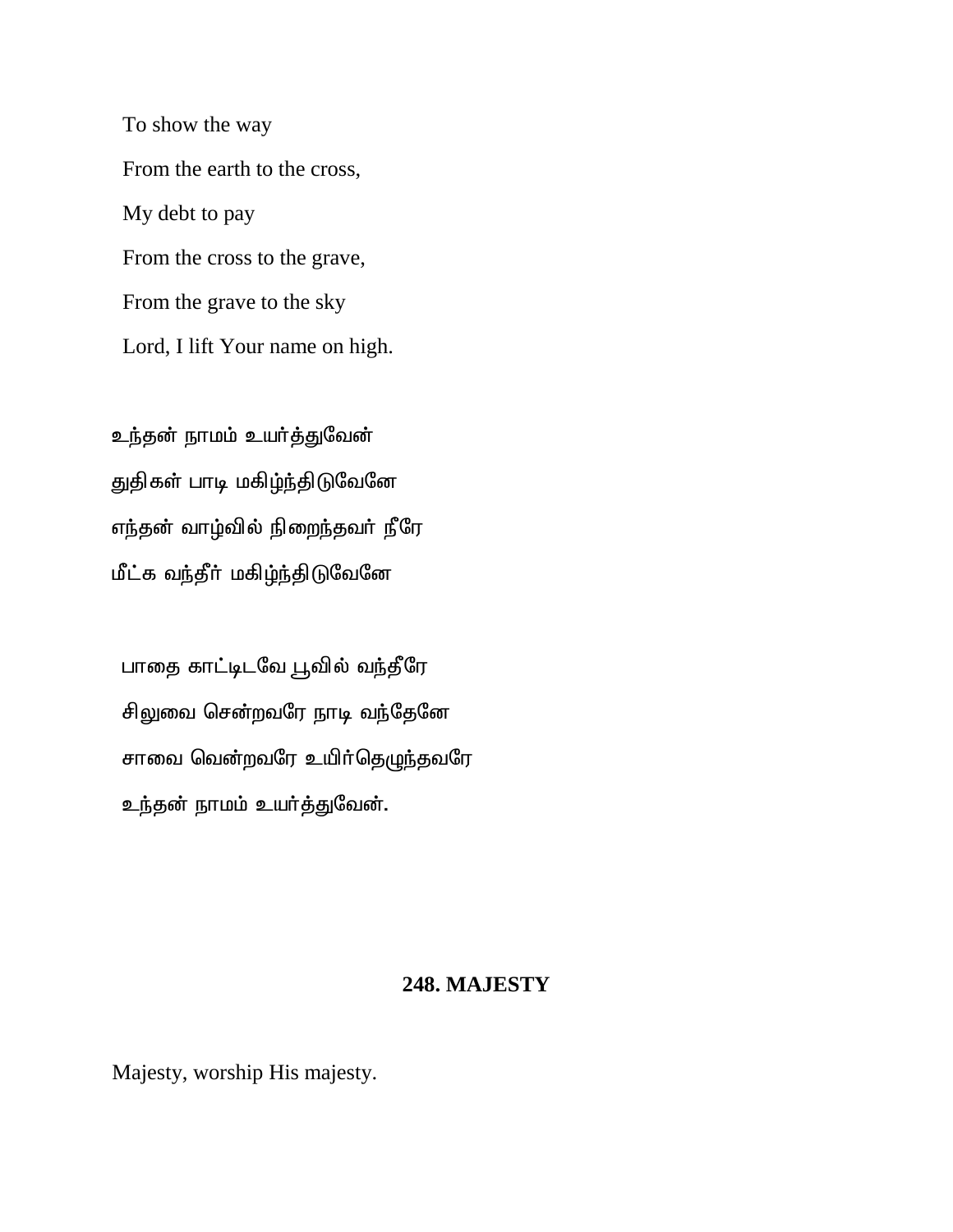Unto Jesus be all glory, honor and praise, Majesty, kingdom authority Flow from His throne unto His own, His anthem raise

So exalt, lift up on high the name of Jesus Magnify come glorify Christ Jesus the king Majesty, worship His majesty, Jesus who died, now glorified, King of all kings

### **249. MORE LOVE, MORE POWER**

More love, more power More of You in my life (2) I will worship You with all of my heart I will worship You with all of my mind I will worship You with all of my strength For You are my Lord (2)

அதிக அன்பு அதிக வல்லமை அதிகம் நீா் என் வாழ்வில்(2) உம்மை துதிப்பேன் முழு உள்ளத்தினால்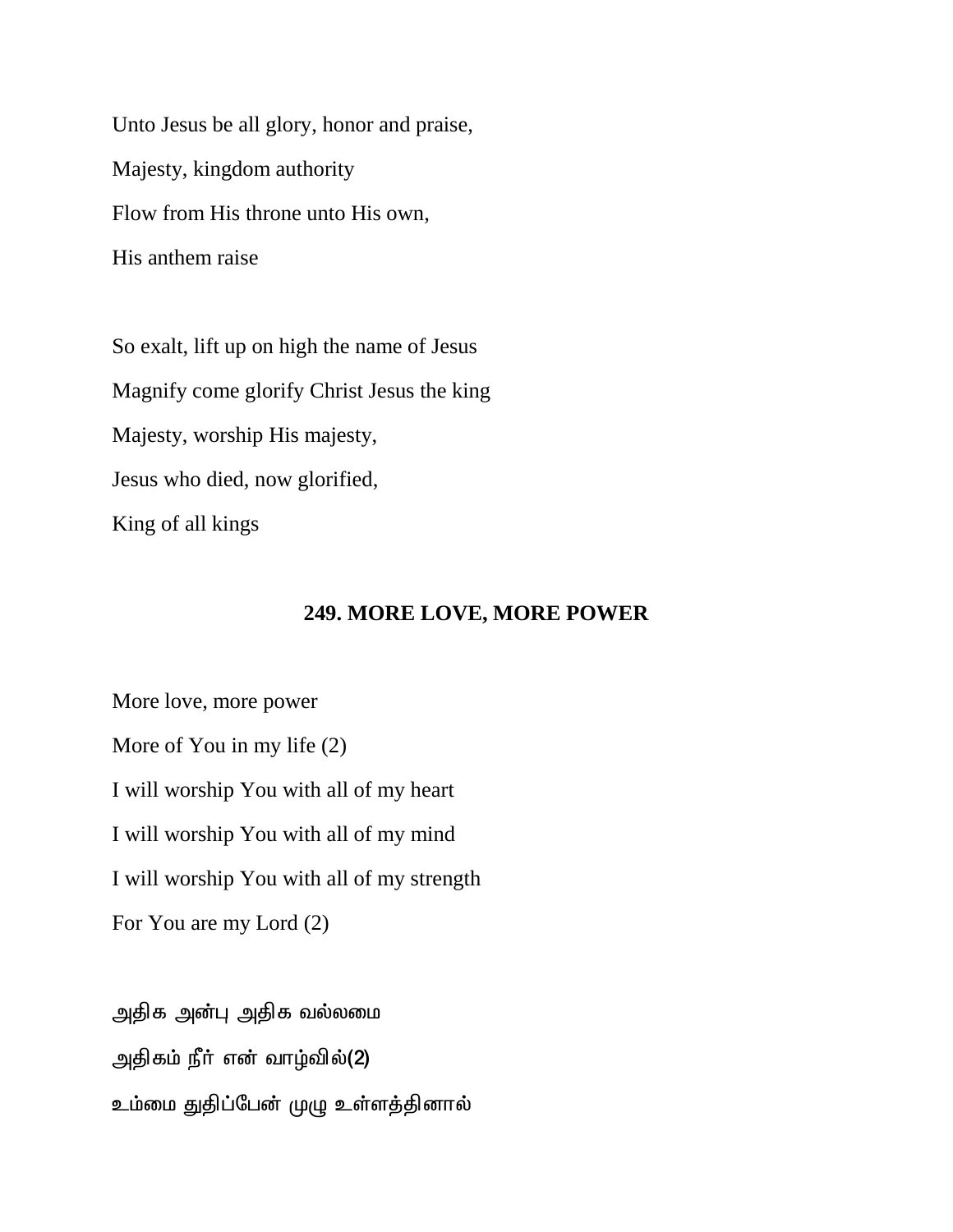உம்மை துதிப்பேன் முழு சிந்தனையால்

உம்மை துதிப்பேன் முழு வல்லமையால்

நீரே எந்தன், எந்தன் தேவா

### **250. MY LIFE IS IN YOU LORD**

My life is in You Lord My strength is in You Lord My hope is in You Lord In You, in You I'll praise You with all of my heart I'll praise You with all of my strength With all my heart With all my strength All of my hope is in You

### **251. MY LORD... HE DONE, DONE**

 *My Lord... He done, done (3)*

 *He done, done what He said He'd do*

He done give us peace... He done, done...

He done give us Bible... He done, done...

He done give us Jesus... He done, done..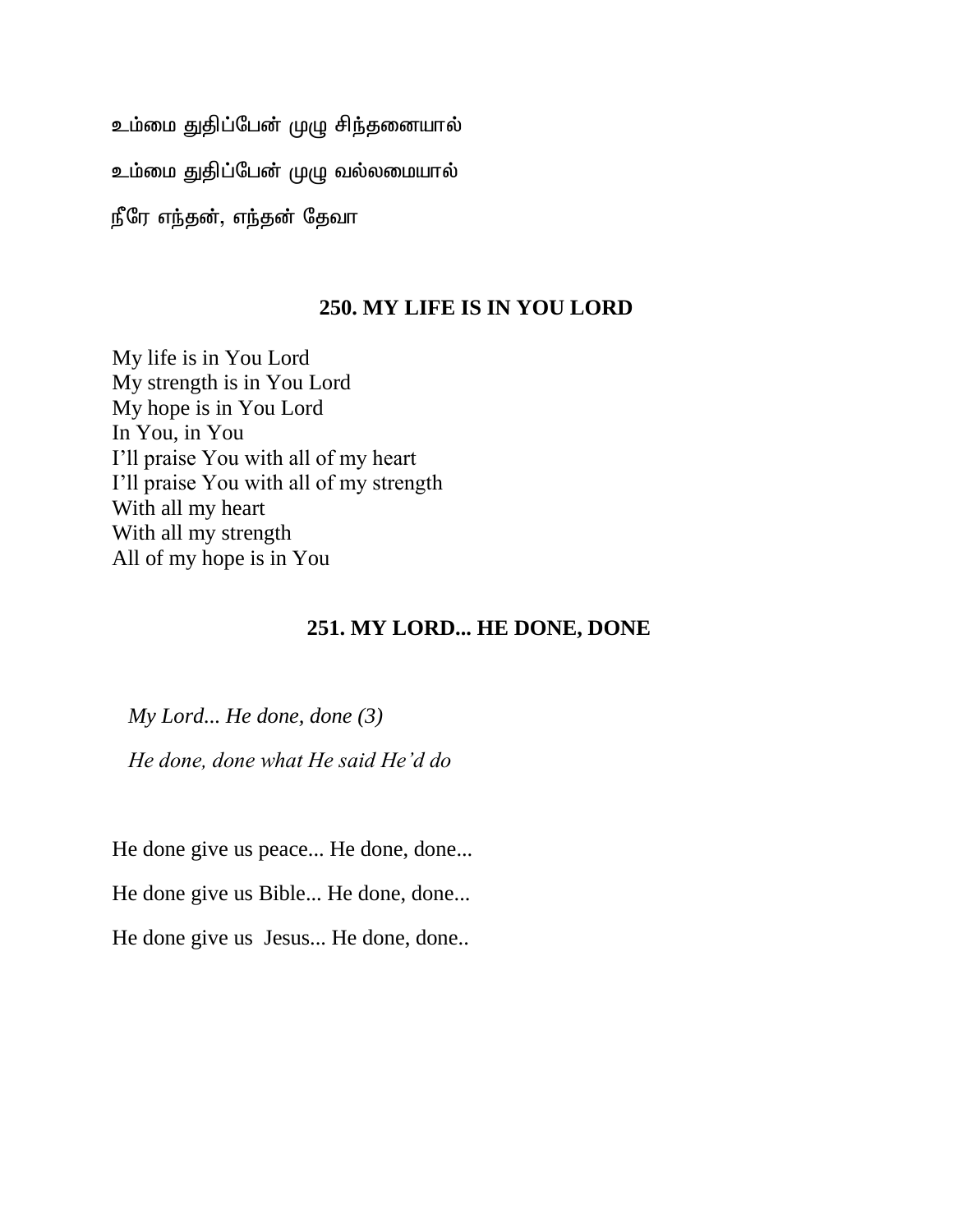#### **252. MY REDEEMER LIVES**

I know he rescued my soul His blood has covered my sins I believe, I believe My shame he's taken away My pain is healed in his name I believe, I belive

 I'll raise a banner, cause my lord Has conquered the grave

 *My redeemer lives, my redeemer lives My redeemer lives, my redeemer lives*

You lift my burden, I'll rise with you

I'm dancing on this mountain top

To see your kingdom come

### **253. O... Heaven is in my heart**

 O, heaven is in my heart (2) [L]The kingdom of our God is here .... [L]The presence of his majesty....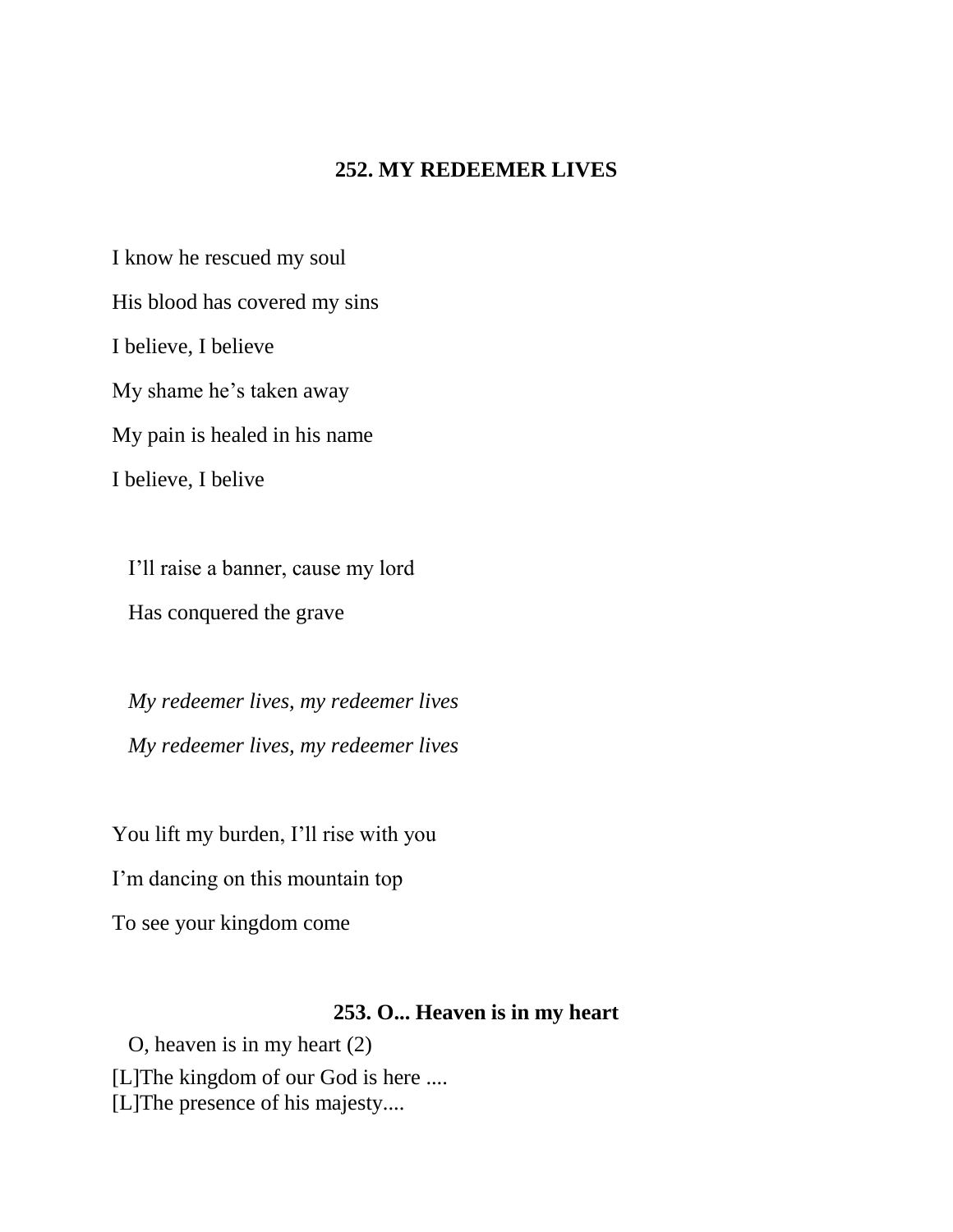[L]And in his presence joy abounds.... [L]The light of holiness surrounds ....

[A]His precious life on me he spent.... [A]To give me life without an end.... [A]In Christ is all my confidence.... [A]The hope of my inheritance....

[W]We are a temple for his throne.... [W]And Christ is the foundation stone.... [W]He will return to take us home.... [W]The Spirit and the Bride say 'Come!' ...

 *God is so good (3) He's so good to me* 

[L]Amazing grace, how sweet the sound [A]That saved a wretch like me [L]I once was lost but now I'm found [A]Was blind but now I see

# **254. OPEN OUR EYES LORD**

Open our eyes Lord, we want to see Jesus

To reach out and touch Him,

Say that we love Him

Open our ears Lord and help us to listen

Open our eyes Lord, we want to see Jesus

# **255. OPEN THE EYES**

Open the eyes of my heart Lord

Open the eyes of my heart

I want to see You (2)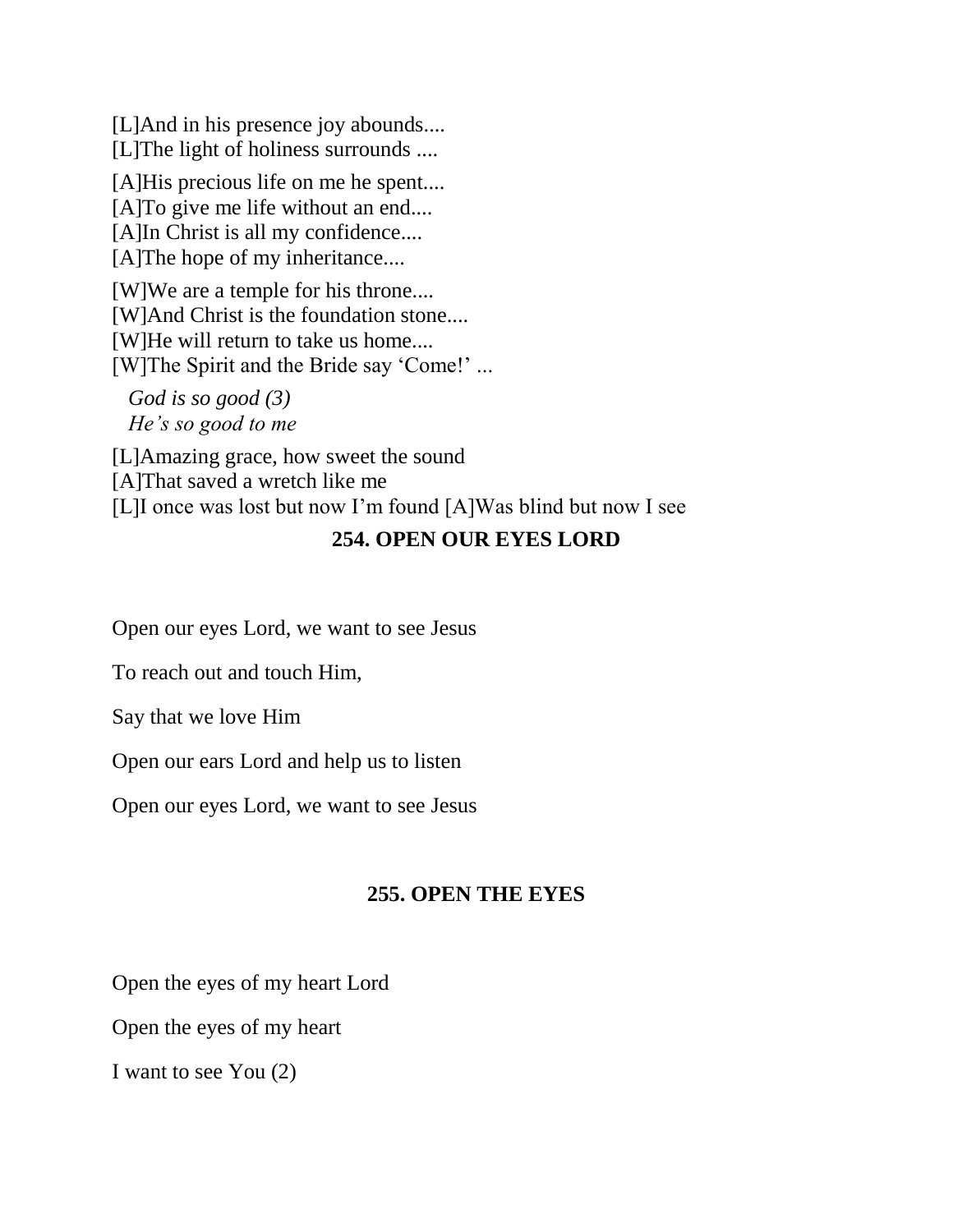To see You high and lifted up Shining in the light of Your glory Lord, pour out Your power and love As we sing holy, holy, holy.

### **256. OUR LORD GOD**

Our Lord God thou hast made the heaven And the earth by Thy great power Our Lord God thou hast made the heaven And the earth by Thine outstretched arm Nothing is too difficult for Thee Nothing is too difficult for Thee O great mighty God Great in counsel and mighty indeed Nothing nothing absolutely nothing Nothing is too difficult for Thee (2)

அகிலத்தையும் ஆகாயத்தையும் உந்தன் வல்ல பராக்கிரமத்தாலே ஆண்டவர் நீர் சிருஷ்டித்தீரே உந்தன் நல்ல கரத்தினாலே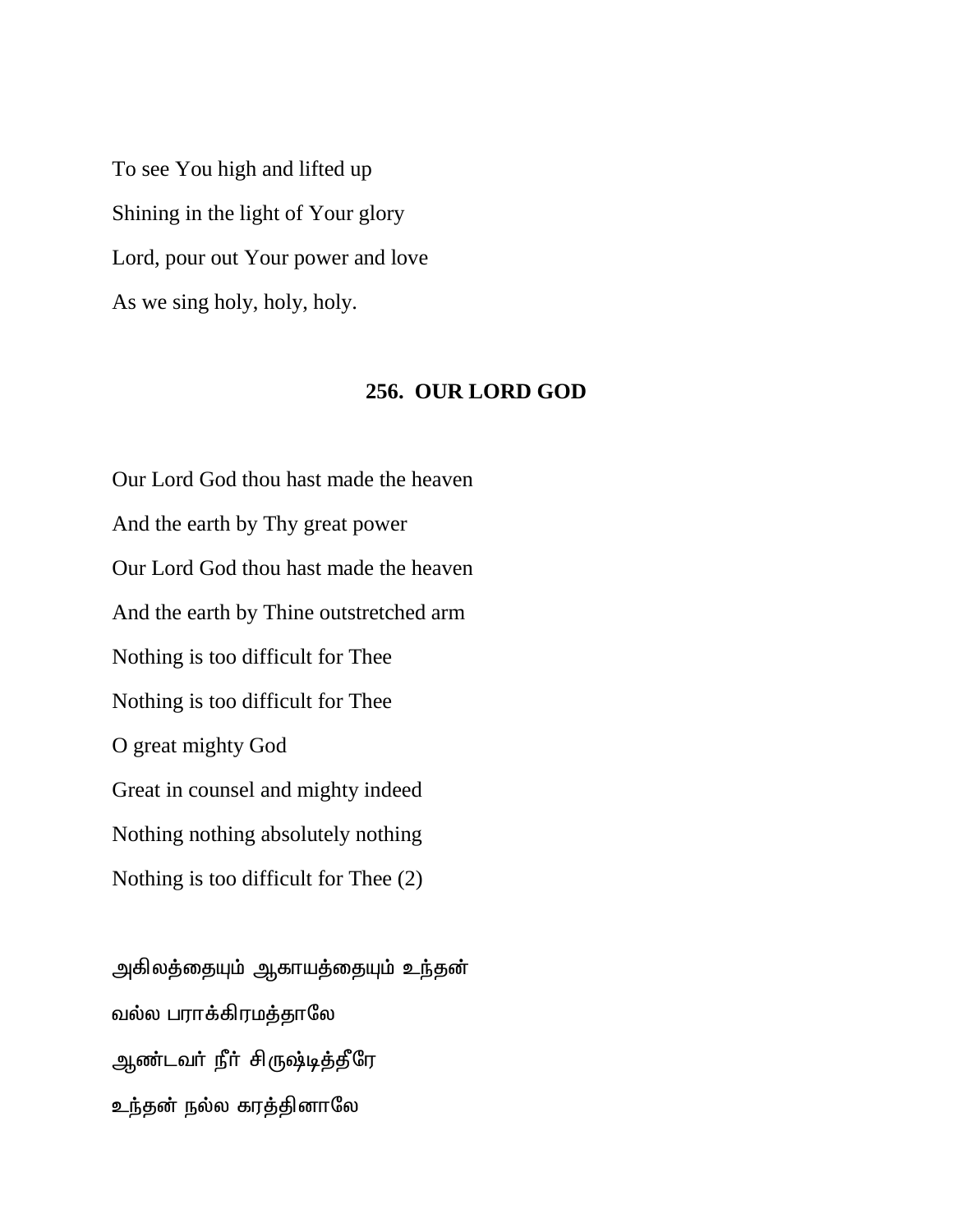ஆகாதது ஒன்றுமில்லை—உம்மால் ஆகாதது ஒன்றுமில்லை சர்வ வல்லவரே கன மகிமைக்குப் பாத்திரரே ஆகாதது என்று ஏதும் இல்லை உம்மால் ஆகாதது ஒன்றுமில்லை (2)

### **257. PEACE LIKE A RIVER**

I've got peace like a river (3) in my soul I've got peace like a river (3) in my soul

Love like an ocean....

Joy like a fountain...

# **258. PRAISE HIM**

Praise Him, praise Him Praise Him in the morning Praise Him in the noon time Praise Him, praise Him Praise Him when the sun goes down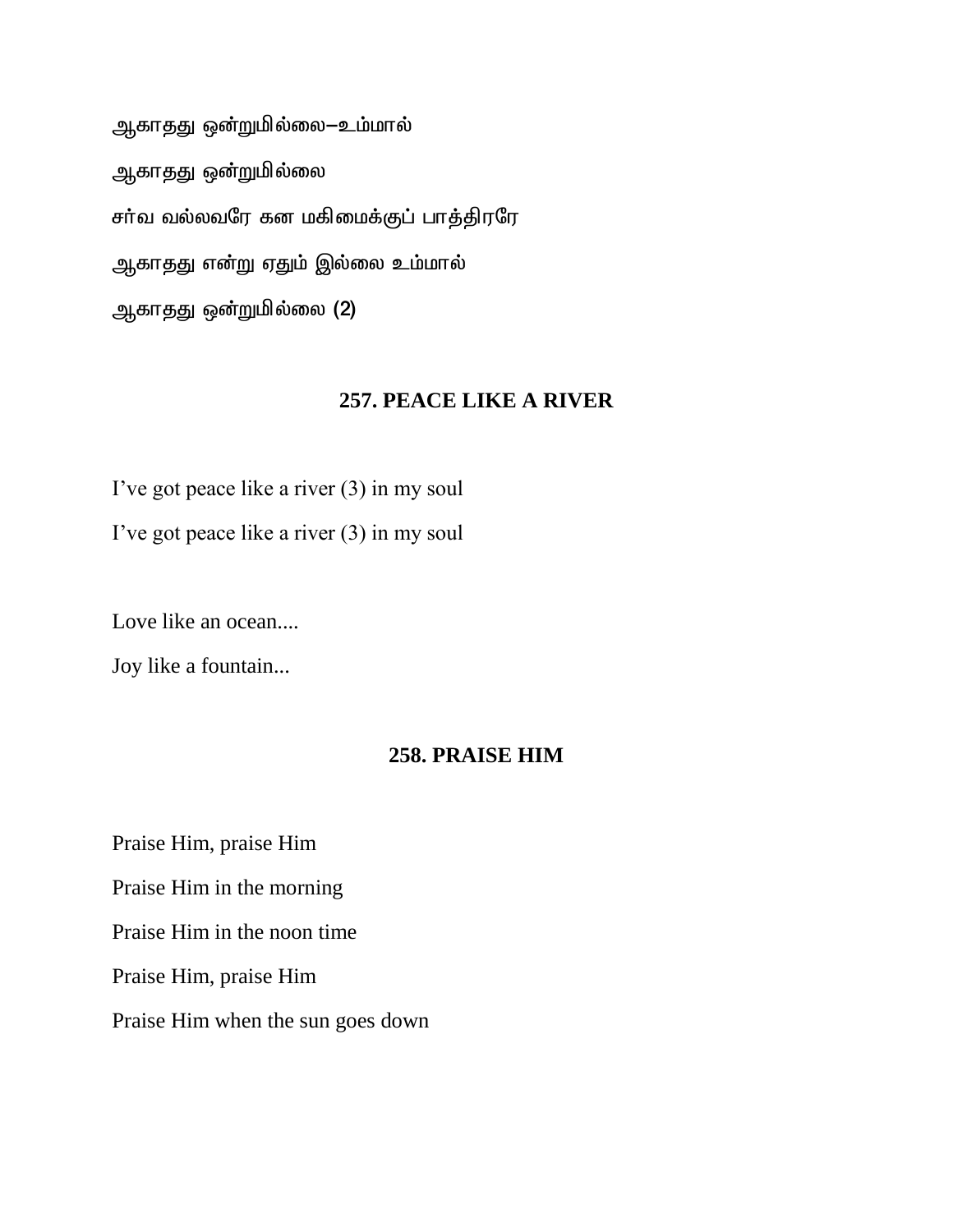Love Him.., Preach Him..., Serve Him...

# **259. PURIFY MY HEART**

Purify my heart Let me be as gold and precious silver Purify my heart Let me be as gold, pure gold

*Refiner's fire My heart's one desire is to be holy Set apart for You Lord I choose to be holy Set apart for You my master Ready to do Your will*

Purify my heart

Cleanse me from within and make me holy

Purify my heart

Cleanse me from my sin, deep within.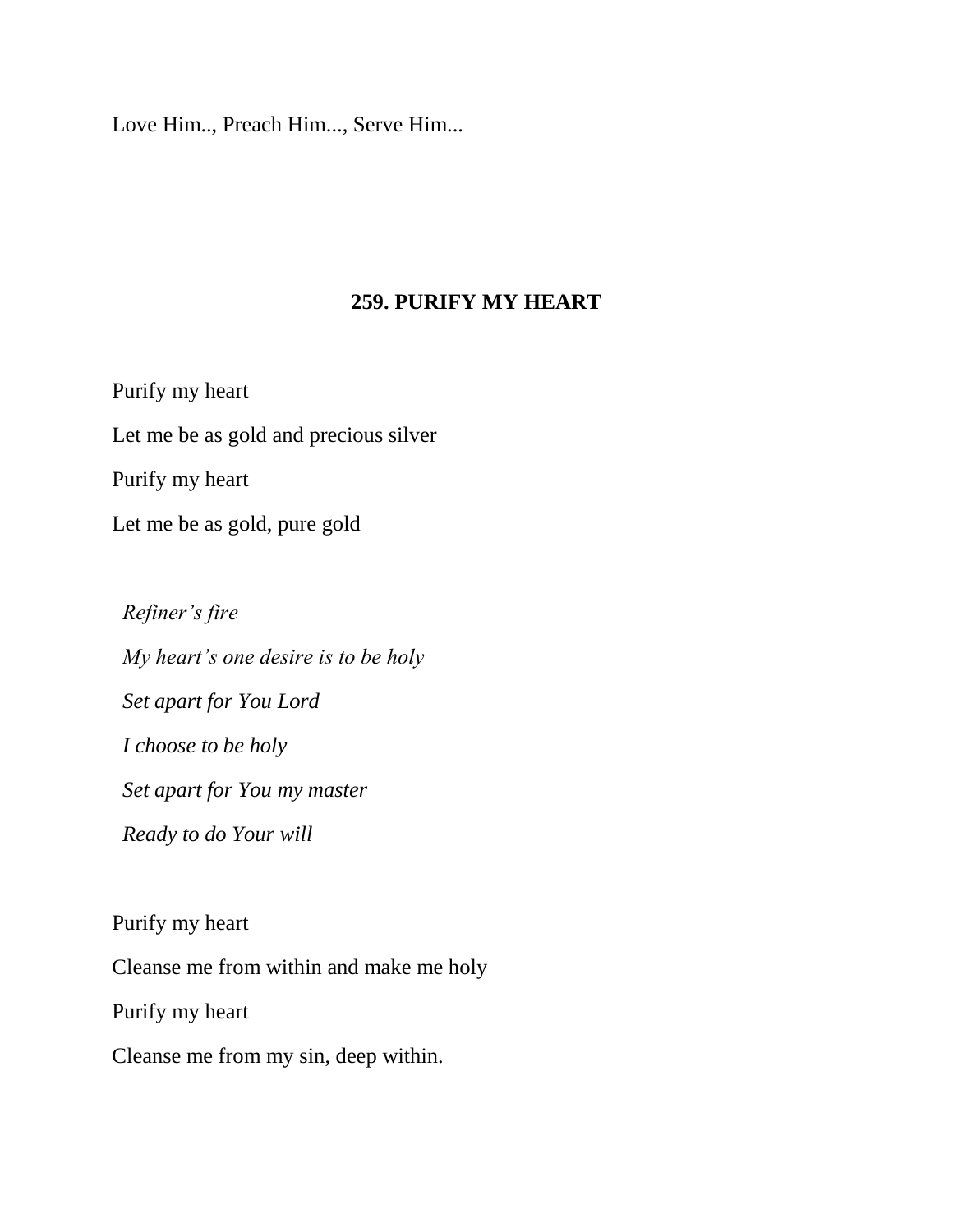### **260. REJOICE IN THE LORD**

Rejoice in the Lord always

And again I say rejoice (2)

Rejoice, rejoice and again I say rejoice (2)

### **261. ROLL THE GOSPEL CHARIOT**

 *You've got to roll the gospel chariot along Come on and roll the gospel chariot along You've got to roll the gospel chariot along And we won't tag along behind*

If my brother's in the way We will stop and pick him up

If my sister's in the way We will stop and pick him up

If the devil's in the way We will roll right over him

### **262. SAID, I WASN'T**

Said, I wasn't gonna talk about it

But I couldn't keep it to myself

No I couldn't keep it to myself

No I couldn't keep it to myself

Said I wasn't gonna talk about it

But I couldn't keep it to my self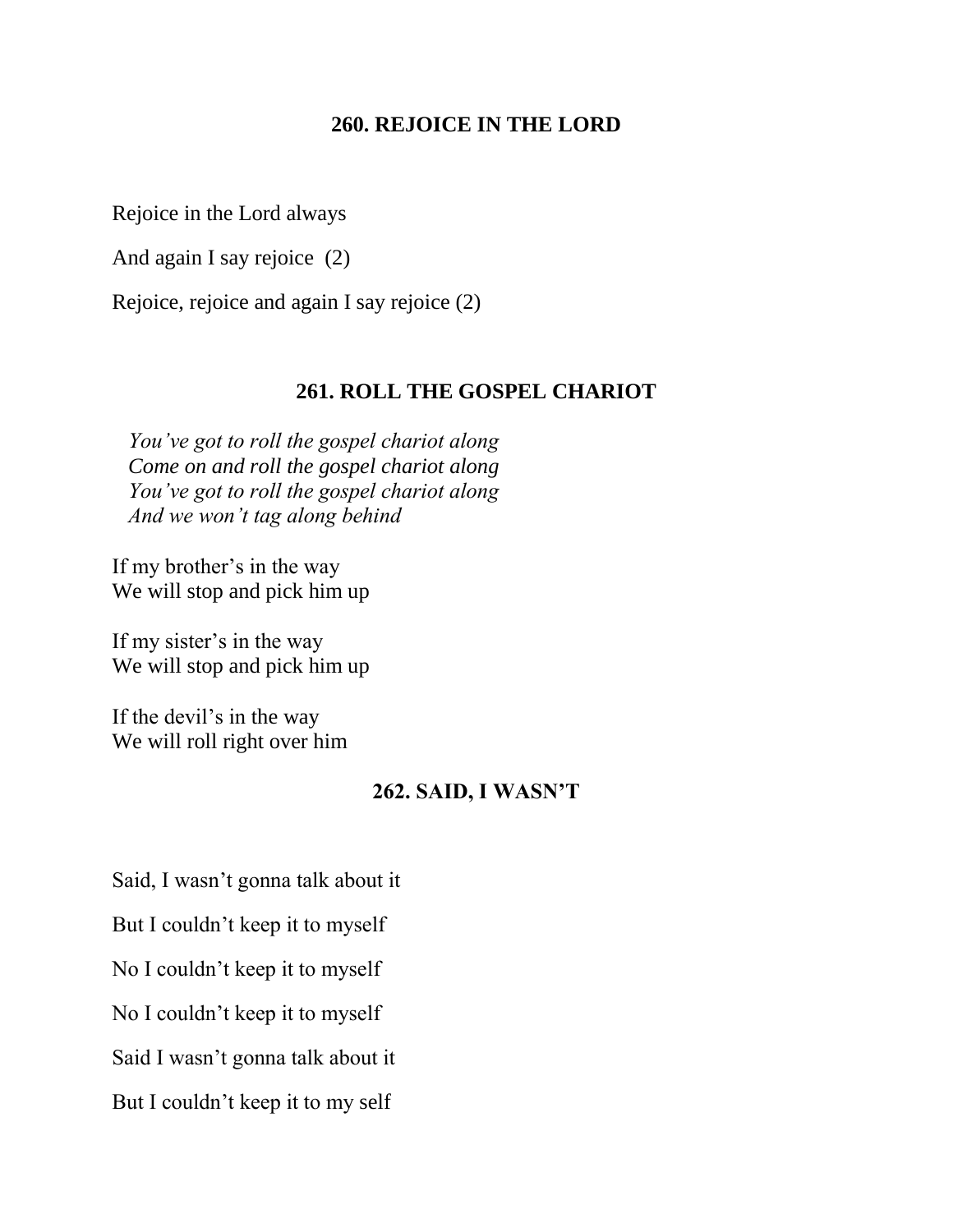What the Lord has done for me, for me

 You oughta been there When He saved my soul You oughta been there When He wrote my name on the roll

 'Cause I started walkin' And I started talkin' And I started teaching' And I started preaching' What the Lord has done for me, for me

Sing, preach, shout......

# **263. SEEK YE FIRST THE KINGDOM**

Seek ye first the kingdom of God And His righteousness. And all these things shall be Added unto You, Hallelu, Hallelujah.

Ask and it shall be given unto You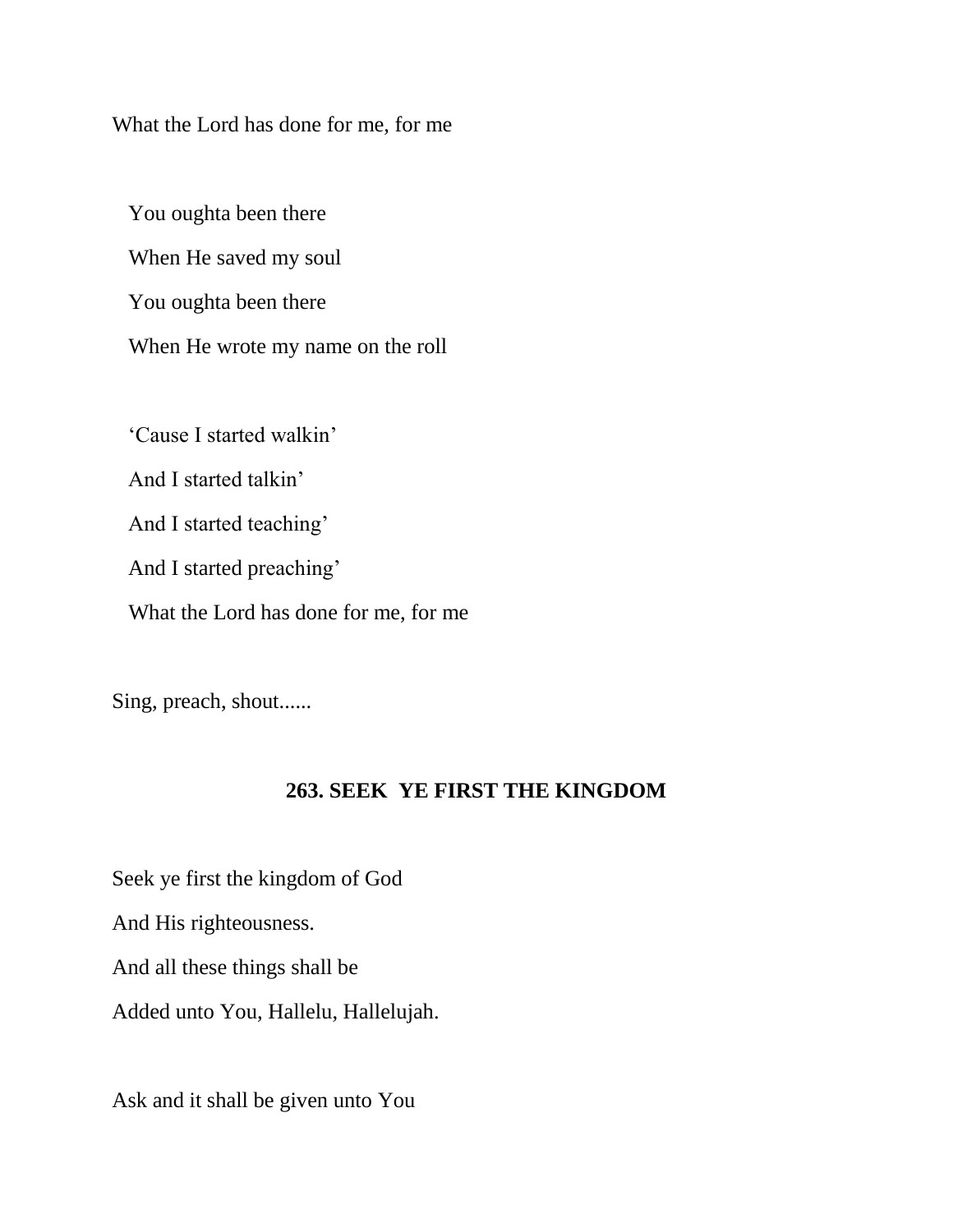Seek and ye shall find Knock and the door shall be open unto You Hallelu, Hallelujah

Man shall not live by bread alone, But by every word That proceed from the mouth of God Hallelu, hallelujah.

# **264. SHOW ME THE WAY**

The woman sat by the well and she cried (4)

She cried Oh, Oh,Oh,

Show me the way (3)

The way to go home.

Zaccheus Climbed Up The Tree....

Jonah Sat In The Whale.........

Jesus Hung On The Cross.... [Show Them The Way]

Jesus Rose From The Grave...[I Am The Way]

# **265. SHUT THE DOOR**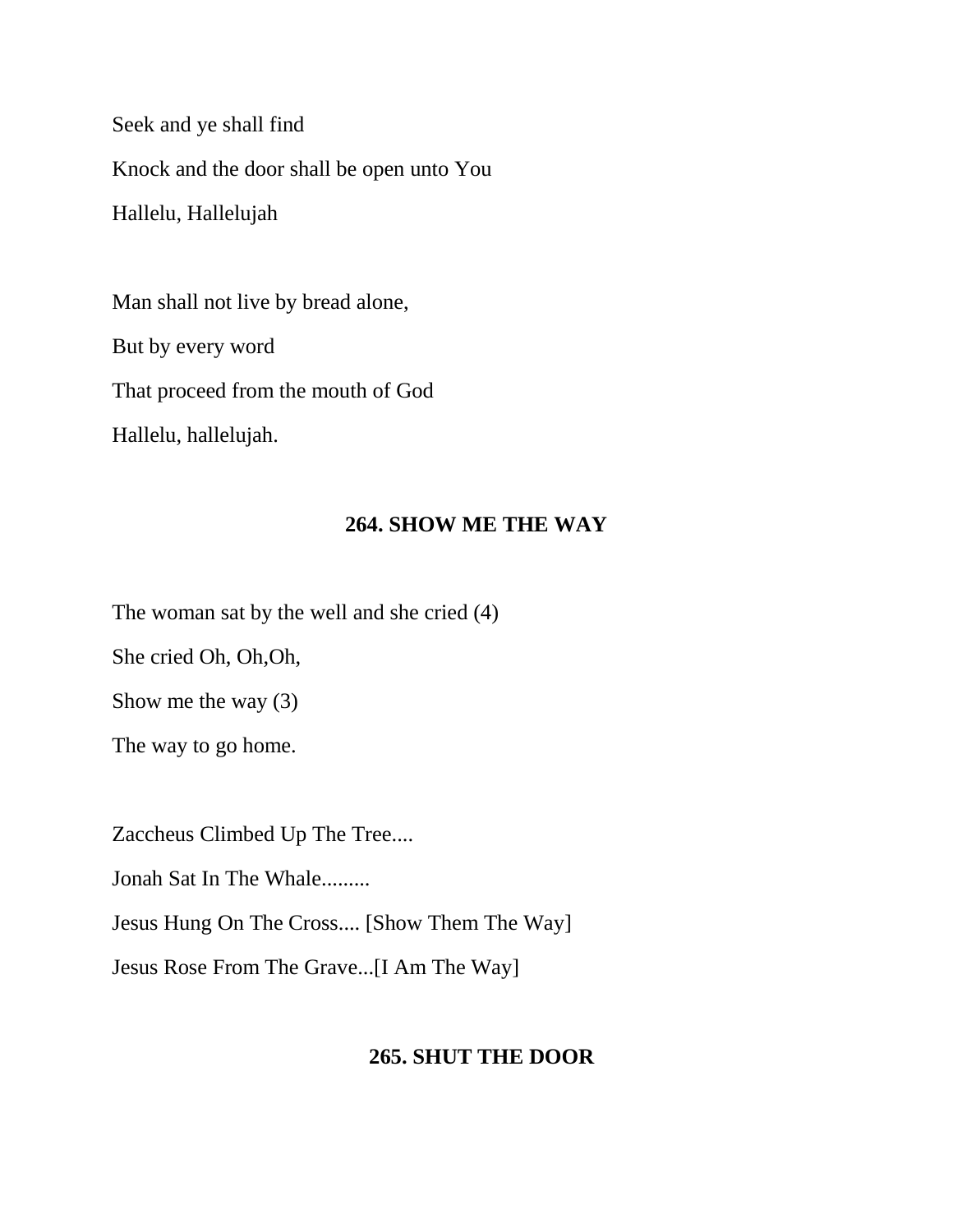Shut the door keep out the devil Shut the door keep the devil in the night Shut the door keep out the devil Light the candle everything is alright

### **266. SIGN ME UP**

Sign me up... for the Christian jubilee. Write My Name... on the roll I've been changed... Since The Lord has lifted me I want to be ready, ready when Jesus comes

# **267. SING AMEN AMEN**

Sing amen, amen; rejoice amen, amen

Glory be to God amen, amen

When the Lord shall come again

Let the people sing amen, amen

# **268. SING HALLELUJAH TO THE LORD**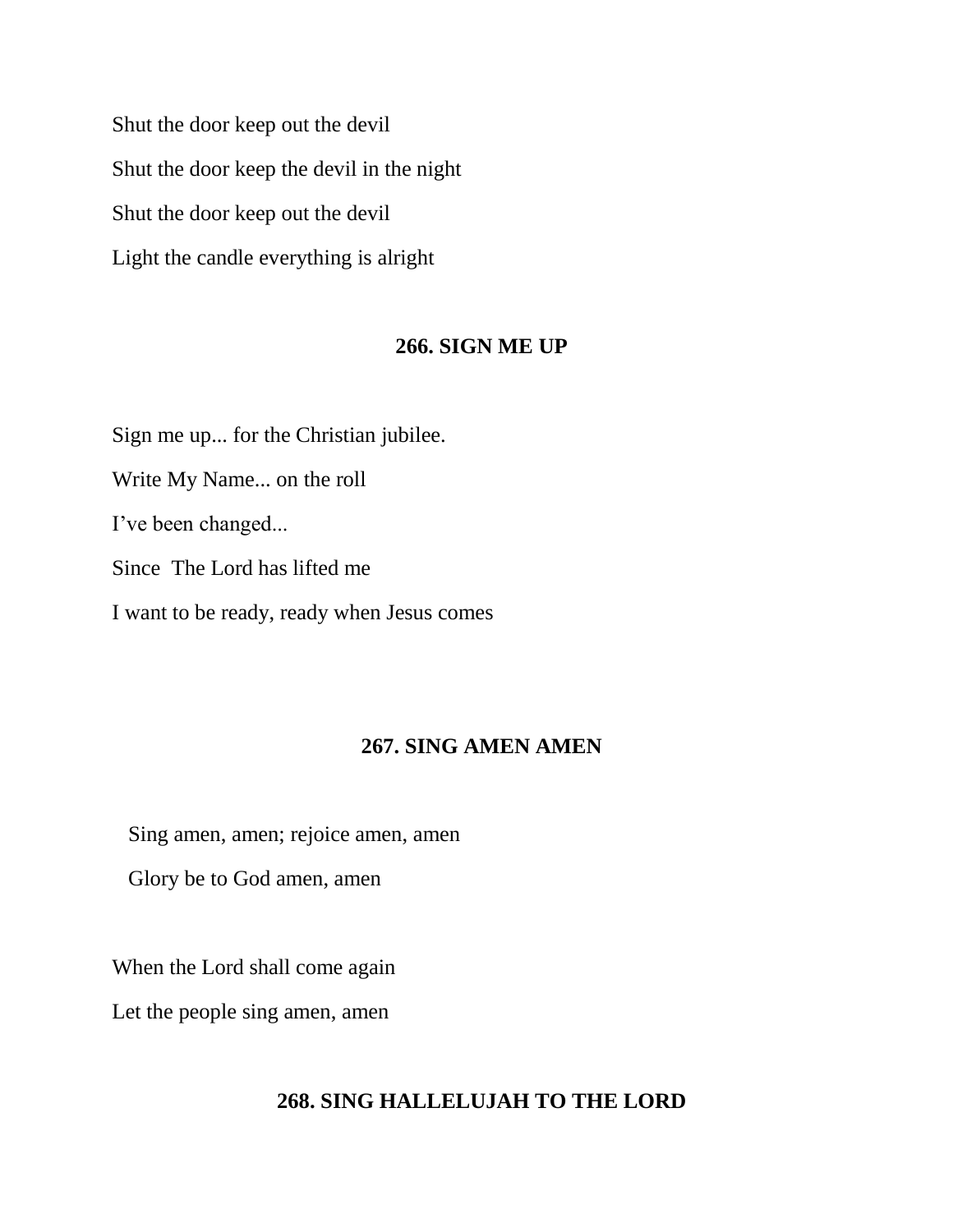Sing hallelujah to the Lord (2) Sing hallelujah (2) Sing hallelujah to the Lord.

Jesus is Lord of Heav'n and Earth.... Jesus is risen from the dead... Jesus is living in His Church..... He's coming back to claim His own.....

துதி அல்லேலூயா பாடுவோம் (2)

துதி அல்லேலூயா(2)

துதி அல்லேலூயா பாடுவோம்

வேகமாய் இயேசு வருவார்....

இராஜாதி இராஜா இயேசுதான்....

# **269. SOON AND VERY SOON**

Soon and very soon

We are going to see the King  $(3)$ 

Hallelujah (2) we are going to see the King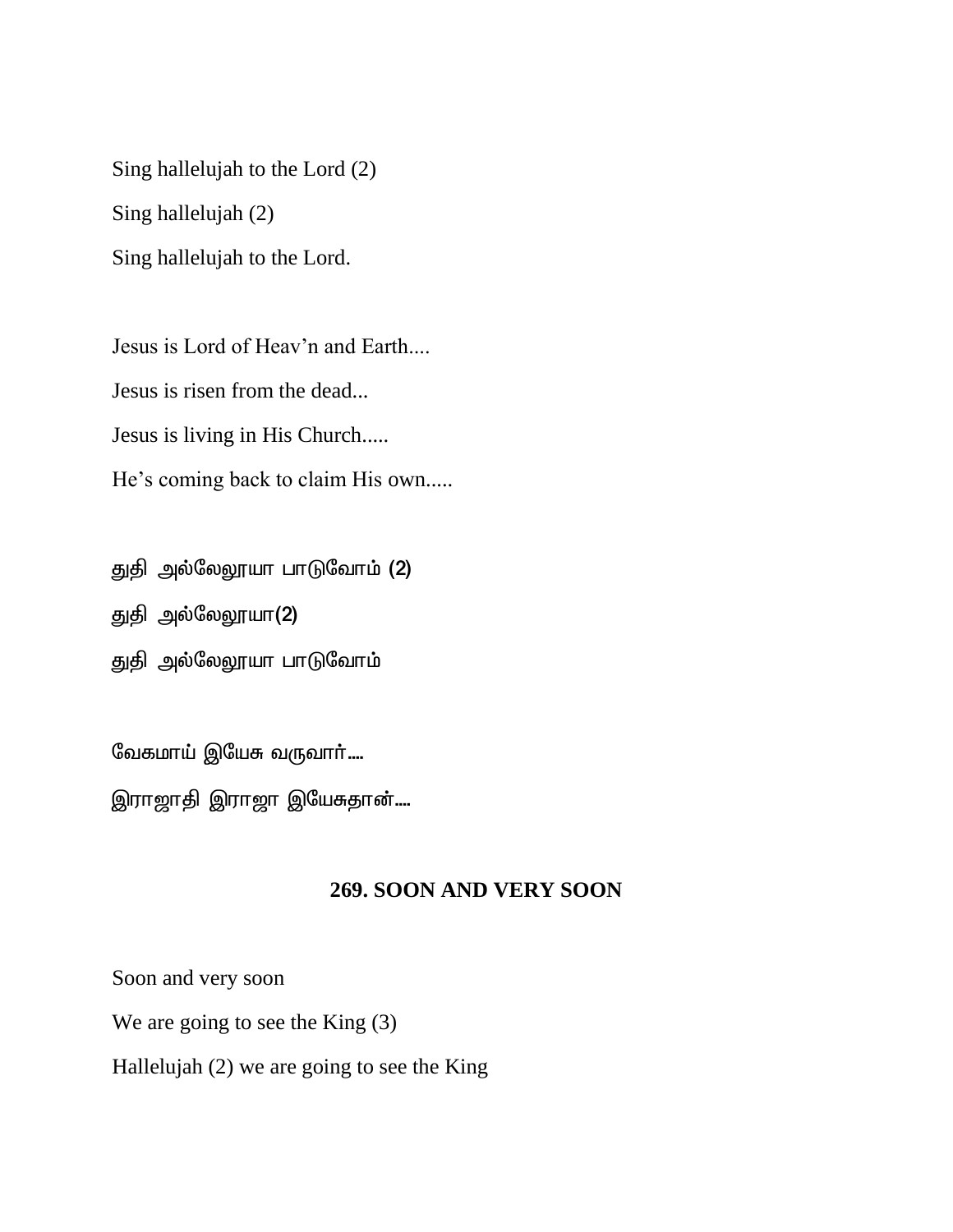No more crying there.....

No more dying there....

See my Saviour there.........

கொஞ்சம் காலம் தான் இராஜாதி இராஜனை கானுவோம் (3) அல்லேலூயா $(2)$ இராஜாதி இராஜனை கானுவோம்

இனி எங்கும் அழுகையில்லை ....... இனி எங்கும் மரணமில்லை ........

# **270. SPIRIT OF THE LIVING GOD**

Spirit of the living God, fall afresh on me (2) Break me, melt me, mould me and fill me Spirit of the living God, fall fresh on me

ஜீவனுள்ள தேவனின் ஆவியே வாரும் நொறுக்கும், உருக்கும், உருவாக்கி நிரப்பும் ஜீவனுள்ள தேவனே ஆவியே வாரும்.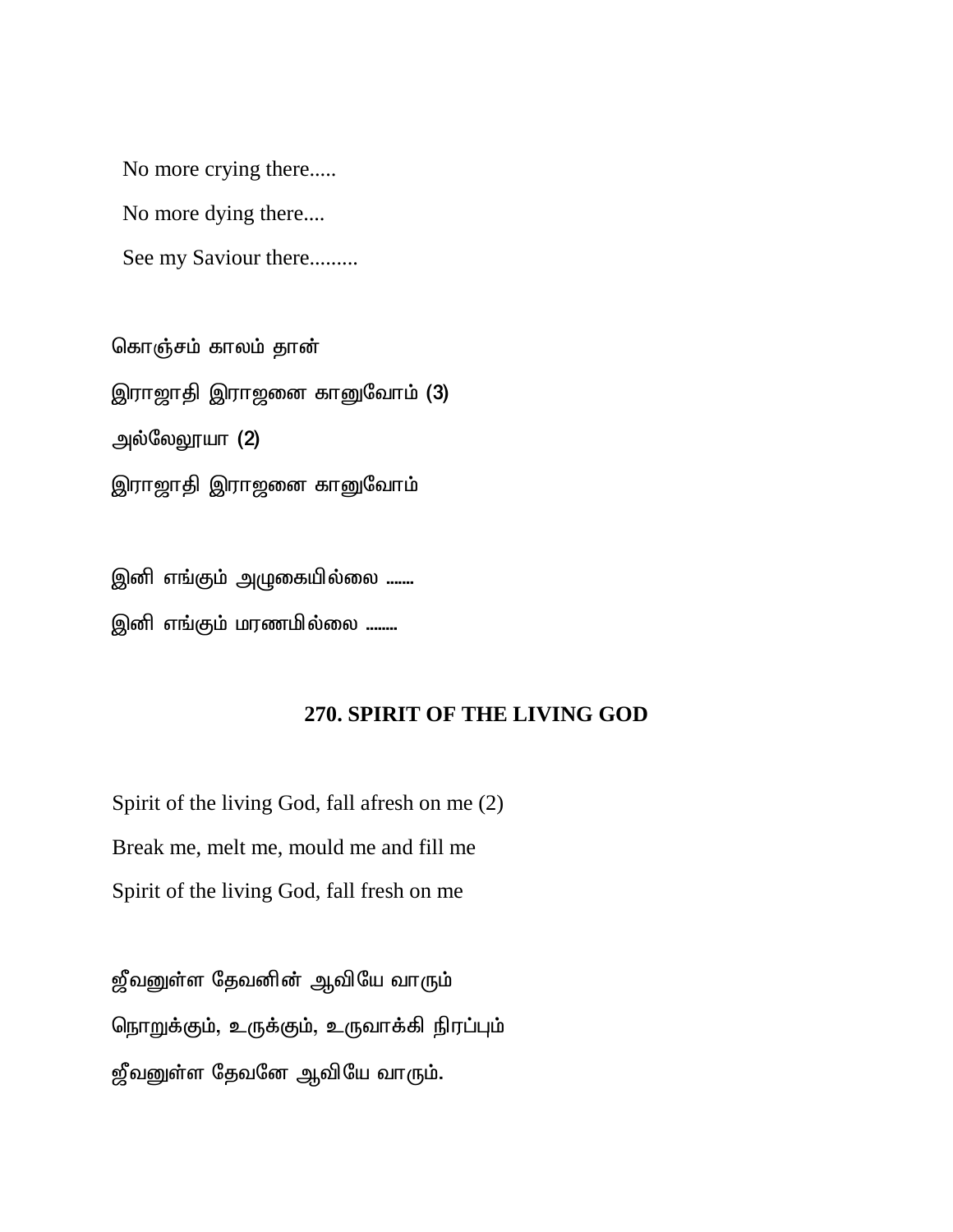### **271. STAND UP**

Stand up and bless the Lord our God From everlasting to everlasting (2) Blessed be thy glorious name O Lord Which is exalted above all blessings and praise Blessed be thy glorious name O Lord Which is exalted (2)

களிகூர்ந்து எழும்பி துதியுங்கள் நமது தேவன் நித்திய தேவன் களிகூர்ந்து எழும்பி துதியுங்கள் சதாகாலமும் நமது தேவன் அவர் திருநாமம் புகழப் படத்தக்கது தோத்திர துதிகளுக்கும் மேலானதே அவர் திரு நாமம் புகழப் படத்தக்கது உயர்ந்த நாமம் உன்னத நாமம்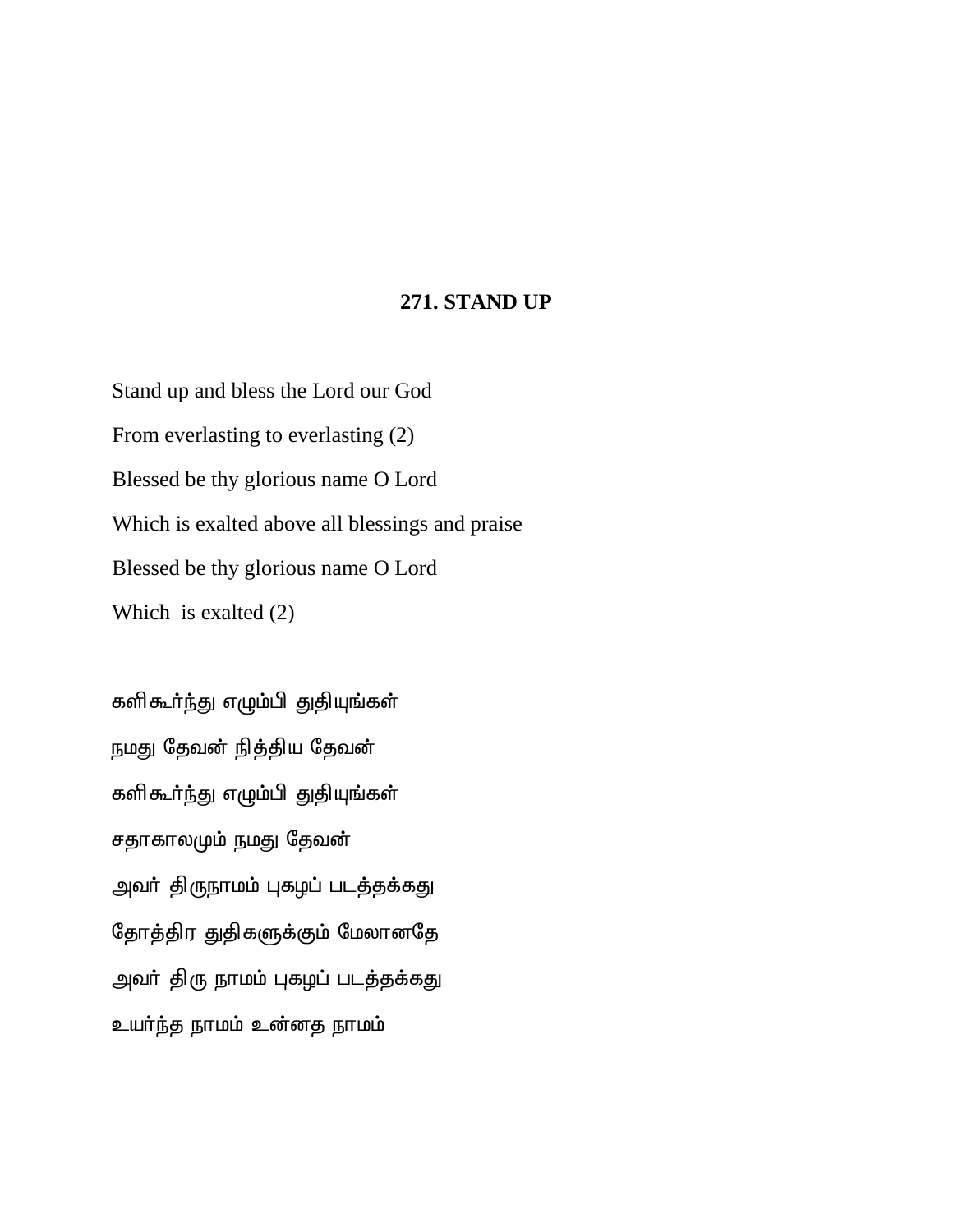#### **272. TELL ME WHOSE SIDE**

Tell me who's side are you living on? I'm living on the Lord's side (2)

I'm living, living, I'm living on the Lord's side (2)

....Fighting, ....Singing, ....Loving,

....Praying, ....Serving, ....Baptizing

### **273. THANK YOU JESUS**

 *Thank you Jesus, thank you Jesus Thank you Lord for loving me (2)*

You went to Calvary

and there you died for me

Thank you Lord for loving me (2)

You rose up from the grave

to me new life you gave

Thank you Lord for loving me (2)

You're coming back again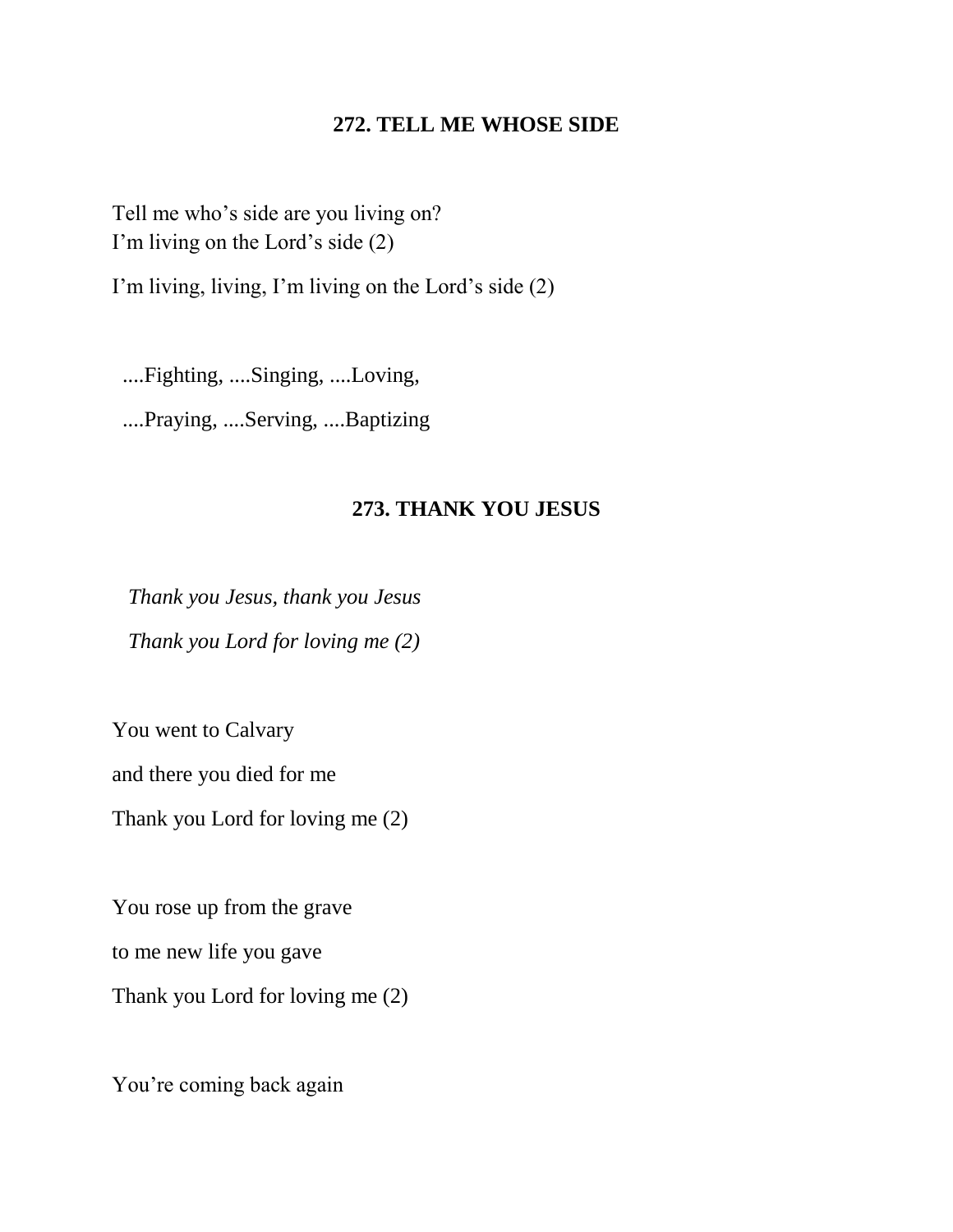and we with You shall reign

Thank you Lord for loving me (2)

# **274. THERE IS POWER**

There is power, power

Wonder working power

In the blood of the lamb

There is power, power

Wonder working power

In the precious blood of the lamb

வல்லமை உண்டு உண்டு அற்புத வல்லமை இயேசுவின் இரத்தத்தால் வல்லமை உண்டு உண்டு அற்புத வல்லமை ஆட்டுக் குட்டியின் இரத்தத்தினால்

# **275. THERE'S A FEELING**

There's a feeling in the air That God is everywhere And His resurrection power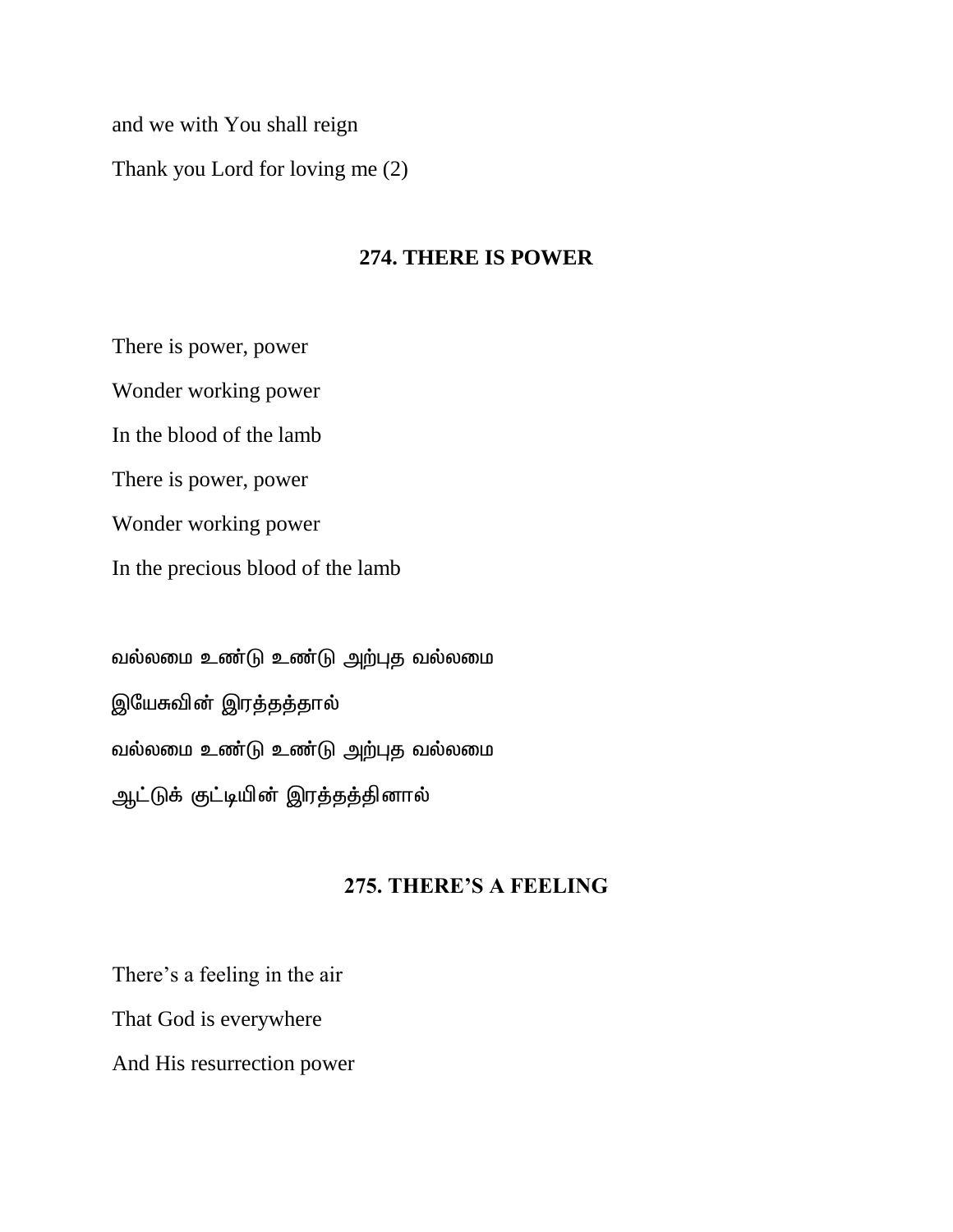Is moving in this hour That Jesus might be glorified (2)

கர்த்தருண்டு எங்கெங்கும் என்ற உணர்வு இன்றெங்கும் உயிா்தெழுதலின் வல்லமை அசைவாடுதே இவ்வேளை கிறிஸ்து இயேசு மகிமைப்படவே (2)

# **276. THIS IS THE DAY**

This is the day, this is the day That the Lord has made (2) We will rejoice, we will rejoice And be glad in it (2)

This is the day that the Lord has made We will rejoice and be glad in it This is the day, this is the day That the Lord has made.

இன்றைய நாள் இன்றைய நாள்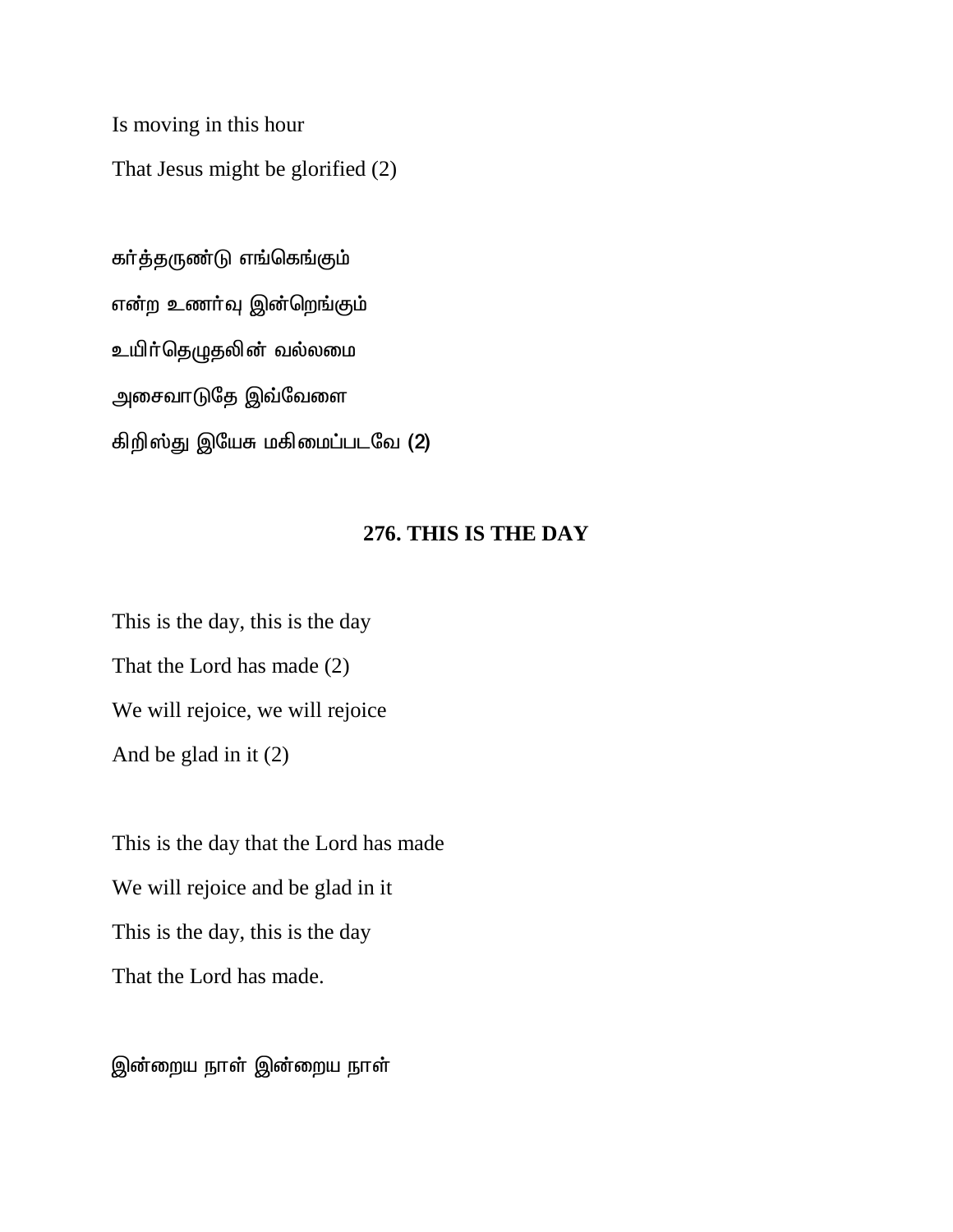கர்த்தர் தந்திட்டாரே (2) மகிழ்வோம் களிகூர்ந்திடுவோம் கர்த்தர் தந்திட்டாரே (2) இன்றைய நாள் கர்த்தர் தந்திட்டாரே மகிழ்வோம் களிகூர்ந்திடுவோம் இன்றைய நாள் இன்றைய நாள் கர்த்தர் தந்திட்டாரே

#### **277. THY LOVING KINDNESS**

Thy Loving Kindness Is Better Than Life (2)

My Life Shall Praise Thee

Thus Will I Bless Thee

I Will Lift Up My Hands In Thy Name

I Will Lift Up My Hands In Thy Name (2)

My Lips Shall Praise Thee

Thus Will I Bless Thee

I Will Lift Up My Hands In Thy Name.

ஜீவனை பார்க்கிலும் மேலானது தேவாதி தேவனின் கிருபை அது உதடுகள் துதிக்கும் உயிருள்ளவரைக்கும்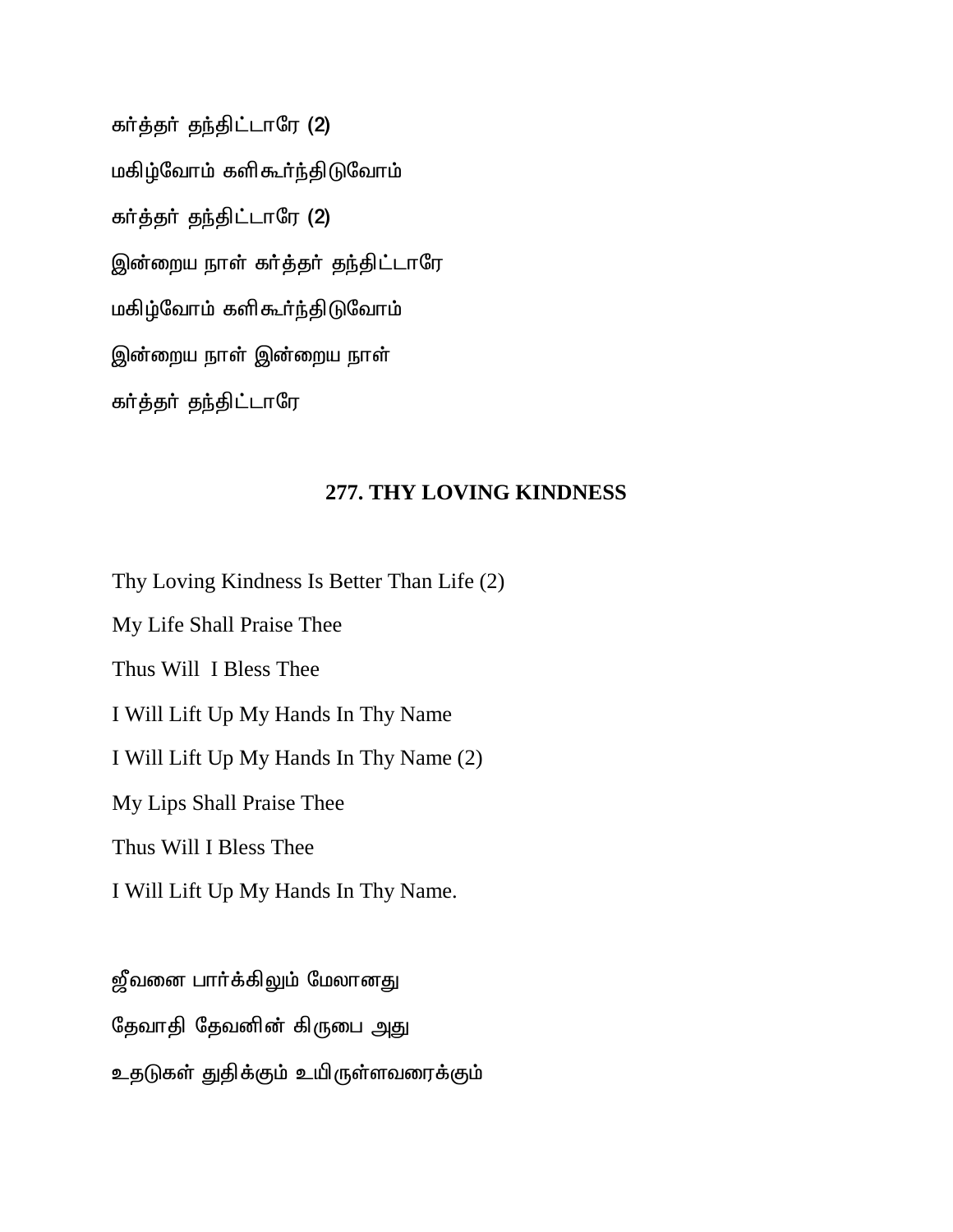உந்தன் நாமம் உயர்த்திடுவேன் எந்தன் கைகள் உயர்த்திடுவேன் உந்தன் நாமம் உரைத்திடுவேன் உதடுகள் துதிக்கும் உயிருள்ளவரைக்கும் உந்தன் நாமம் உயர்த்திடுவேன்.

### **278. TO BE LIKE JESUS**

To be like Jesus (2) All I ask is to be like him All through life's journey from earth to glory All I ask is to be like Him

Love...., Pray...., Serve....,

# **279. TROUBLES IN MY WAY**

Troubles in my way gonna pray sometime(2)

 *Don't you know that Jesus.. is gonna fix it Only Jesus... is gonna fix it*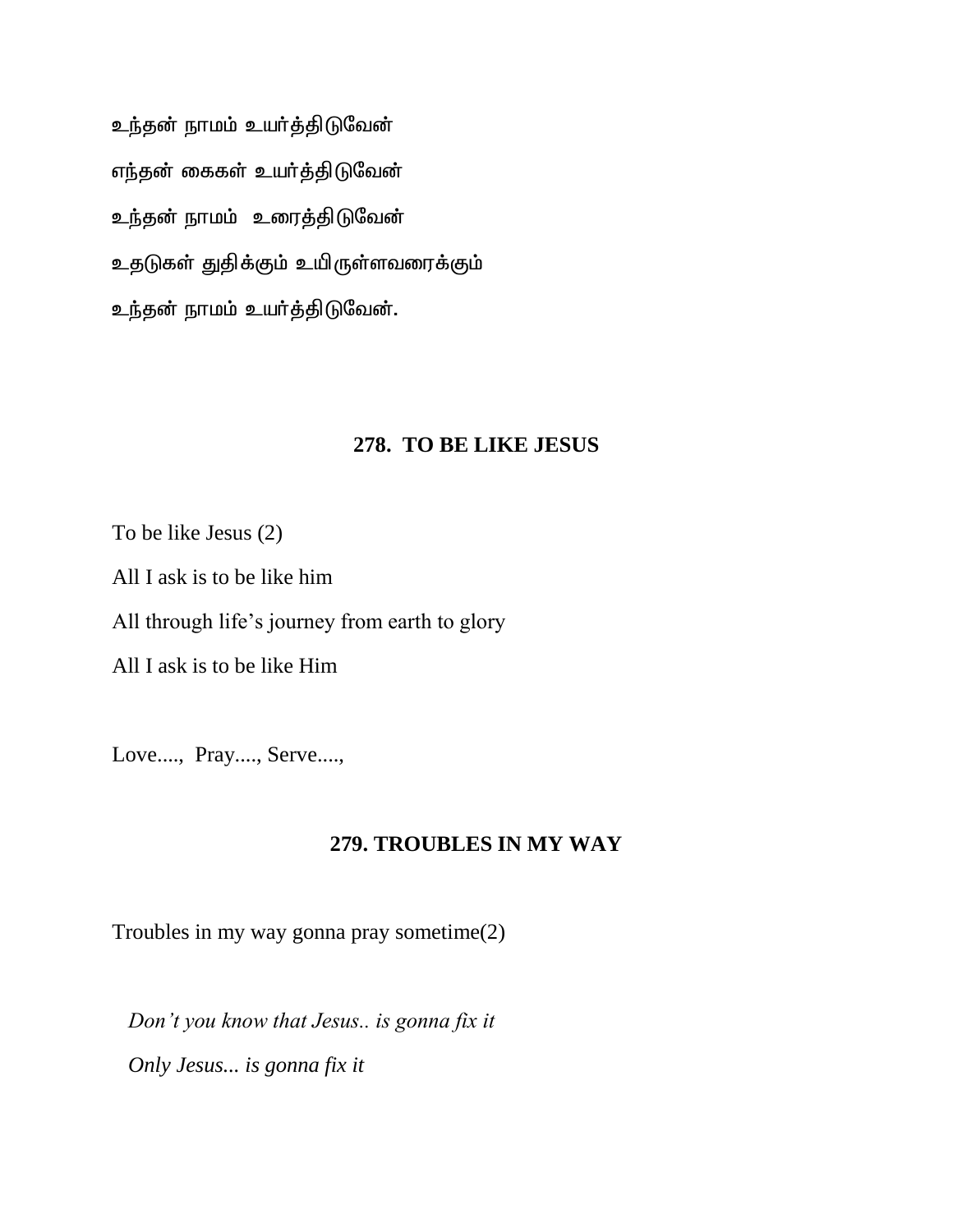*My sweet Jesus... is gonna fix it After a while*

Sing, smile, laugh....

# **280. TRUST IN THE LORD**

Trust in the Lord and don't despair He is a friend so true No matter what your troubles are Jesus will see you through Sing when the day is bright Sing through the darkest night Every day, all the way Let us sing, sing, sing.

இயேசுவை நம்பு சோராதே தேற்றுவாா் உண்மையாய் கஷ்ட நஷ்டங்கள் எதிலும் நீக்குவார் உண்மையாய் இன்பமும் துன்பமும் சேர்ந்து வந்தாலுமே எப்போதும் எந்நாளும் பாடி களிப்போம்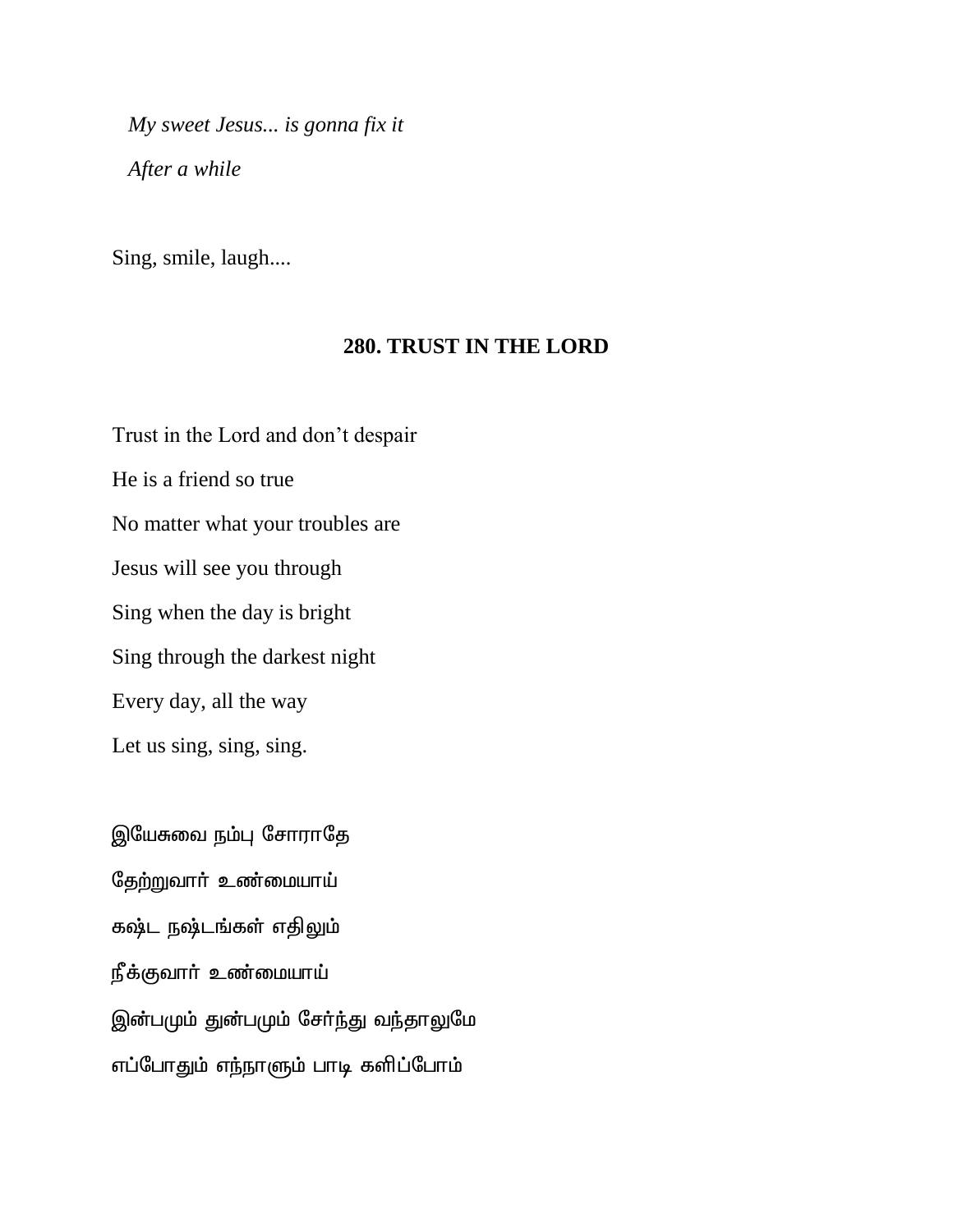### **281. UNTO THEE O LORD**

Unto thee O Lord, do I lift up my soul (2)

O my God, I trust in Thee,

Let me not be ashamed

Let not my enemies triumph over me.

Teach me Thy paths, Thy paths O Lord....

Show me Thy way, Thy ways O Lord....

Remember not, the sins of my youth....

Let none that wait, on thee be ashamed....

# **282. WE BRING SACRIFICE**

We bring sacrifice of praise Into the house of the Lord (2) And we offer unto to You The sacrifices of thanks giving And we offer unto You The sacrifices of joy

### **283. WE FALL DOWN**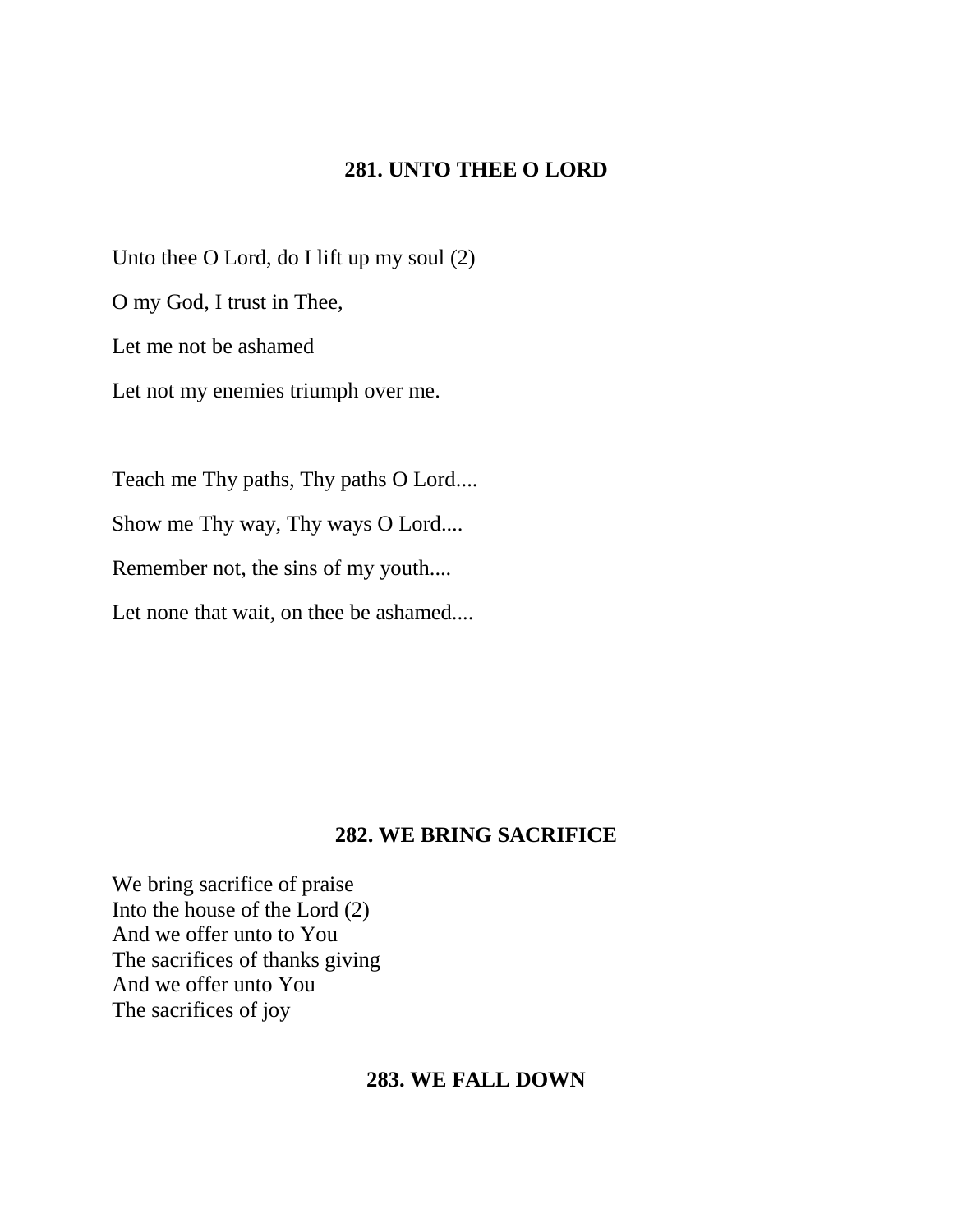We fall down we lay our crowns At the feet of Jesus The greatness of mercy and love At the feet of Jesus

 *We cry holy holy holy (3) Is the lamb*

பணிந்து உம் பாதம் விழுந்து உந்தன் நாமத்தை உயர்த்திடுவேன் கிருடையும் அன்பும் நிறைந்தவர் உந்தன் நாமத்தை உயர்த்திடுவேன்

 $f$ ரீரே ö யா் ö யா் $(3)$ 

என்றென்றுமே

# **284. WE WILL WALK**

 And we will walk in the presence of the Lord *In the land of the living.*  And we will dance in the presence of the Lord In the land of the living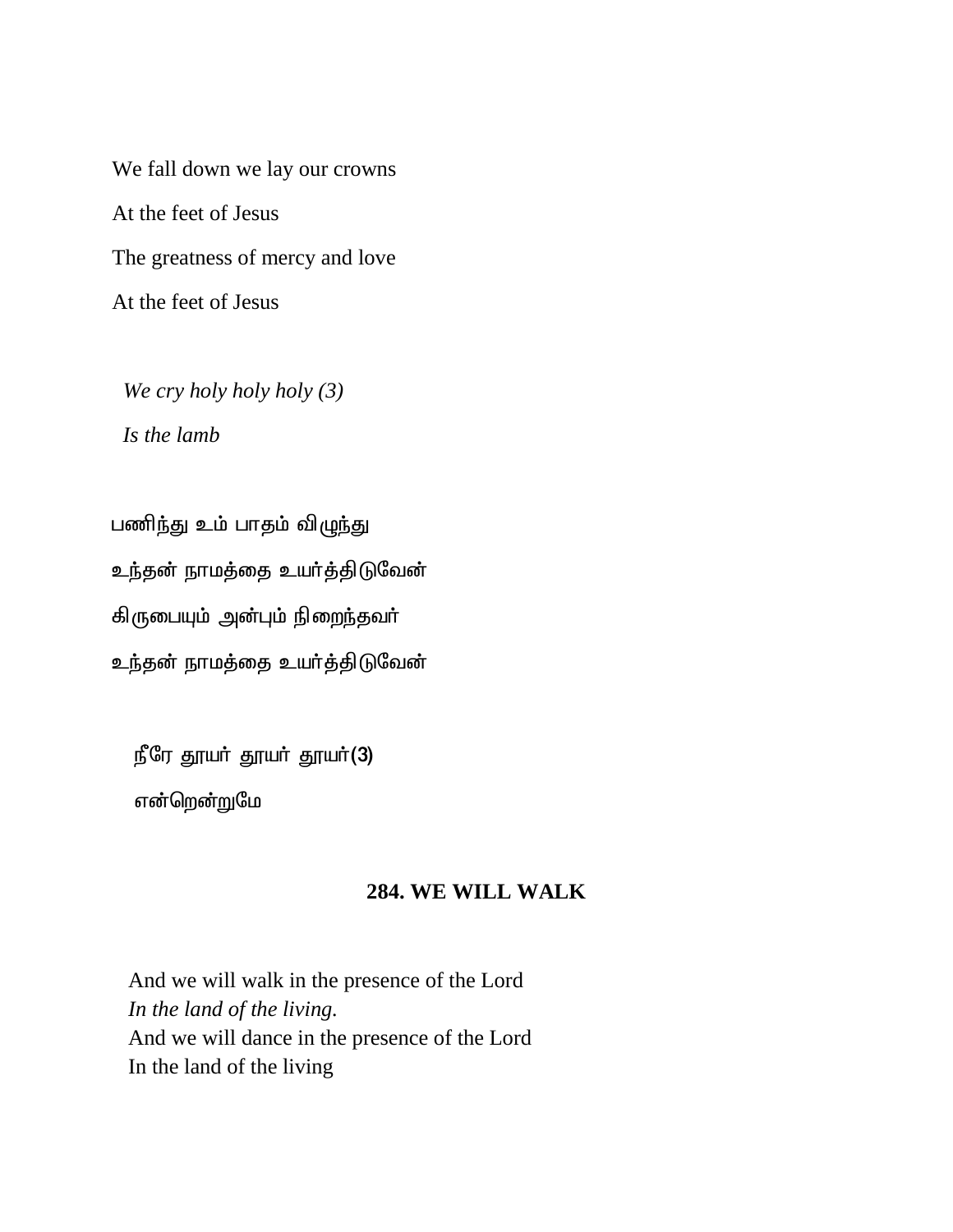Praise the Lord, all you servants of the Lord Praise his name who is on high. From the rising to the setting of the sun Should the Lord, our God, be praised.

Above all nations is the kingdom of the Lord Above the heavens is his glory; Enthroned on high, who is like our God,

Looking on the earth below?

# **285. WE WORSHIP YOU O LORD**

(டு)உடைத்து உருவாக்கும் என் தேவனே உமக்குதான் ஆராதனை (2) (ஹ)உடைத்து உருவாக்கும் என் தேவனே உமக்குதான் ஆராதனை (2)

 *We worship you O Lord We magnify you O Lord We glorify you Lord We adore you O Lord*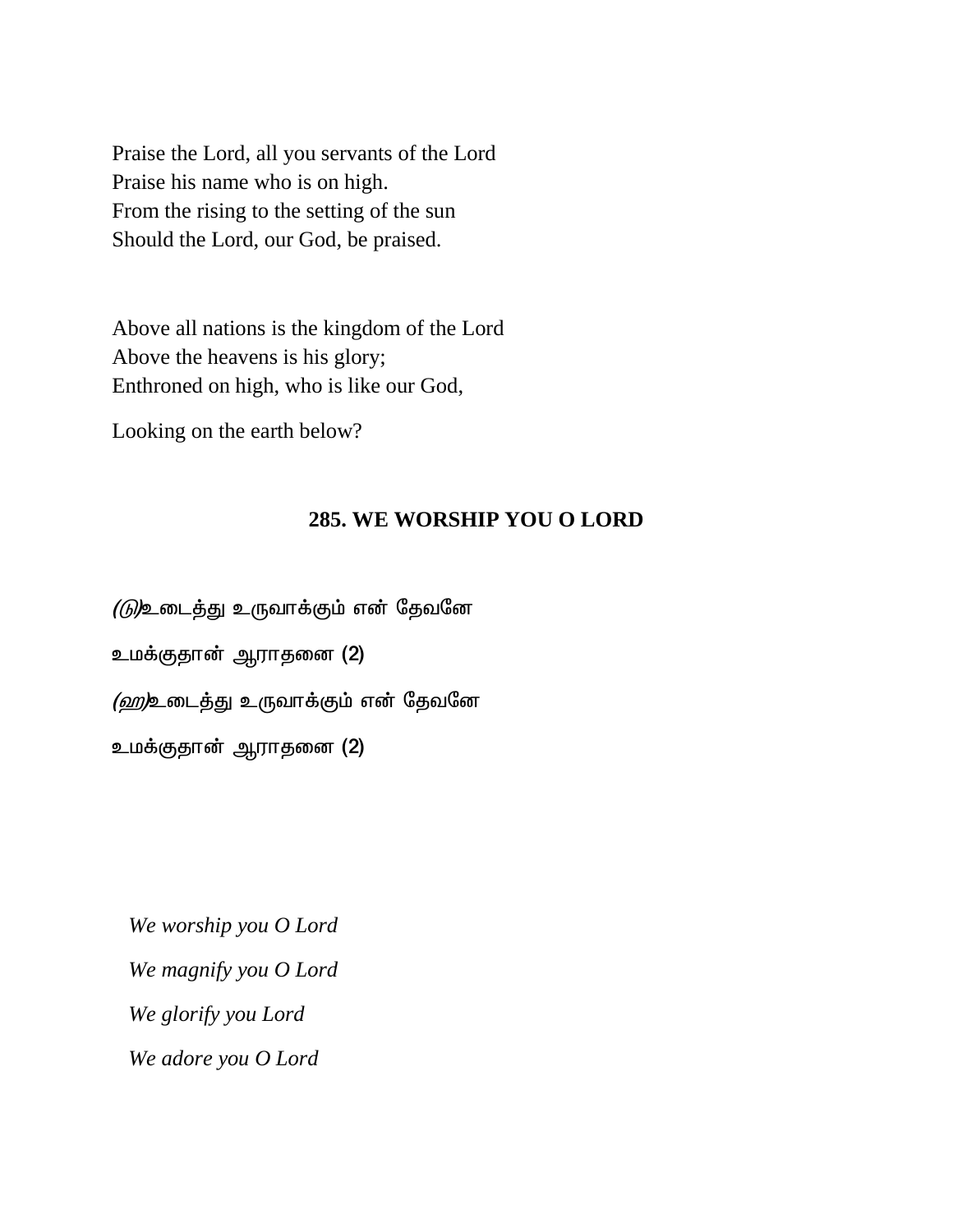துதிக்கு பாத்திரரே We worship you O Lord துதிகளின் உன்னதரே We magnify you O Lord

போற்றுதற்குரியவரே We worship you O Lord துதிகளின் உன்னதரே We magnify you O Lord

# **286. WELL I WOKE UP**

Well I woke up this mornin' with my mind (where was our mind?) Set it on Jesus (3) Hallelu (Hallelu) (2) Hallelujah And when my mind's on the light I know my precious Jesus loves me And I love Him

Preaching and teaching....

Singing and praying.....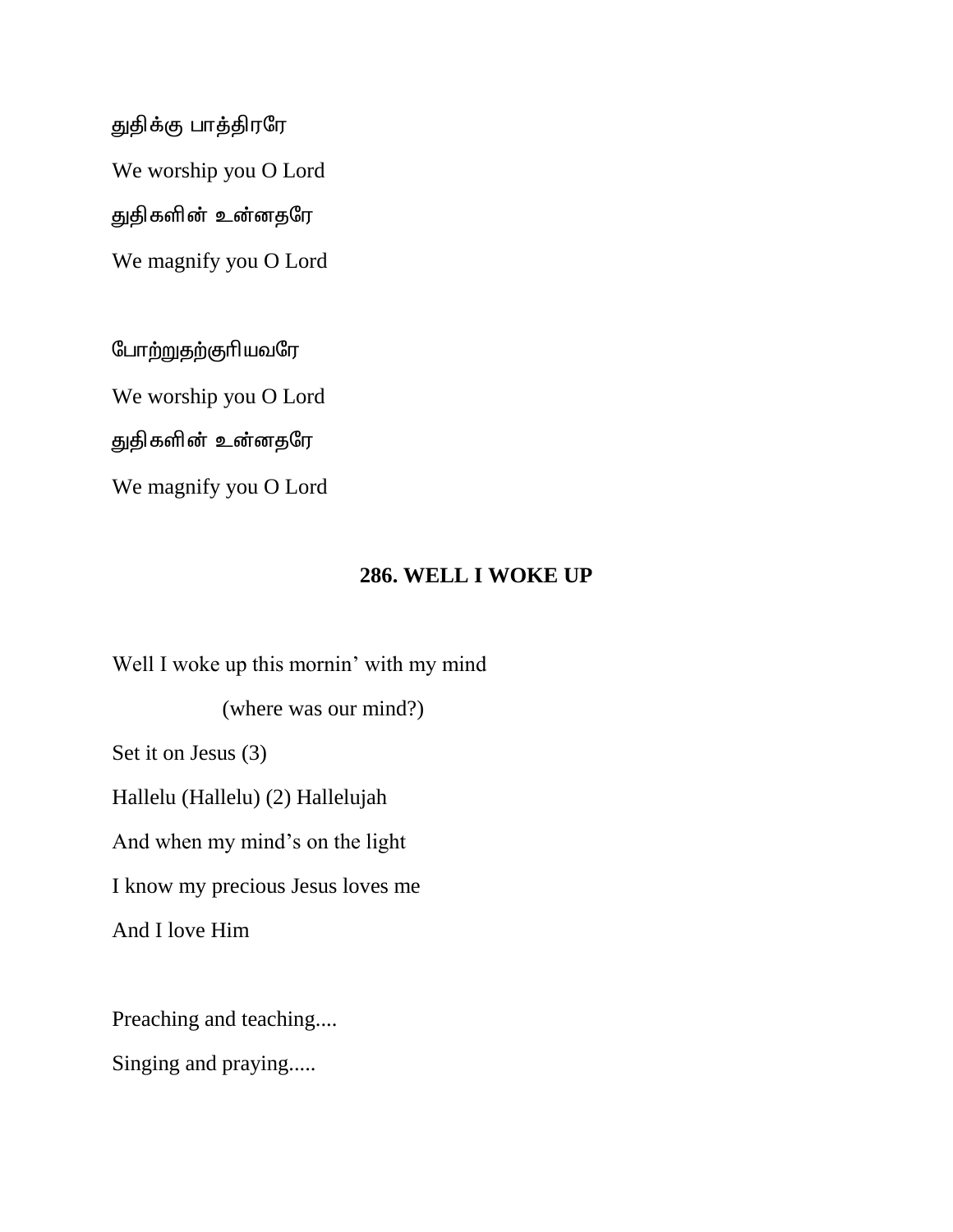# **287. WE'LL NOT BE DEFEATED**

We'll not be defeated (2) We'll not be defeated any more Jesus Christ God's only son Fought the battle and He won We'll not be defeated anymore

We'll not be defeated (2) We'll not be defeated anymore Since the Holy Ghost came in Gave us power over sin We'll not be defeated anymore.

தோல்வி எனக்கில்லையே $(2)$ தோல்வி என்றும் எனக்கில்லையே தேவ மைந்தன் இயேசுவே யுத்தத்தில் எனக்கு ஜெயம் தந்தார் தோல்வி என்றும் எனக்கில்லையே

தோல்வி எனக்கில்லையே $(2)$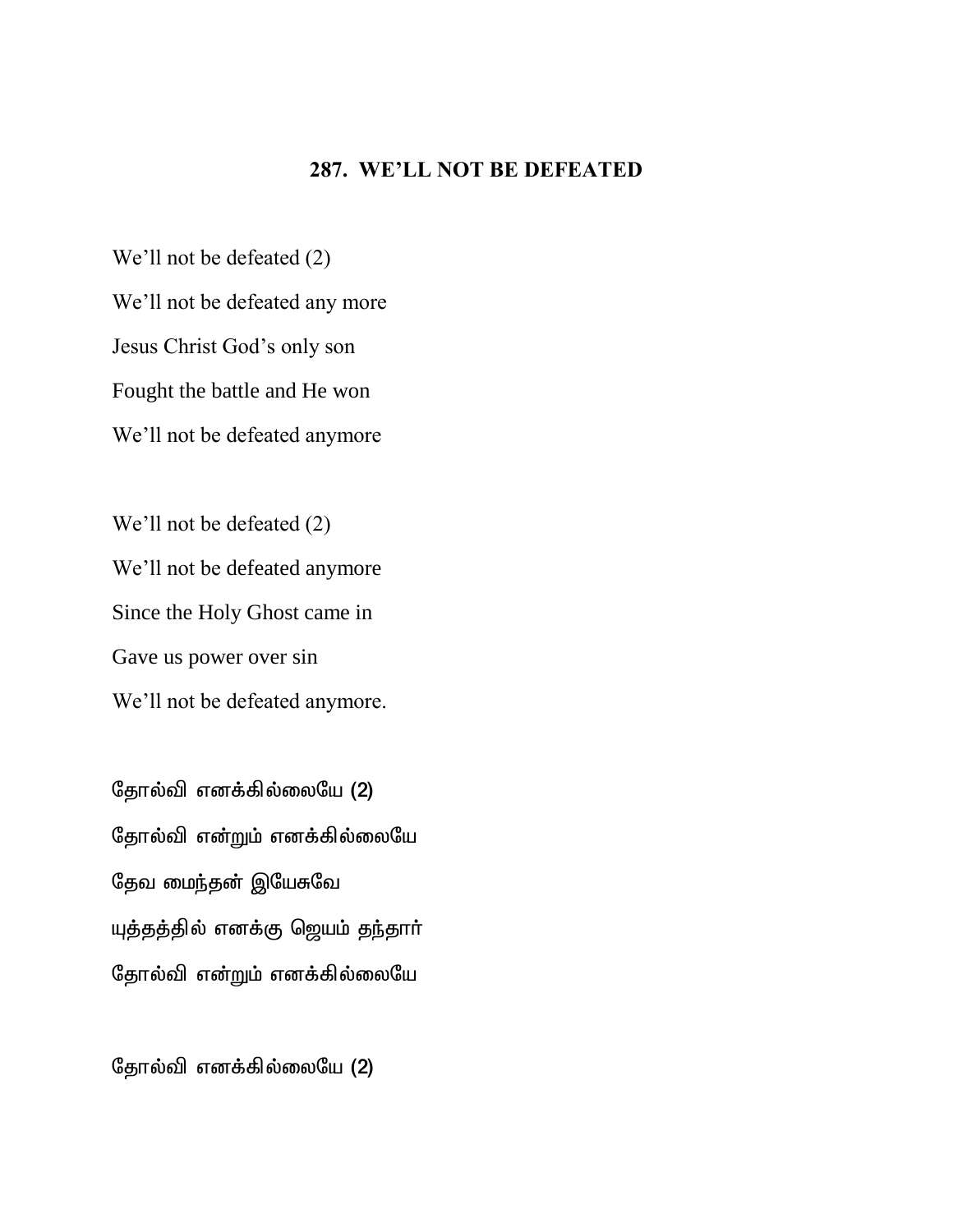தோல்வி என்றும் எனக்கில்லையே ஆவியின் வல்லமை நிறைவிலே பாவத்தின் மீது ஜெயம் தந்தார் தோல்வி என்றும் என்கில்லையே.

### **288. WELL SIGN ME UP**

Well, sign me up... For the Christian jubilee O write my name.... On the roll Well, I've been changed.. Since the Lord has lifted me. O Lord I want to be ready Ready when Jesus comes.

# **289. WE'RE CROSSING OVER**

We're crossing over... One by one We're moving on.... To the setting sun Don't let him catch ya...With your work undone We're crossing over.... One by one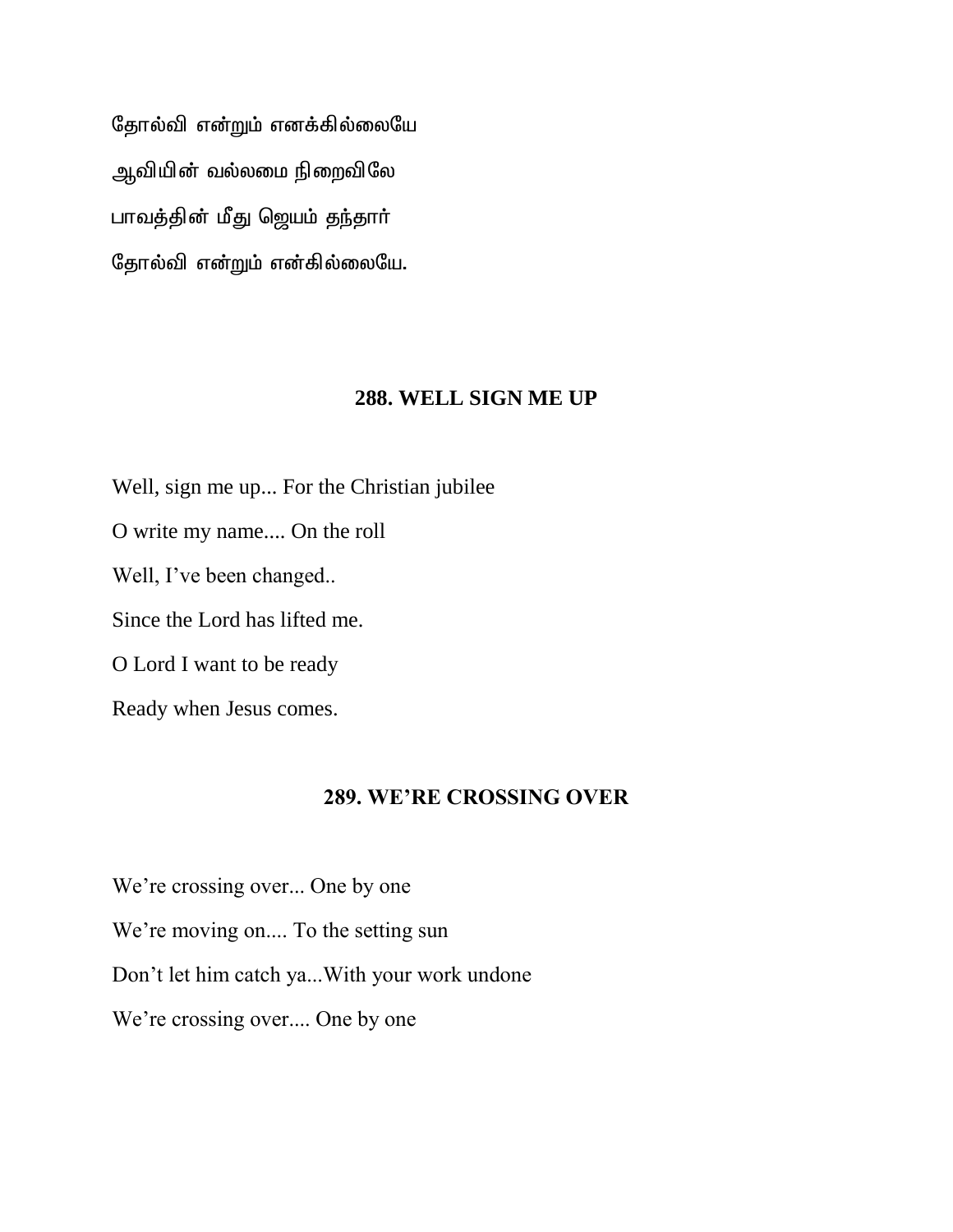Go share your faith.... Go make disciples.... Go love the brothers.... Go baptizing.....

# **290. WHAT A MIGHTY GOD**

What a mighty God we serve (2)

Heaven and earth adore him

Angles bow before him

What a mighty God we serve

வல்ல தேவனைத் துதித்திடுவோம் (2) பூமியும் ஆகாயமும் தூதர்கள் வணங்கிடும் வல்ல தேவனைத் துதித்திடுவோம்

# **291. WHEN THE SPIRIT OF LORD**

When the spirit of the Lord is with in my heart I will sing like David sang (2)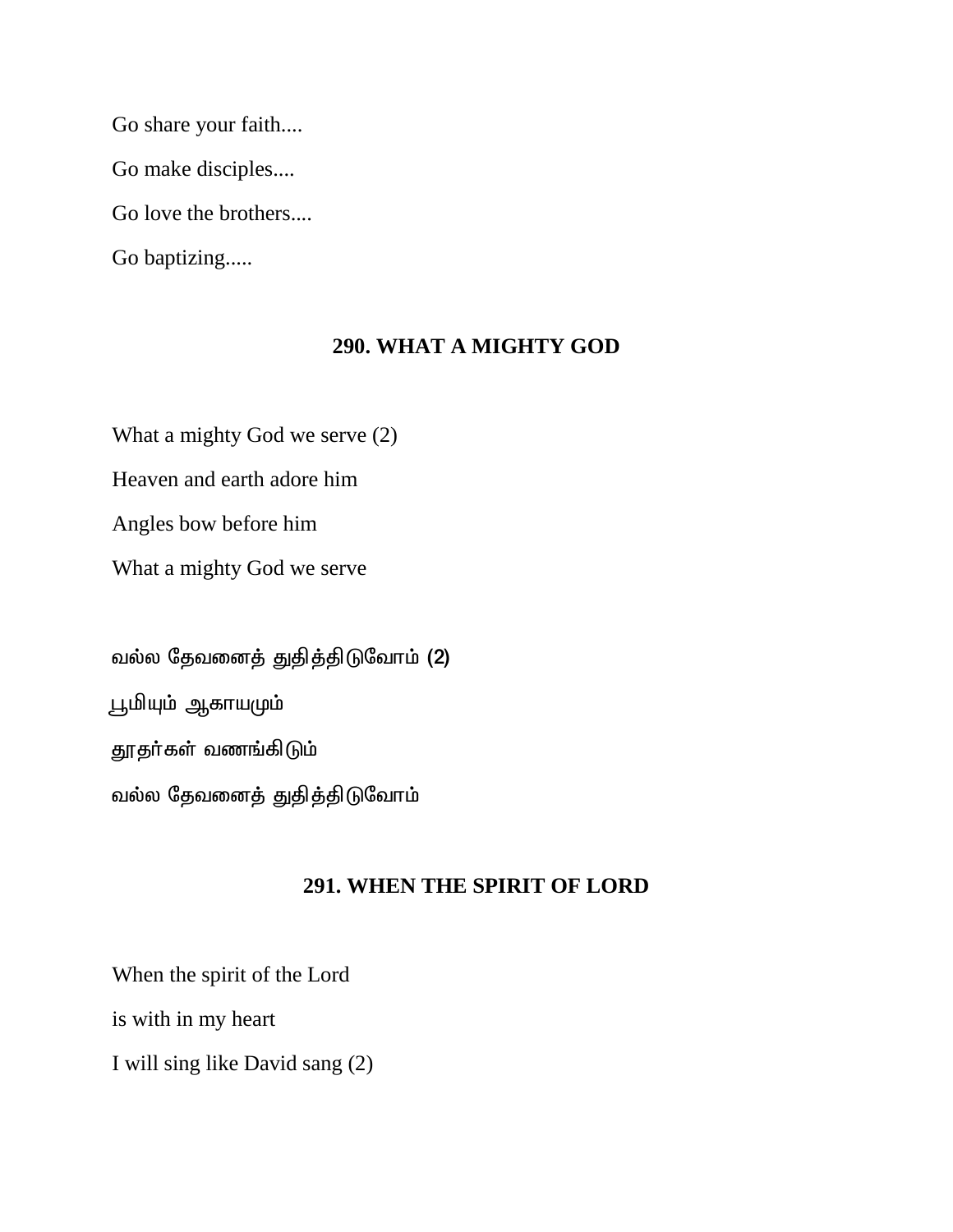I will sing (2) I will sing like david sang (2)

I will fight like Joshua fought... I will preach like Peter preached... I will pray like Elijah prayed... I will love like Jesus loved....

என் உள்ளத்திலே தேவ ஆவியிருந்தால்

நான் தாவீதைப் போல பாடுவேன்

பாடுவேன் (2) நான் தாவீதைப்போல பாடுவேன் (2)

......எலியாவைப் போல ஜெபிப்பேன்

......பேதுருவைப் போல பேசுவேன்

......இயேசுவைப் போல நேசிப்பேன்

### **292. WHO IS LIKE THE LORD**

Who is like the Lord; There is no one Who is like the Lord; He is strong and mighty Who is like the Lord; He is worthy Stand up and give him the praise

Praise the Lord (2) Our God is worthy of glory From the rising of the sun To its going down The name of the Lord is to be praised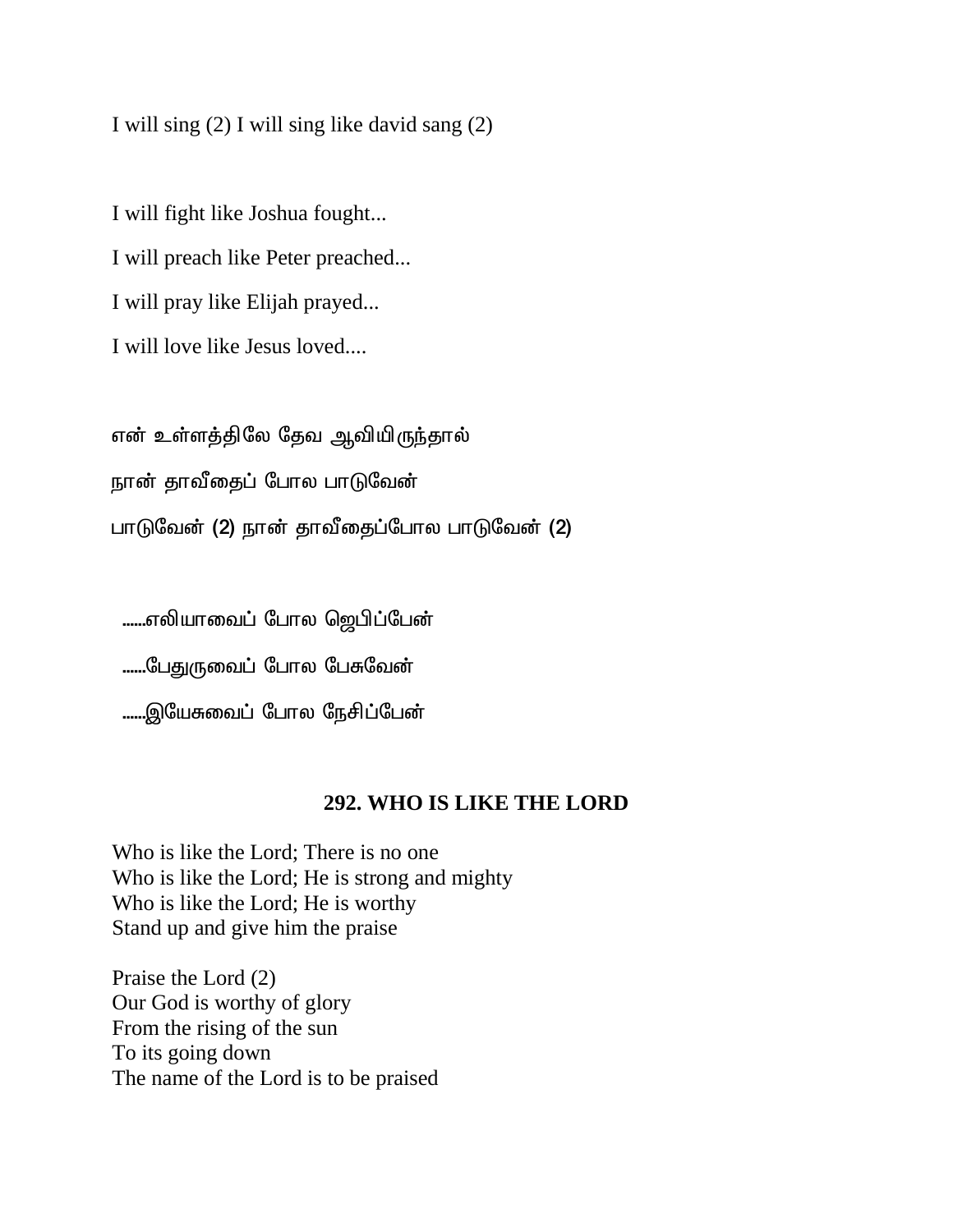Stand up and praise Him And give Him the glory (3) Our God is worthy of praise Who is like the Lord…

# **293. WON'T IT BE A TIME**

Won't it be a Time

when we get over younder (3)

O won't it be a time.

Sing and shout and dance all around....

Preach and teach, baptize at the beach..,

[until]

# **294. YESU AZALI AWA**

Yesu azali awa *(Jesus is here) (2)* Yesu azali awa na biso

*(Jesus is here with us ) (2)*

Alleluia, alleluia Alleluia na Yesu

*(Alleluia to the Lord) (2)*

Biso toko komo kuna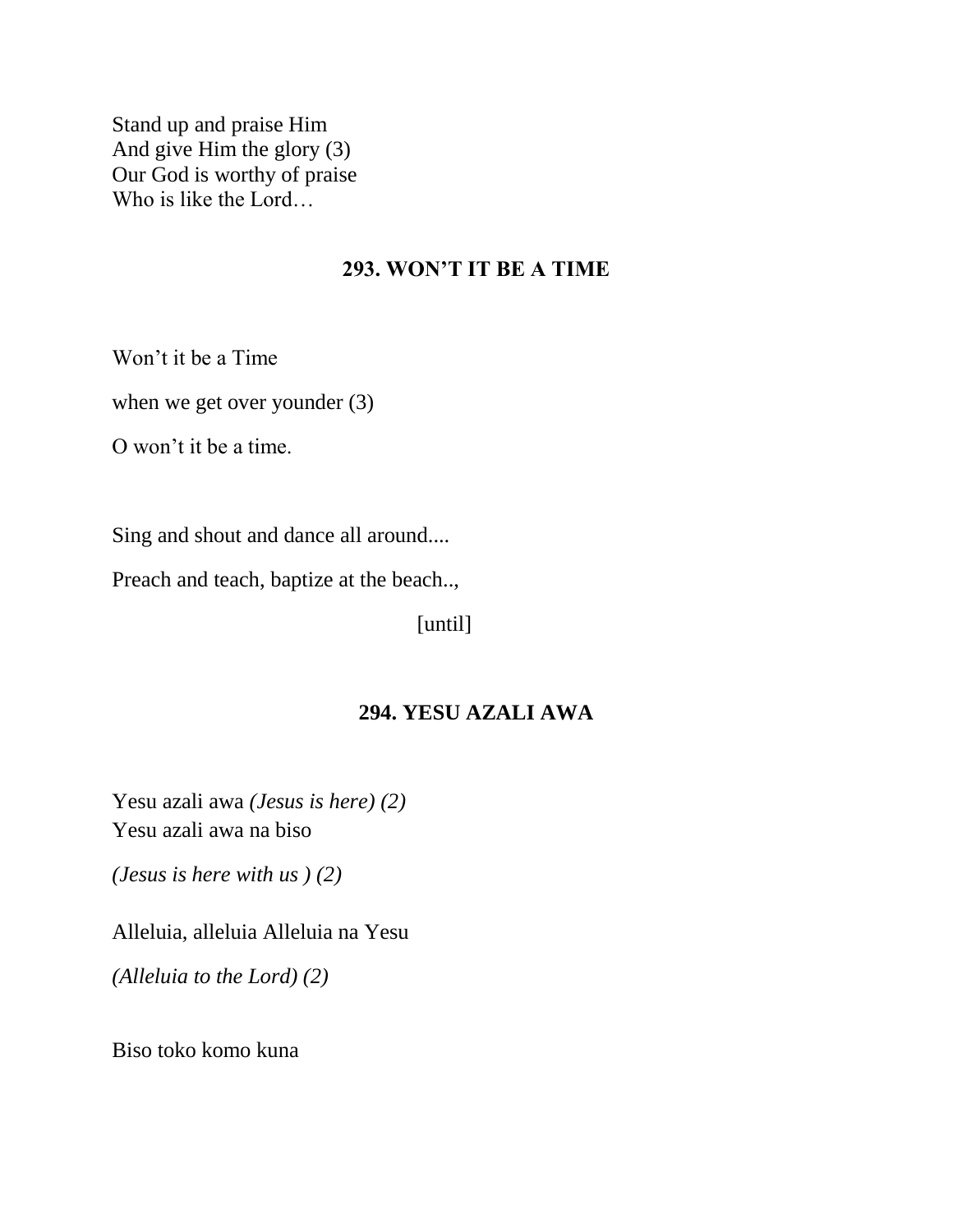*(We are going there) (2)* Biso toko komo kuna na lola

*(We are going there to heaven)*

My Lord Jesus is the same (2)

My Lord Jesus is the same everyday

### **295. YOU ARE IN CONTROL**

You are my shepherd, I have no needs You lead me by peaceful streams And you refresh my life

You hold my hand and you guide my steps I could walk through the valley of death And I won't be afraid

 *Because you are in control You are in control(3)*

You cause everything to work together You truly have a sovereign plan And you know who I am And you made who I am And you love who I am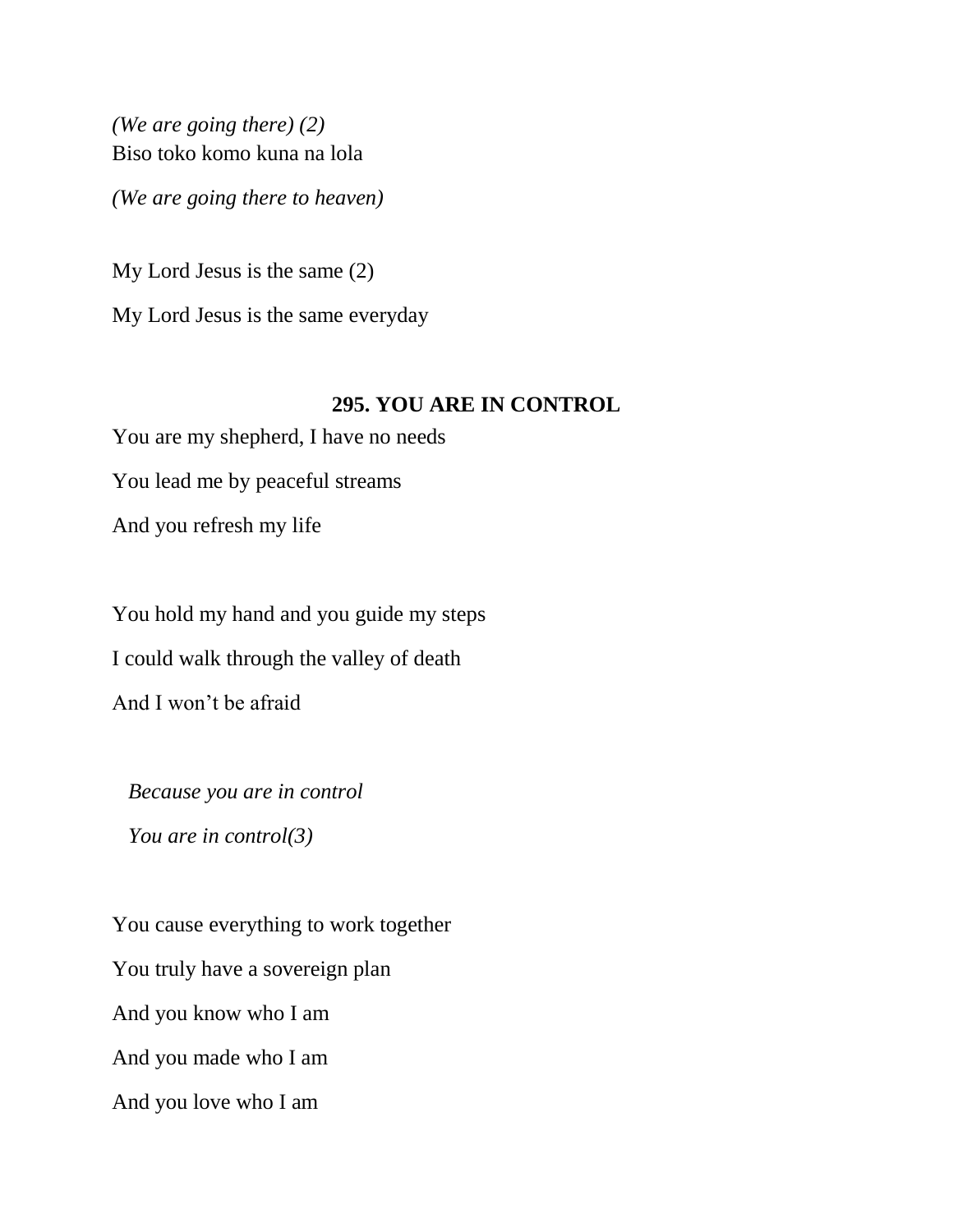### **296. YOU ARE MY ALL IN ALL**

You are my strength when I am weak You are the treasure that I seek You are my all in all Seeking You as a precious jewel Lord, to give up I'd be a fool You are my all in all

Taking my sin, my cross, my shame Rising up again I bless Your name You are my all in all When I fall down You pick me up When I am dry You fill my cup You are my all in all

 *Jesus, Lamb of God Worthy is Your name*

# **297. YOU ARE THE HEROES OF FAITH**

You are the salt of the earth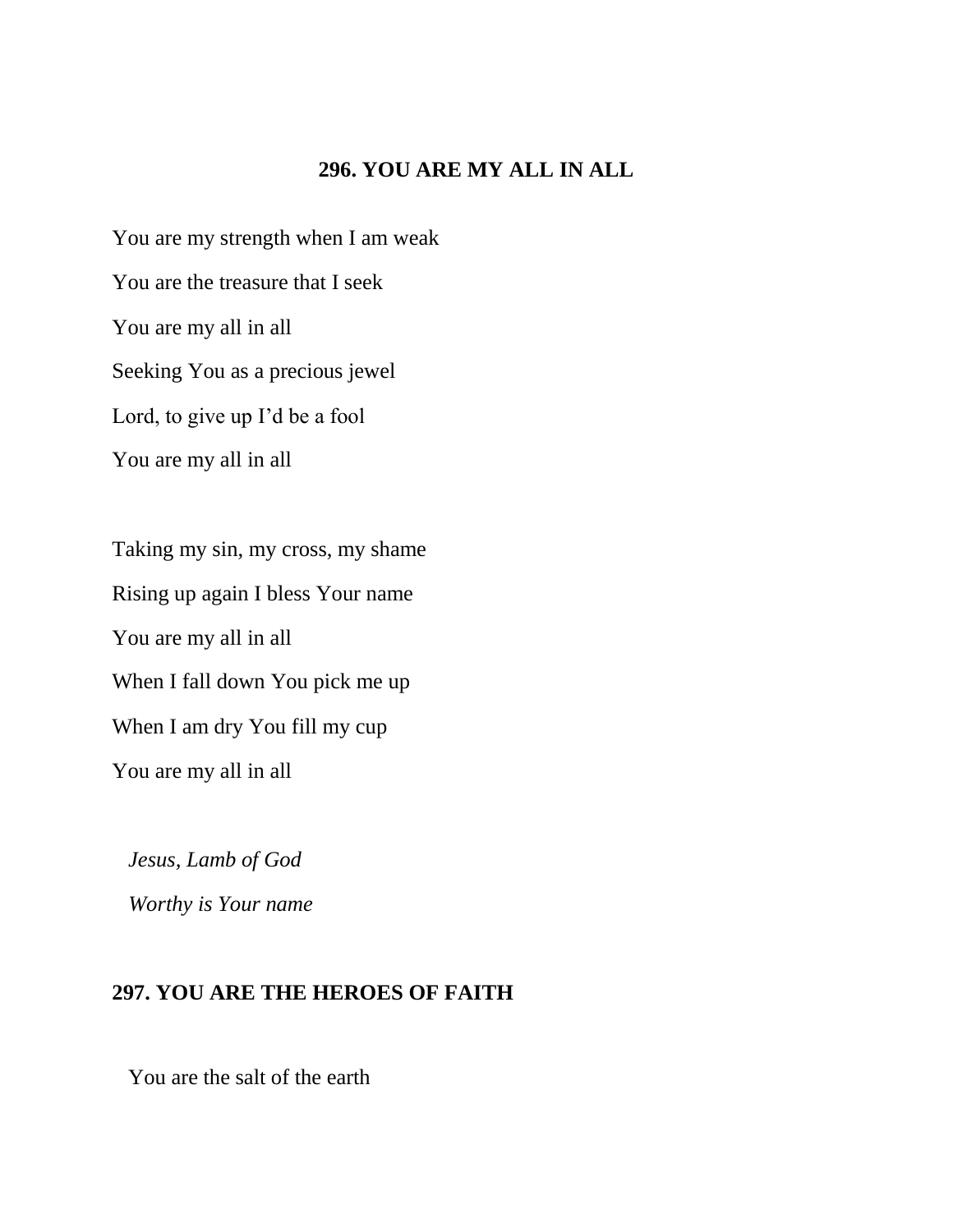You are the light of the world If you let your light shine before men You are the heroes of faith

Put on the full armor of God, stand firm Let's fight the good fight of faith, be strong By faith we can overcome world, be bold You are the heroes of faith.

# **298. YOU ARE THE MASTER OF ALL**

You're the Master of all creation Protector, Preserver, Almighty Our hearts are filled with praises of Thee We bow down to worship, adore Thee

*Hallelujah (7) Amen*

### **299. YOU DESERVE THE GLORY**

*You deserve the glory and the honor*

 *Lord we lift our hands in worship*

 *As we lift your holy name*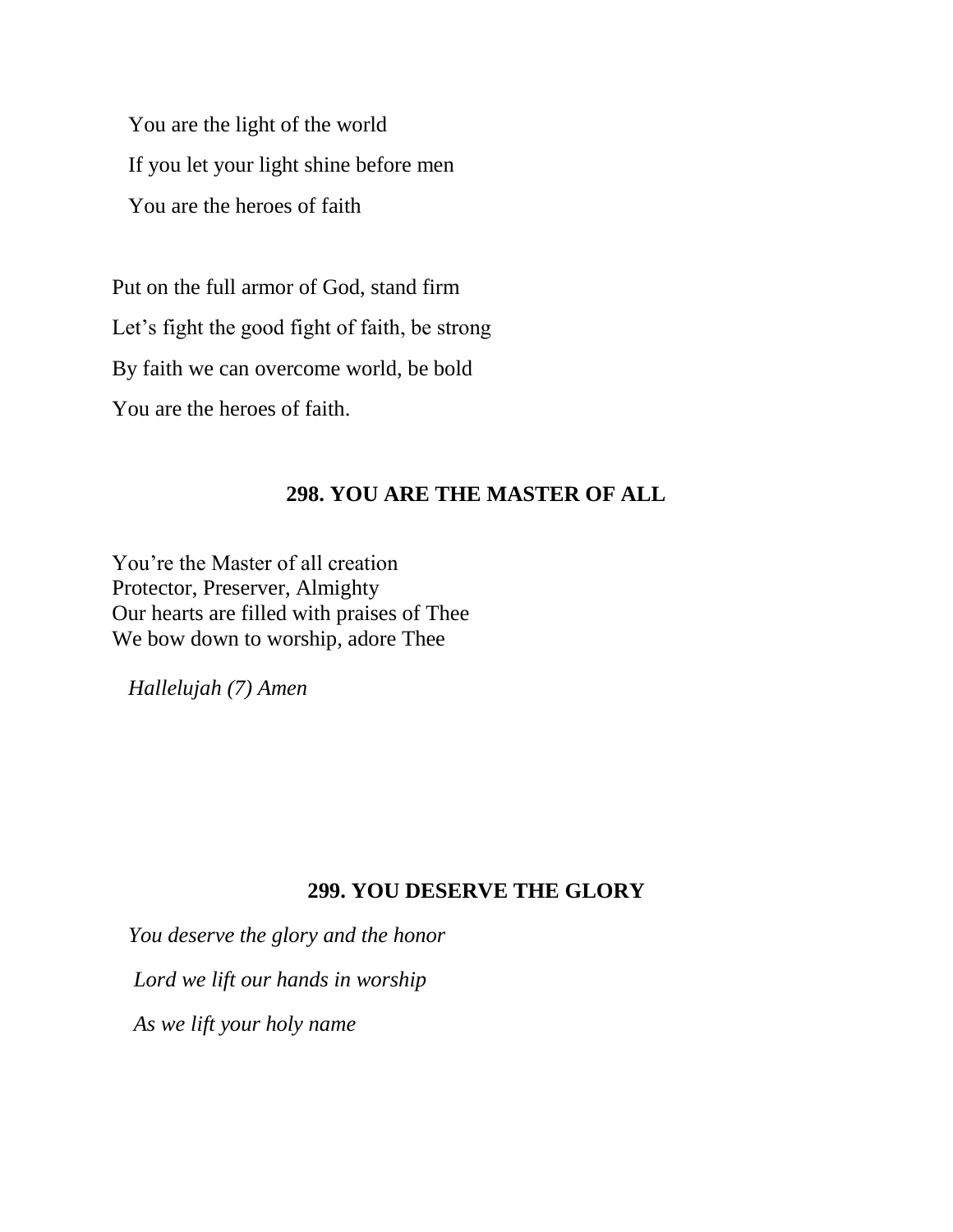For you are great

You do miracles so great

There is no one else like you (2)

துதிக்கு பாத்திரர் மகிமை உமக்கே எரூ்கள் கரளூ்களை உயர்த்தி உம்மை என்றும் ஆராதிப்போம்

நீர் பெரியவர் அற்பத $\epsilon$ ள்,கள் செய்பவர் உம்மை போல யாருமில்லை (2)

### **300. YOU'VE GOT TO TAKE**

You've got to take the Lord with you Children

Everywhere you go (3)

On the streets.... in the home....

On the job.... all alone....

Highways, by ways (2)

You've got to read the Bible daily....

You've got to make disciples.....